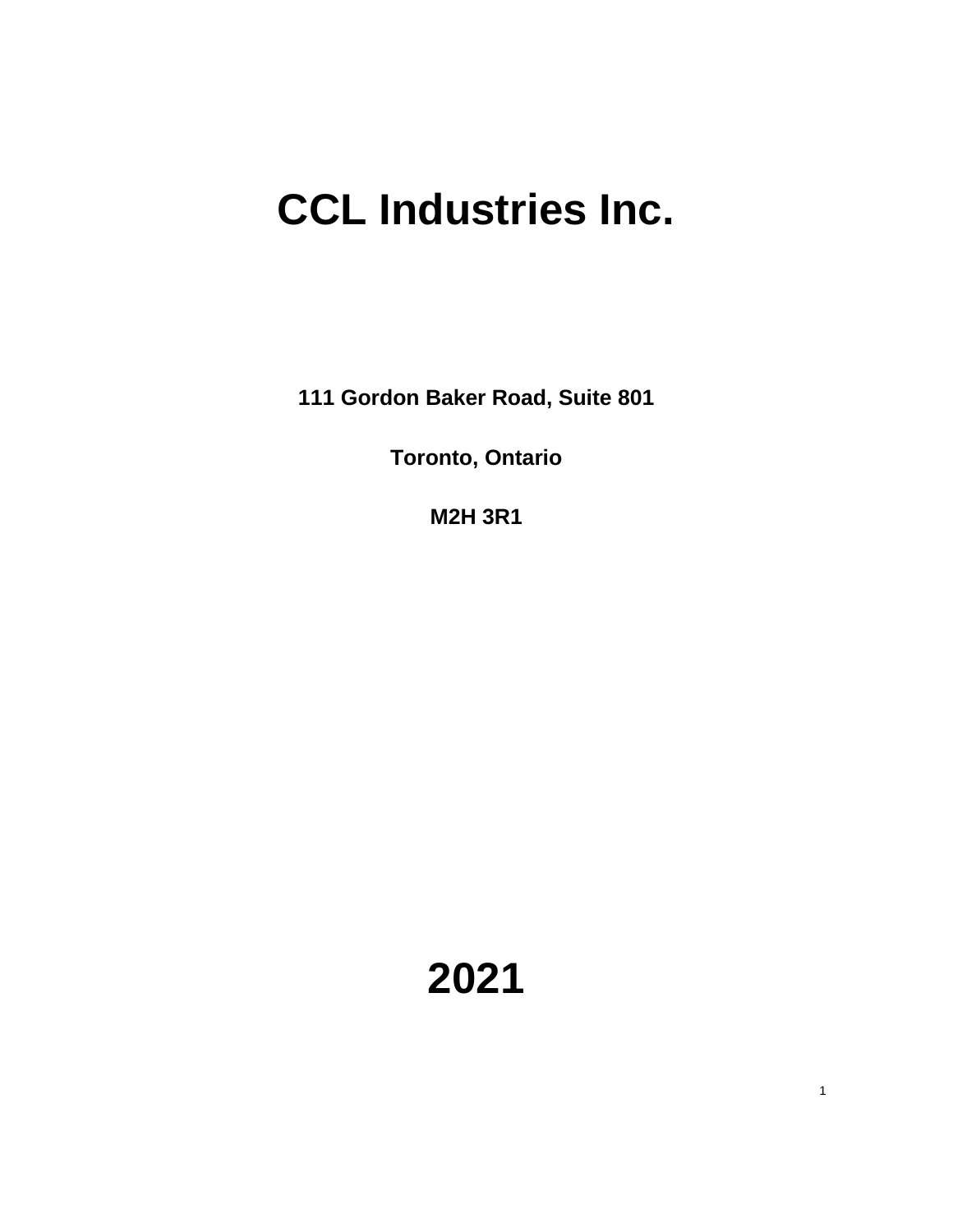## **Annual Information Form**

# **February 25, 2022**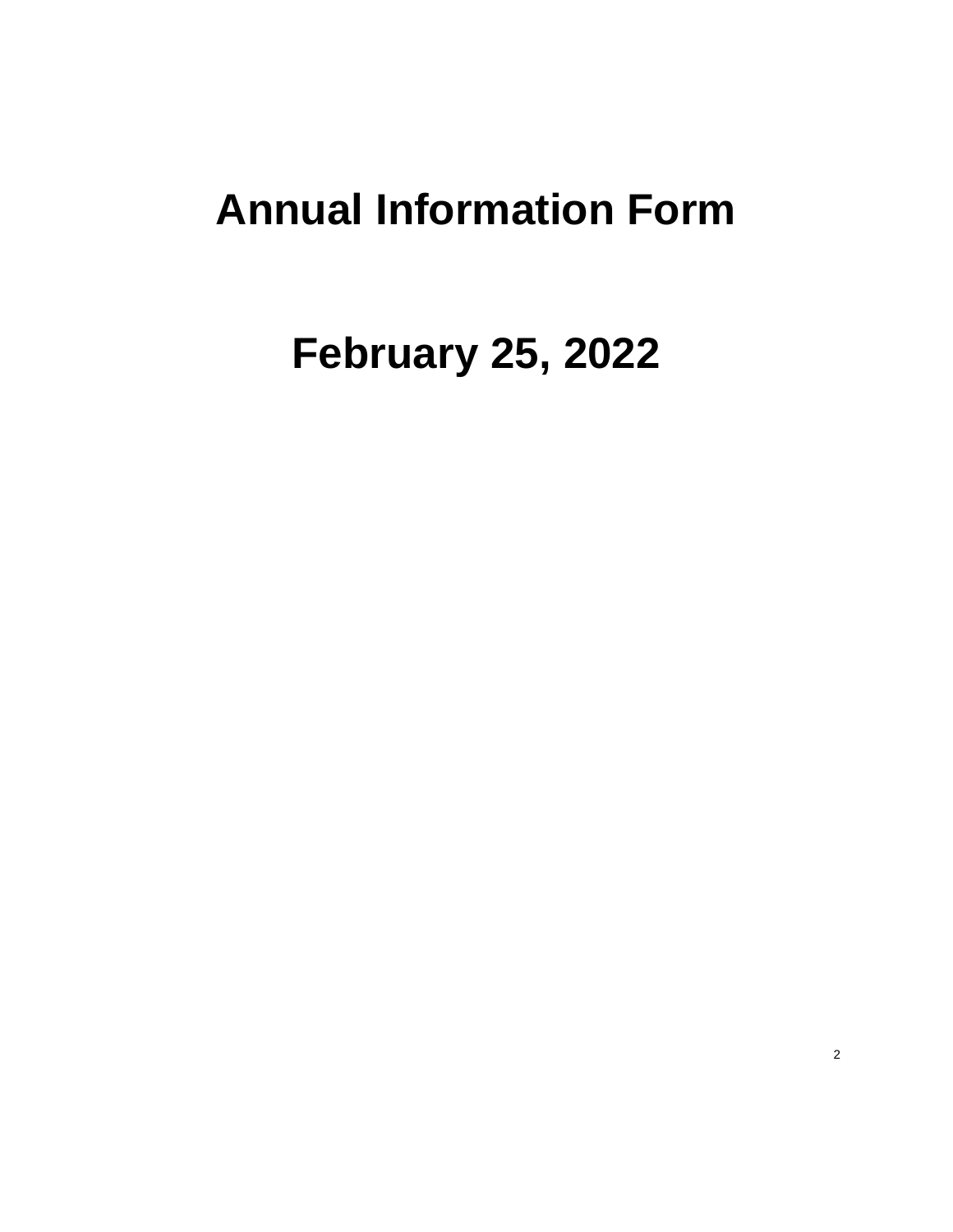### **Table of Contents**

| Item 1            | <b>Cover Page</b>                          | 1              |
|-------------------|--------------------------------------------|----------------|
| Item <sub>2</sub> | <b>Table of Contents</b>                   | 3              |
| Item <sub>3</sub> | <b>Corporate Structure</b>                 | 6              |
| Item 4            | <b>General Development of the Business</b> | $\overline{7}$ |
|                   | <b>Strategy</b>                            | 8              |
| Item <sub>5</sub> | <b>Description of the Business</b>         | 13             |
|                   | <b>Overview</b>                            | 13             |
|                   | <b>CCL Segment</b>                         | 15             |
|                   | <b>Avery Segment</b>                       | 17             |
|                   | <b>Checkpoint Segment</b>                  | 19             |
|                   | <b>Innovia Segment</b>                     | 21             |
|                   | <b>General</b>                             | 22             |
|                   | <b>Risk Factors</b>                        | 29             |
| Item <sub>6</sub> | <b>Dividends</b>                           | 30             |
| Item <sub>7</sub> | <b>Description of Capital Structure</b>    | 30             |
| Item 8            | <b>Market for Securities</b>               | 32             |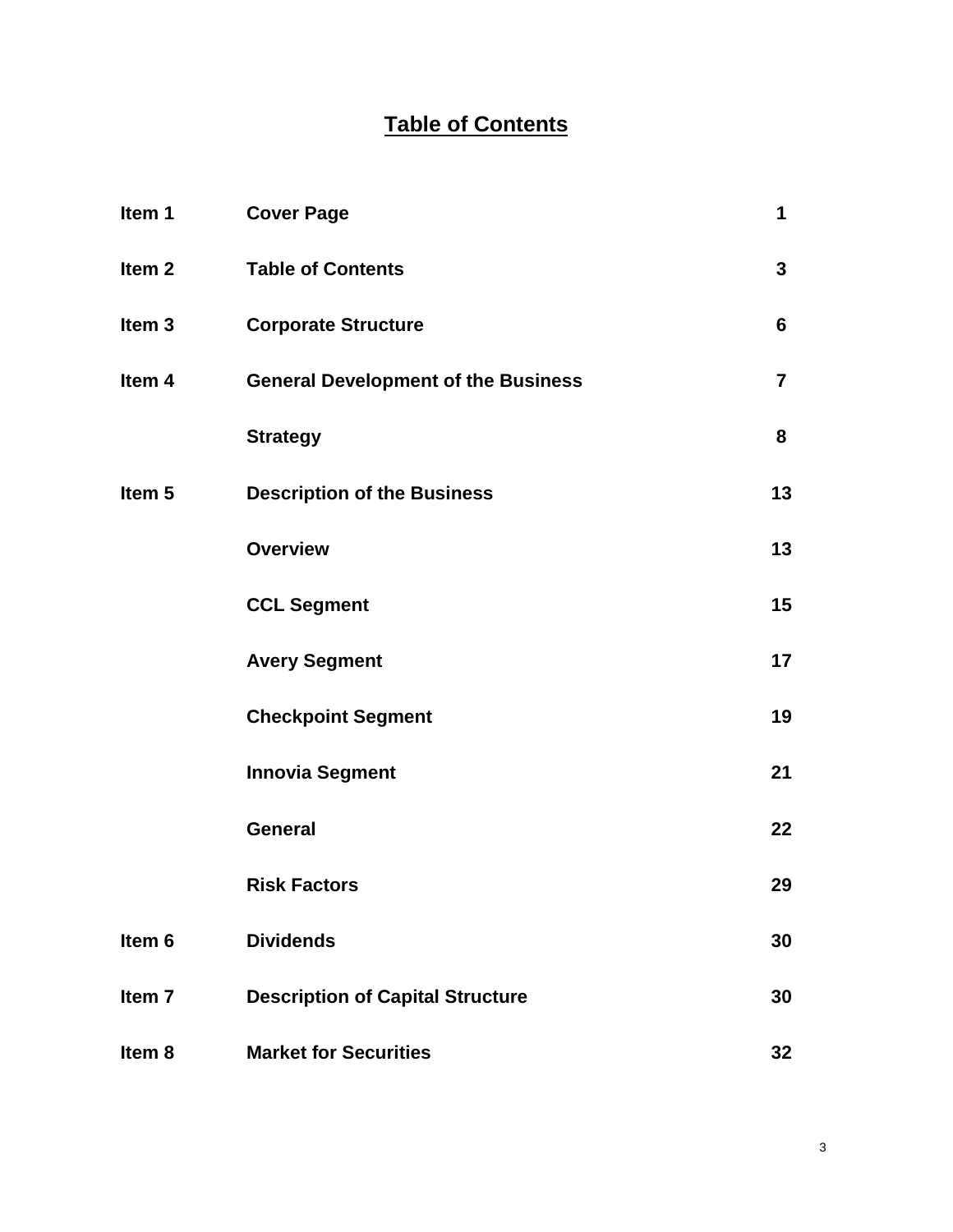| Item <sub>9</sub> | <b>Escrowed Securities and Securities Subject to</b><br><b>Contractual Restrictions on Transfer</b> | 33 |
|-------------------|-----------------------------------------------------------------------------------------------------|----|
| Item 10           | <b>Directors and Officers</b>                                                                       | 33 |
| Item 11           | <b>Promoters</b>                                                                                    | 37 |
| Item 12           | <b>Legal Proceedings</b>                                                                            | 38 |
| Item 13           | Interest of Management and Others in Material<br><b>Transactions</b>                                | 38 |
| Item 14           | <b>Transfer Agent and Registrar</b>                                                                 | 39 |
| Item 15           | <b>Material Contracts</b>                                                                           | 39 |
| Item 16           | <b>Interests of Experts</b>                                                                         | 39 |
| Item 17           | <b>Audit Committee</b>                                                                              | 39 |
| Item 18           | <b>Additional Information</b>                                                                       | 45 |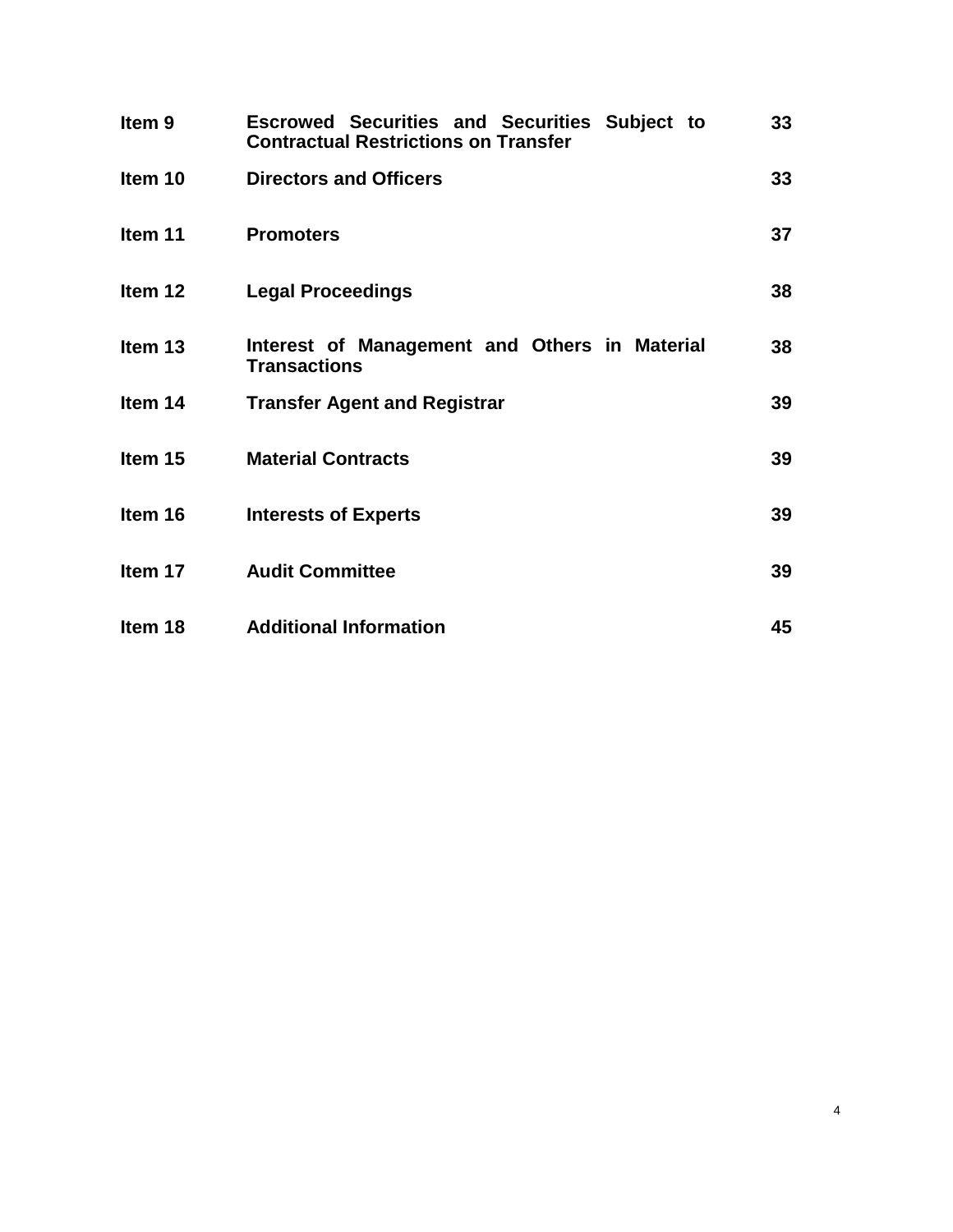### **CCL Industries Inc.**

This Annual Information Form ("AIF") contains forward-looking information and forward-looking statements as defined under applicable securities laws (hereinafter collectively referred to as "forwardlooking statements") that involve a number of risks and uncertainties. Forward-looking statements include all statements that are predictive in nature or depend on future events or conditions. Forward-looking statements are typically identified by, but not limited to, the words "believes," "expects," "anticipates," "estimates," "intends," "plans" or similar expressions. Statements regarding the operations, business, financial condition, priorities, ongoing objectives, strategies and outlook of the Company, other than statements of historical fact, are forward-looking statements. Specifically, this AIF contains forwardlooking statements regarding the anticipated growth in sales, income and profitability of the Company's segments; the Company's improvement in market share; the Company's capital spending levels and planned capital expenditures in 2022; the adequacy of the Company's financial liquidity; the raising of additional capital through debt or equity financings, the Company's ongoing business strategy including the divestiture of non-core operations; the impact of changing environmental and other laws; and the Company's expectations regarding general business and economic conditions.

Forward-looking statements are not guarantees of future performance. They involve known and unknown risks and uncertainties relating to future events and conditions including, but not limited to, the impact of competition; consumer confidence and spending preferences; general economic and geopolitical conditions; currency exchange rates; interest rates and credit availability; technological change; changes in government regulations; risks associated with operating and product hazards; and the Company's ability to attract and retain qualified employees. Do not unduly rely on forward-looking statements as the Company's actual results could differ materially from those anticipated in these forward-looking statements. Forward-looking statements are also based on a number of assumptions, which may prove to be incorrect, including, but not limited to, assumptions about the following: higher consumer spending; improved customer demand for the Company's products; continued historical growth trends, market growth in specific segments and entering into new segments; the Company's ability to provide a wide range of products to multinational customers on a global basis; the benefits of the Company's focused strategies and operational approach; the Company's ability to implement its acquisition strategy and successfully integrate acquired businesses; the achievement of the Company's plans for improved efficiency and lower costs, including the ability to pass on polypropylene resin cost increases to its customers; the availability of cash and credit; fluctuations of currency exchange rates; the Company's continued relations with its customers; and general business and economic conditions. Should one or more risks materialize or should any assumptions prove incorrect, then actual results could vary materially from those expressed or implied in the forward-looking statements. Further details on key risks can be found throughout this report, particularly under Item 5: "Risk Factors."

Except as otherwise indicated, forward-looking statements do not take into account the effect that transactions or non-recurring or other special items announced or occurring after the statements are made may have on the business. Such statements do not, unless otherwise specified by the Company, reflect the impact of dispositions, sales of assets, monetizations, mergers, acquisitions, other business combinations or transactions, asset write-downs or other charges announced or occurring after forwardlooking statements are made. The financial impact of these transactions and non-recurring and other special items can be complex and depends on the facts particular to each of them and therefore cannot be described in a meaningful way in advance of knowing specific facts.

The forward-looking statements are provided as of the date of this AIF and the Company does not assume any obligation to update or revise the forward-looking statements to reflect new events or circumstances, except as required by law.

Unless otherwise stated, all amounts stated in this document are given in Canadian dollars and, unless otherwise stated, the information contained herein is current as of February 25, 2022.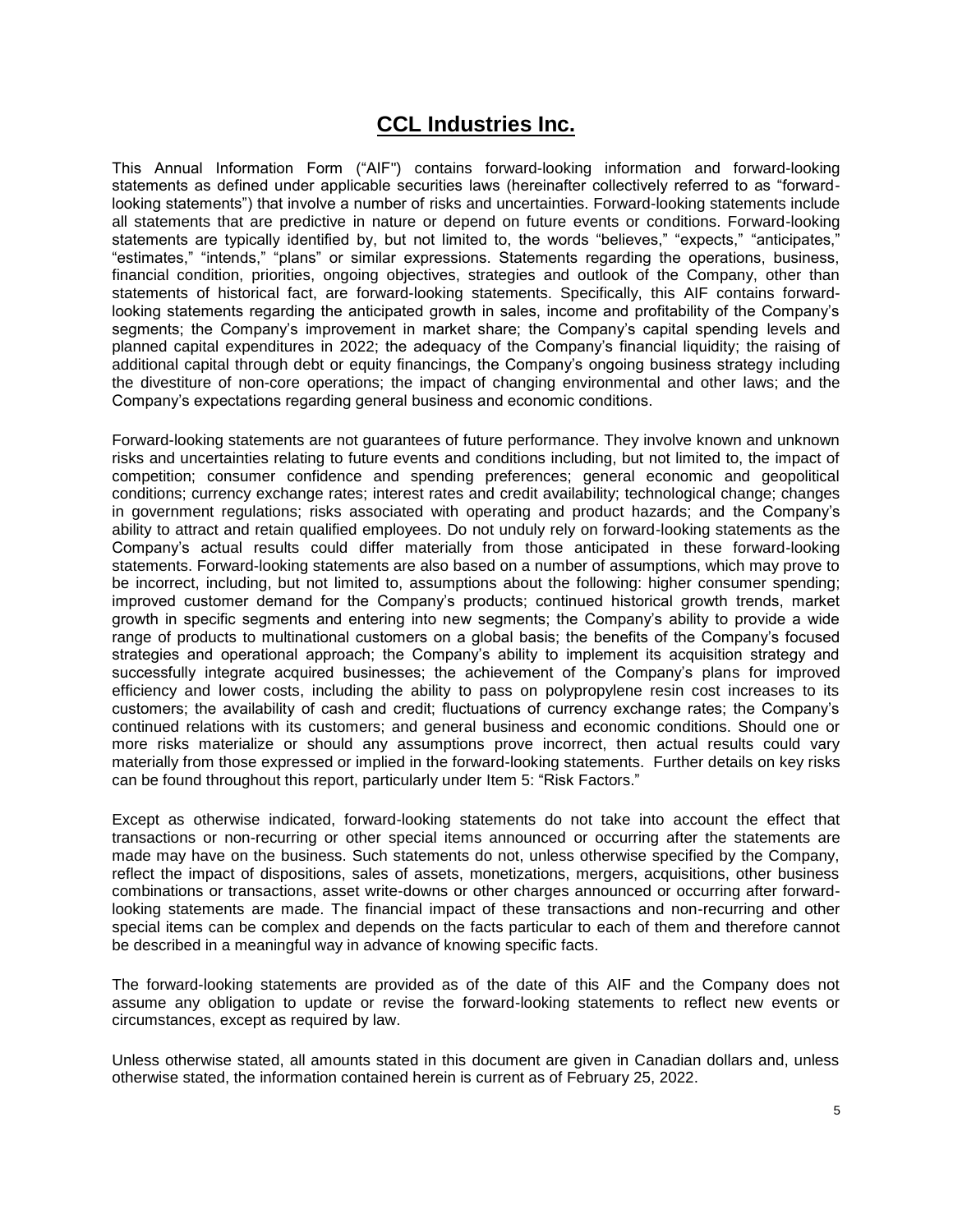Unless the context otherwise indicates, a reference to "the Company" means CCL Industries Inc., its subsidiary companies and equity accounted investments.

#### **ITEM 3 – CORPORATE STRUCTURE**

#### **ISSUER**

CCL Industries Inc. commenced operations in 1951 as Connecticut Chemicals (Canada) Limited. In 1972, the business was acquired by Conn Chem Limited, then the controlling shareholder of Connecticut Chemicals (Canada) Limited. Conn Chem Limited had been incorporated under the laws of Ontario on April 15, 1957, and was continued under the Canada Business Corporations Act on December 16, 1977. On May 25, 1978, its name was changed to The Conn Chem Group Ltd. and on November 28, 1979, to CCL Industries Inc.

The Company's articles were amended effective June 5, 2017, to give effect to a five for one split of the Company's shares.

The registered and head office of CCL Industries Inc. is located at 111 Gordon Baker Road, Suite 801, Toronto, Ontario M2H 3R1.

#### **SUBSIDIARIES**

The Company manages four principal Business Segments, CCL, Avery, Checkpoint and Innovia. Listed below are the principal direct or indirect operating subsidiaries, each of whose total assets or sales and operating revenues constitute more than 10% of the total consolidated assets or consolidated sales and operating revenues of the Company for the year ended December 31, 2021. The combined assets and operating revenues of the other subsidiaries of the Company do not constitute more than 20% of the consolidated assets or the consolidated sales and operating revenues of the Company.

| Subsidiary                         | Ownership | Jurisdiction of<br>Incorporation |
|------------------------------------|-----------|----------------------------------|
| <b>CCL Industries Inc.</b>         |           | Canada                           |
| <b>CCL</b> International Inc.      | 100%      | Ontario                          |
| <b>CCL Industries Corporation</b>  | 100%      | Delaware                         |
| CCL Label, Inc.                    | 100%      | Michigan                         |
| CCL Industries (U.K.) Limited      | 100%      | United Kingdom                   |
| CCL Syrinx (U.K. Holding) Limited  | 100%      | United Kingdom                   |
| CCL Syrinx (U.K.) Limited          | 100%      | United Kingdom                   |
| <b>CCL Label A/S</b>               | 100%      | <b>Denmark</b>                   |
| <b>Syrinx Holding Germany GmbH</b> | 100%      | Germany                          |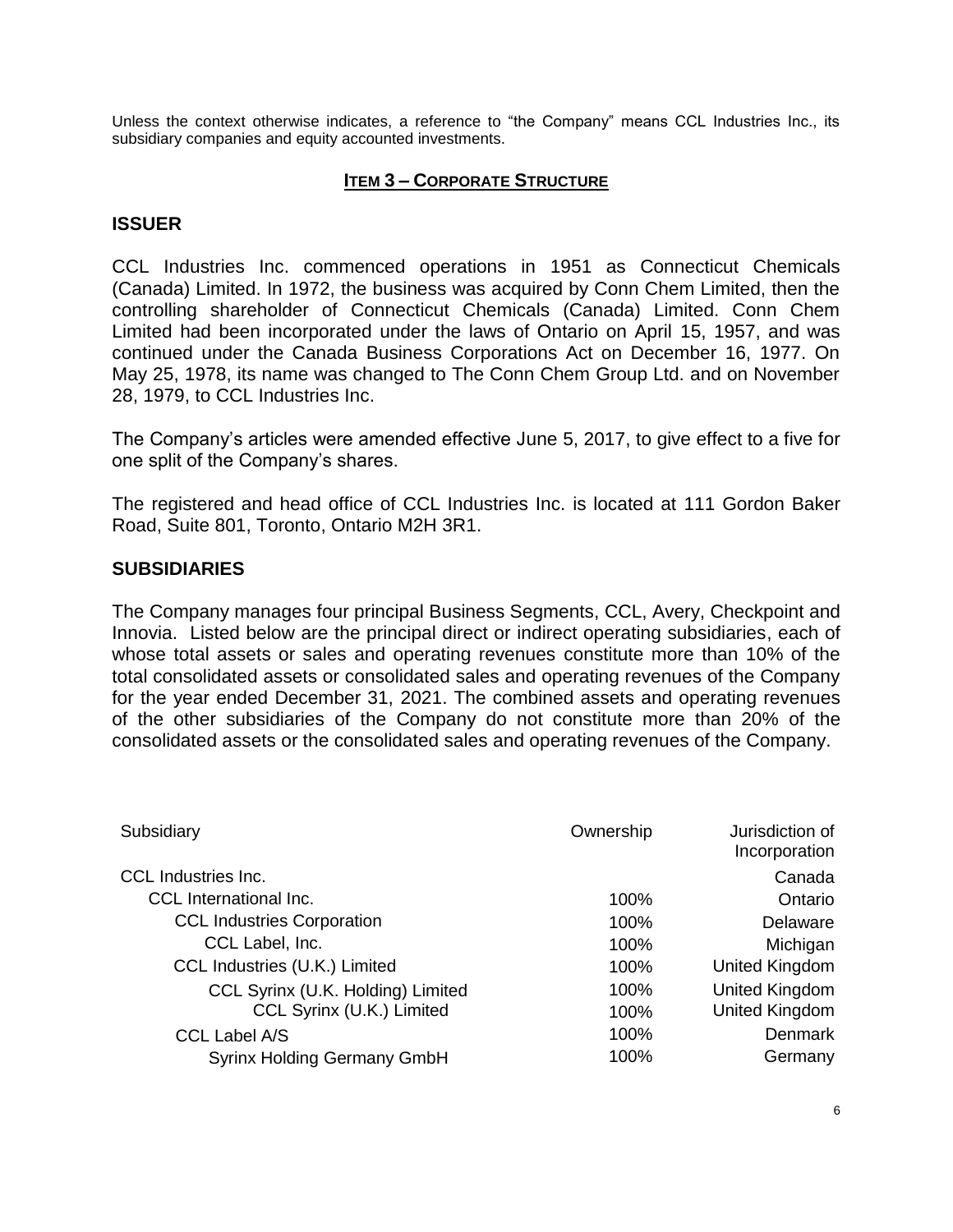#### **ITEM 4 – GENERAL DEVELOPMENT OF THE BUSINESS**

CCL Industries Inc. commenced operations in Canada in 1951 as a custom manufacturer that provided manufacturing and other value-added outsourcing services to national and international consumer products companies. Commencing in the 1980s, the Company diversified into specialty packaging, servicing the same customer base as its custom manufacturing business. Beginning in 2000, the Company restructured and reduced its investment in the Custom Manufacturing Division, culminating in the sale of the North America Custom Manufacturing business in May 2005 and the ColepCCL joint venture in November 2007.

In the early 1980s, the Company commenced its international expansion and diversification into the United States and, later in the decade, into the United Kingdom. This international expansion and diversification has continued in its operating segments. In each of its businesses, the Company strives to satisfy the needs of its multinational, regional and end user consumer customers in the non-durable and durable consumer products market. By providing a wide range of label products to these customers on a global basis, the Company has become a leader in each of its businesses and, consequently believes that it will be able to enjoy sustainable sales and income growth.

In addition, the Company has divested non-core and underperforming businesses to allow each Segment to focus on its customers and growth opportunities. The CCL Segment is believed to be the world's largest converter of pressure sensitive and extruded film materials for a wide range of decorative, instructional, security and functional applications for government institutions and large global customers in the consumer packaging, healthcare, chemicals, consumer durable, electronic device and automotive markets. Extruded and laminated plastic tubes, folded instructional leaflets, precision decorated and die cut components, electronic displays, polymer banknote substrate and other complementary products and services are sold in parallel to specific end-use markets. Avery is believed to be the world's largest supplier of labels, specialty converted media and software solutions to enable short-run digital printing in businesses and homes alongside complementary products sold through distributors and mass-market retailers. Checkpoint is a leading manufacturer of technology-driven lossprevention, inventory-management and labeling solutions, including radio-frequency ("RF") and radio-frequency identification ("RFID") based, to the retail and apparel industry. Innovia is believed to be a leading global producer of specialty, highperformance, multi-layer, surface-engineered films for label, packaging and security applications. The Company partly backward integrates into materials science, with capabilities in polymer extrusion, adhesive development, coating and lamination, surface engineering and metallurgy deployed as needed across the four business segments.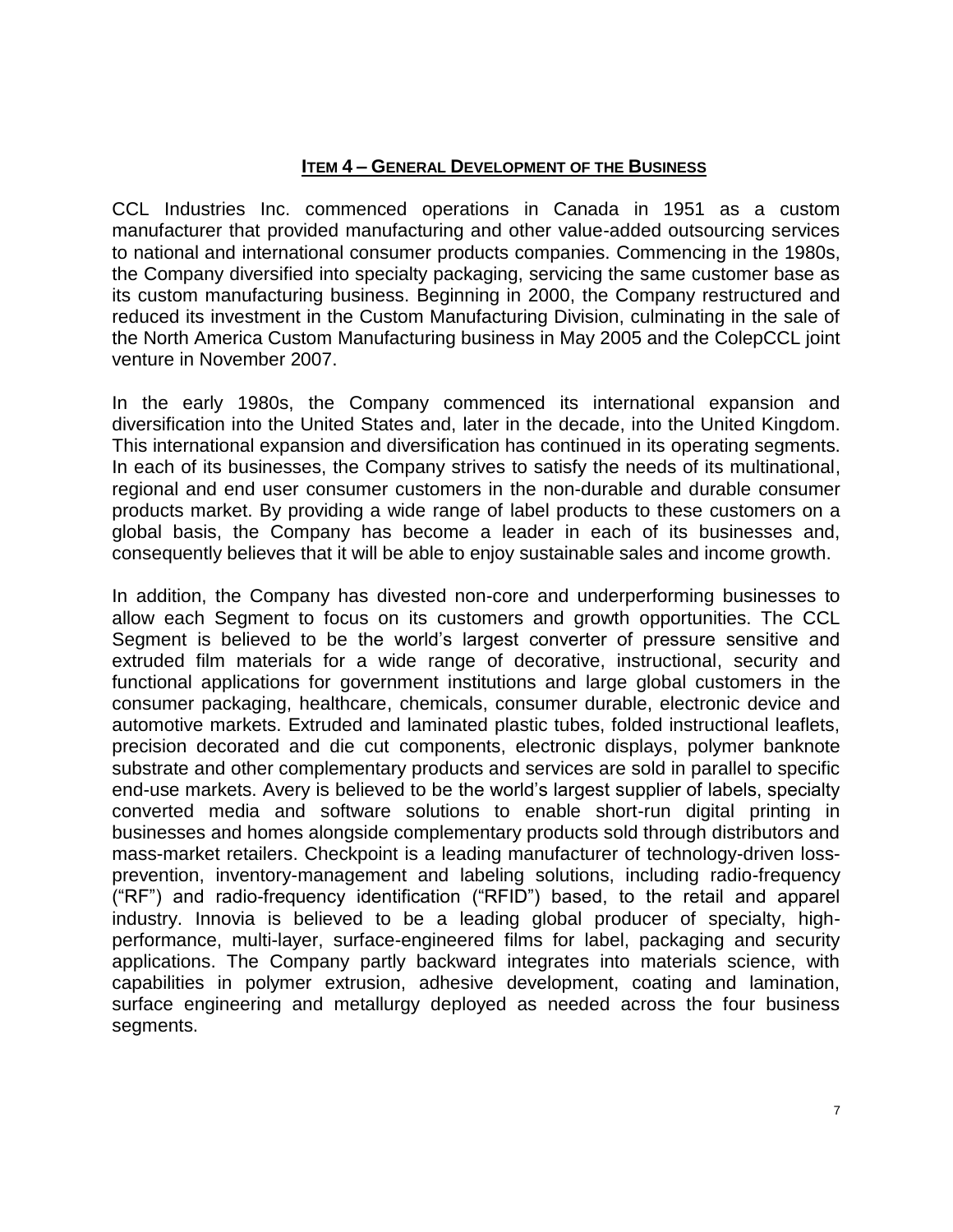### **STRATEGY**

CCL Industries Inc.'s goal is to improve its competitive position in each Segment with a view to long-term profitable growth, while integrating social and environmental concerns into its business operations and strategies and in interactions with stakeholders. The strategy is focused on specialty label and packaging businesses in which the Company (1) is or believes it can become one of the top two competitors in the market, (2) combines its converting and materials science technologies to develop unique products to meet customers sustainability needs, (3) can build entry barriers as the best valueadded producer, (4) provides product lines and services that have growth potential, (5) sees potential in its businesses to take advantage of the trend toward globalization by a multinational customer base and (6) develops label and tag applications that are driven by smart technology and/or software.

The Company is continually reviewing its businesses and may, if appropriate, divest non-core or unprofitable operations in order to improve its overall profitability, return on equity and its financial leverage. Management believes that this approach allows the Company to be better positioned to operate effectively during economic downturns, and to have the financial flexibility to make acquisitions and invest in capital spending that support its business strategy. Restructuring costs were incurred over the last several years to reorganize certain business units, to provide for losses on dispositions and to provide for the write-down of assets of business units that were deemed to be non-core and underperforming. Further restructuring costs were incurred in 2020 and 2021 as the Company's management responded to the volatile economic challenges brought about by the CV19 global pandemic, matching the Company's cost structures to customer demand patterns. 2022 has started as a period of adjustment, the pandemic is entering a third year, Governments and citizens are learning to persevere, armed with more information and therefore making more calculated decisions. The Omicron variant appears to be less fatal than previous versions and optimists view that it is reaching the endemic stage; however, the final outcome remains unknown. Therefore the Company may continue to modify its manufacturing operations globally according to the level of regional economic activity due to potential negative pressures of the CV19 pandemic or potentially improved prosperity post the CV19 pandemic.

#### **ACQUISITIONS, DIVESTITURES and FINANCING ARRANGEMENTS**

CCL Industries Inc. has acquired a number of businesses over the last three years and arranged the associated financing to support operating and investment activities of the Company. Only the acquisitions of Checkpoint in 2016 and the acquisition of Innovia in 2017 met the definition of a "significant acquisition" as determined in accordance with National Instrument 51-102-Continuous Disclosure Obligations. The Company has not divested any business over the last three years but has completed the transactions described below: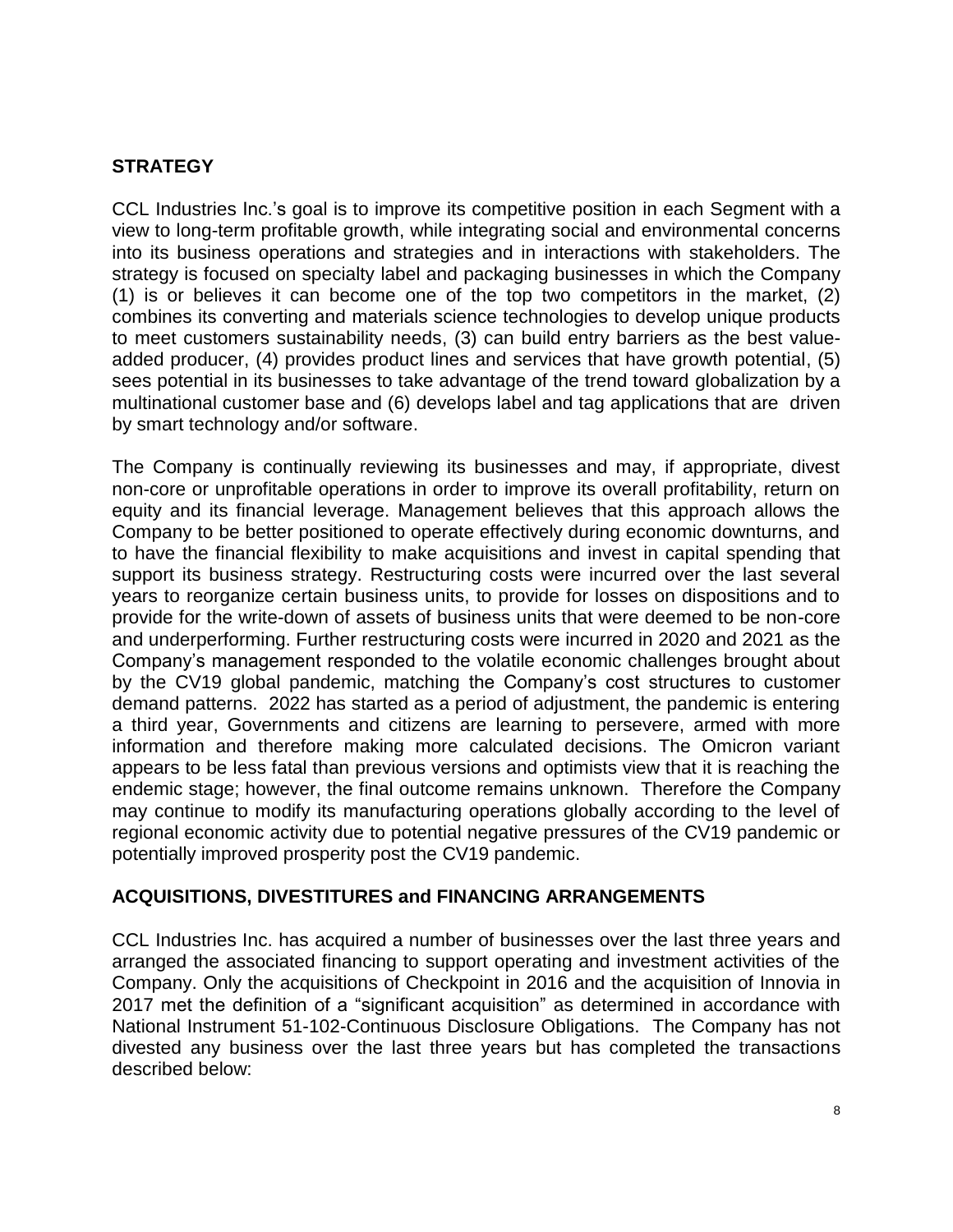- In December 2021, the Company acquired International Master Products Corporation ("IMP"), based in Michigan, U.S., for \$61.4 million net of cash acquired. IMP is a leading provider of labels and tags for the U.S. horticulture industry through digitally enabled design software, expanding Avery's directto-consumer business.
- In December 2021, the Company acquired Lodging Access Systems, LLC, ("LAS"), based in Florida, U.S., for \$26.4 million, net of cash acquired. LAS further expands Avery's direct-to-consumer business.
- In December 2021, the Company acquired the pharmaceutical leaflet printing press and customer list from the Laramara Foundation in São Paulo, Brazil, for \$0.8 million. These assets were added to the CCL Segment.
- In December 2021, the Company acquired Forever Blue Investimentos e Participações S/A (d.b.a. "Tecnoblu"), headquartered in Blumenau, Brazil, for \$17.7 million net of cash and debt. Tecnoblu is now a part of the Checkpoint Apparel Labeling Solutions business ("ALS").
- In December 2021, the company acquired Desarrollo e Investigación S.A. de C.V. and Fuzetouch PTE LTD (Singapore) (collectively "D&F") headquartered in San Luis Potosi, Mexico, for approximately \$51.3 million net of cash acquired. D&F is a leading supplier of graphic interface control panels and assemblies and now trades as "CCL Design."
- In July 2021, the Company acquired the Uniter Group of companies ("Uniter"), based in A Coruña, Spain, with operations in Europe, Asia and North Africa for approximately \$50.4 million, including debt assumed and net of cash acquired. Uniter's five factories are part of the Checkpoint ALS business.
- In July 2021, the Company acquired privately owned Plum Paper LLC ("Plum"), based in California, U.S., for approximately \$26.3 million, net of cash acquired. Plum is a leading supplier of personalized planners and is part of Avery's direct-to-consumer business.
- In May 2021, the Company acquired privately held Lux Global Label Asia Pte. Ltd. ("LUX"), based in Singapore for approximately \$9.4 million, net of cash. LUX produces decorative labels for global consumer product customers in the ASEAN region. LUX now trades as "CCL Label Singapore."
- In April 2021, the Company acquired the assets of Europack Packaging and Fluid Management GmbH ("Europack") for approximately \$0.9 million. Europack was added to the CCL Segment.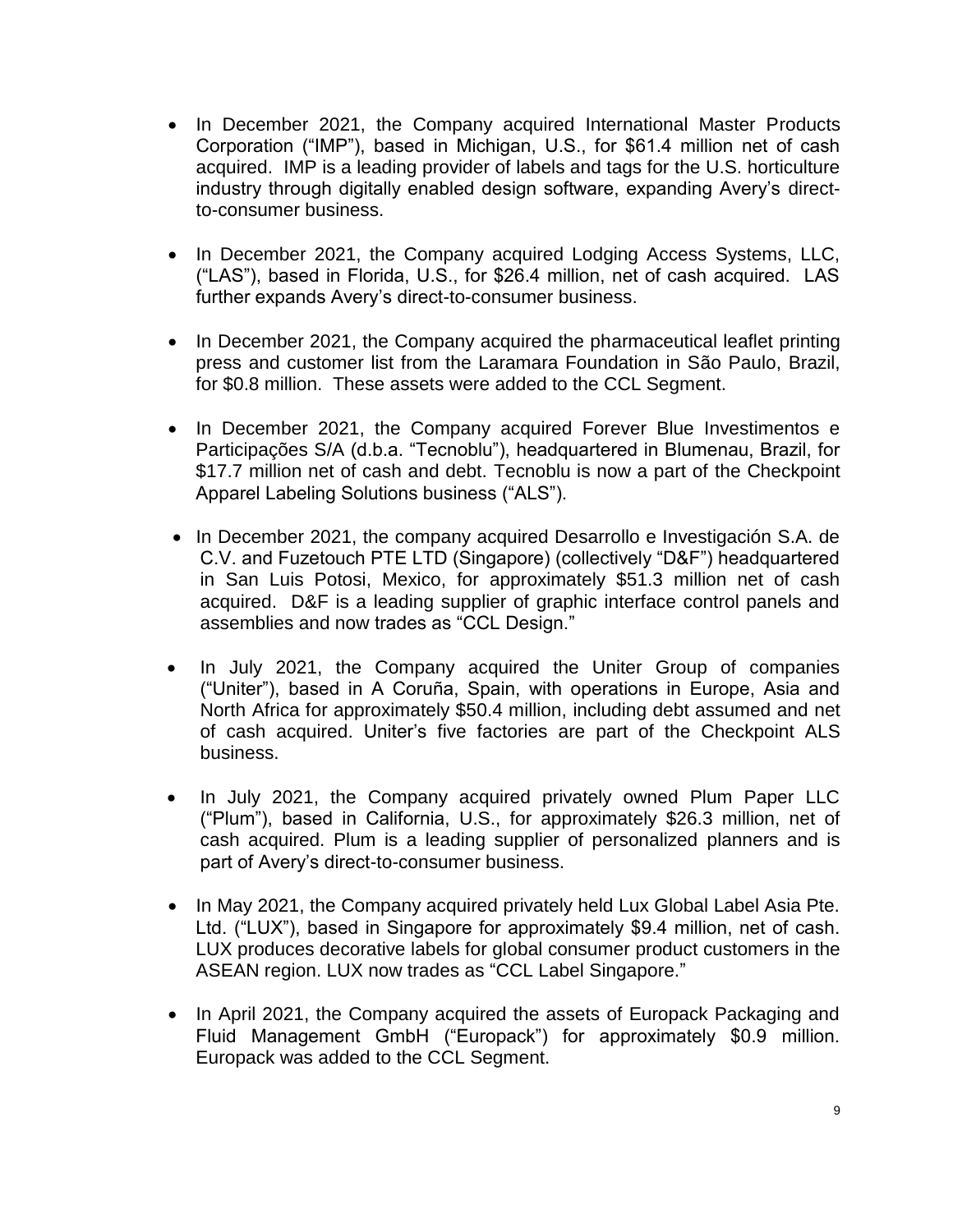- In November 2020, the Company acquired privately owned Super Enterprises Printing (Malaysia) Sdn. Bnd. ("SEP") for approximately \$18.4 million, net of cash. SEP is headquartered in Kuala Lumpur, with a second manufacturing operation in Guangzhou, China. SEP manufactures decorative panels, liquid crystal and touch-screen display covers and in-mould decorated components for the consumer electronics and automotive sectors across Asia. The company now trades as "CCL Design."
- In October 2020, the Company acquired Graphic West International ApS ("GWI"), headquartered in Denmark, with operations in Europe and North America, for approximately \$35.2 million, net of cash and debt. This new operation brings expanded capabilities and geographic reach in digitally printed cartons for the pharmaceutical industry. The company now trades as "CCL Specialty Cartons."
- In July 2020, the Company acquired InTouch Labels and Packaging Co., Inc. ("InTouch"), near Boston, Massachusetts, for approximately \$11.1 million, net of cash and debt. InTouch is a specialized short-run digital label converter and was added to Avery's direct-to-consumer business.
- In March 2020, the Company acquired Flexpol Sp. z.o.o. ("Flexpol"), a privately owned company based in Plock, Poland. Flexpol is a leading producer of BOPP film for the European market. The purchase price, net of cash acquired, was approximately \$23.5 million. The new business immediately commenced operating as "Innovia Poland."
- In February 2020, the Company acquired Clinical Systems, Inc. ("CSI"), based in Garden City, New York, U.S., for approximately \$19.7 million, net of cash on hand. CSI is a specialized provider to the U.S. clinical trials industry and is operating as part of CCL Label's Healthcare and Specialty business.
- In February 2020, the Company acquired the remaining 50% interest in its aluminum slug joint venture, Rheinfelden Americas, LLC ("Rheinfelden"), by assuming \$18.8 million of net debt previously held in the venture. The business immediately changed its name to CCL Metal Science and is now part of the CCL Segment.
- In January 2020, the Company acquired privately owned Ibertex Etiquetaje Industrial S.L.U. and Eti-Textil Maroc S.a.r.l. AU ("Eti-Textil") for approximately \$20.1 million, net of cash and debt. Eti-Textil, headquartered in Elche, Spain, with satellite manufacturing in Tangier, Morocco, is an apparel label producer that has been integrated into the ALS business of Checkpoint.
- In January 2020, the Company acquired I.D.&C. World Holdco Ltd. ("ID&C"), with operations in Tunbridge Wells, U.K., and Florida, U.S., for approximately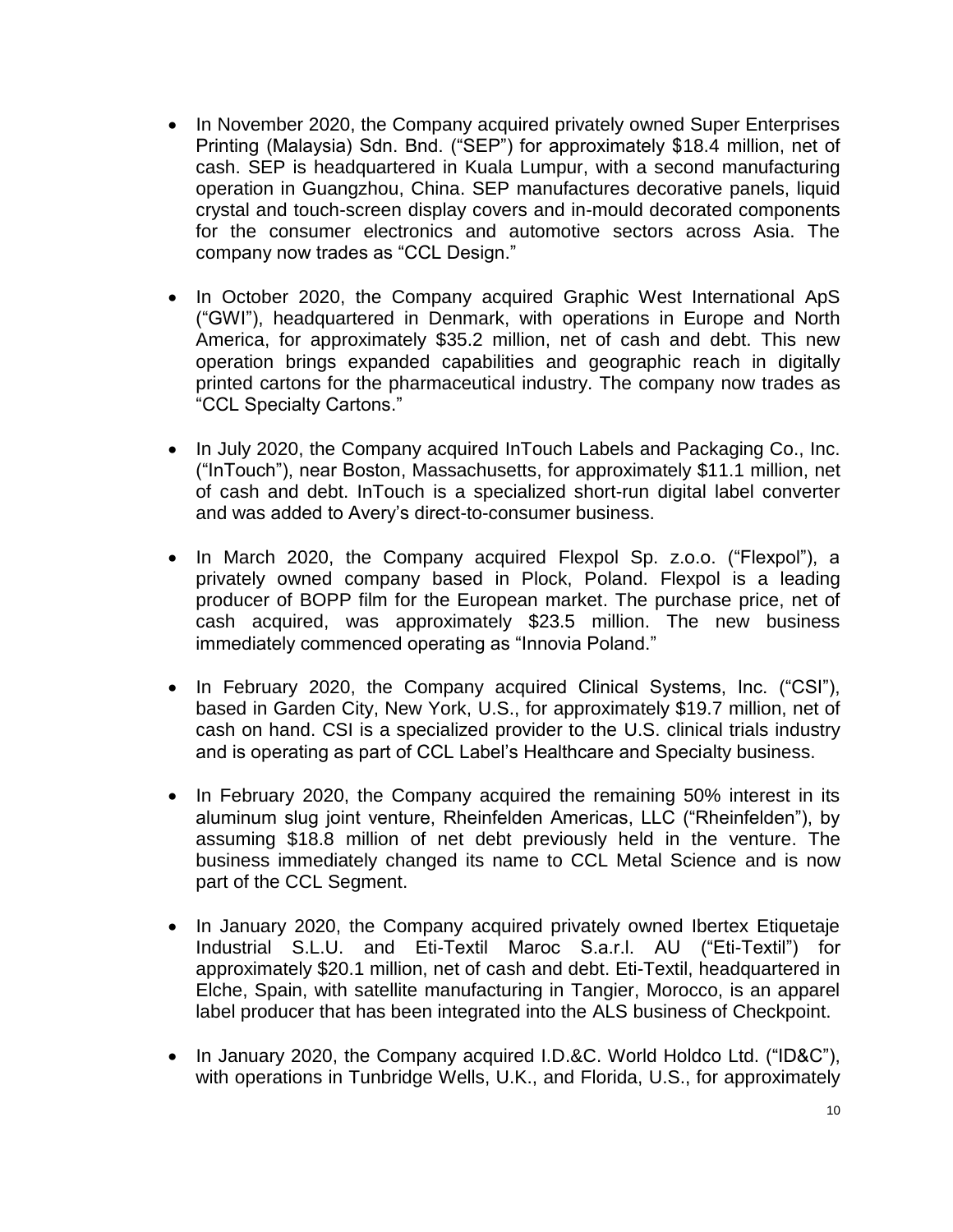\$35.5 million, net of cash acquired. ID&C is a global leader in live event badges and wristbands and is part of Avery's direct-to-consumer business.

- In January 2020, the Company acquired IDentilam Ltd. ("IDL"), based in Horsham, U.K., for approximately \$2.9 million, net of cash acquired. IDL designs and develops a range of software solutions for event badging and identification cards and has been added to Avery's direct-to-consumer business.
- In November 2019, the Company acquired Stuck On You Holdings Pty Ltd and Stuck on You Trading Pty Ltd (collectively, "SOY") based in Melbourne, Australia, for approximately \$7.2 million, net of cash acquired. SOY is a direct-to-consumer online digital print business expanding Avery's presence in personalized "kids' labels" in Australasia.
- In June 2019, the Company acquired Say it Personally Limited ("STS"), a privately owned company based near East Grinstead, U.K. for approximately \$0.4 million, net of cash acquired. STS is a manufacturer of durable, personalized garment tags for the U.K. market and expands Avery's direct-toconsumer online product offerings.
- In May 2019, the Company acquired the shares of Colle à Moi Inc. ("CAM"), a privately owned company based in Quebec, Canada, for approximately \$3.1 million, net of cash acquired. CAM adds to Avery's direct-to-consumer online digital print capabilities in personalized "kids' labels."
- In April 2019, the Company acquired the shares of Hinsitsu Screen (Vietnam) Company Limited ("Hinsitsu"), based in Hanoi, Vietnam, for approximately \$12.9 million, net of cash acquired. Hinsitsu is a leading supplier of durable and tamper-evident labels and graphic overlays for the electronics industry in the ASEAN region and was added to CCL Design within the CCL Segment.
- In January 2019, the Company acquired Olympic Holding B.V. and its related subsidiaries ("Olympic"), a privately owned company based in Venray, Netherlands, for approximately \$13.6 million, net of cash acquired. Olympic is a start-up technology company with a patented proprietary process to produce high-bond, acrylic foam tapes without the use of solvents for applications in the automotive, electronics and construction industries. Olympic was added to CCL Design within the CCL Segment.
- In January 2019, the Company acquired Easy2Name Limited ("E2N"), a privately owned company based near Newbury, U.K., for approximately \$2.5 million, net of cash acquired. E2N expands Avery's direct-to-consumer online digital print offering of durable, personalized "kids' labels" to the U.K. market.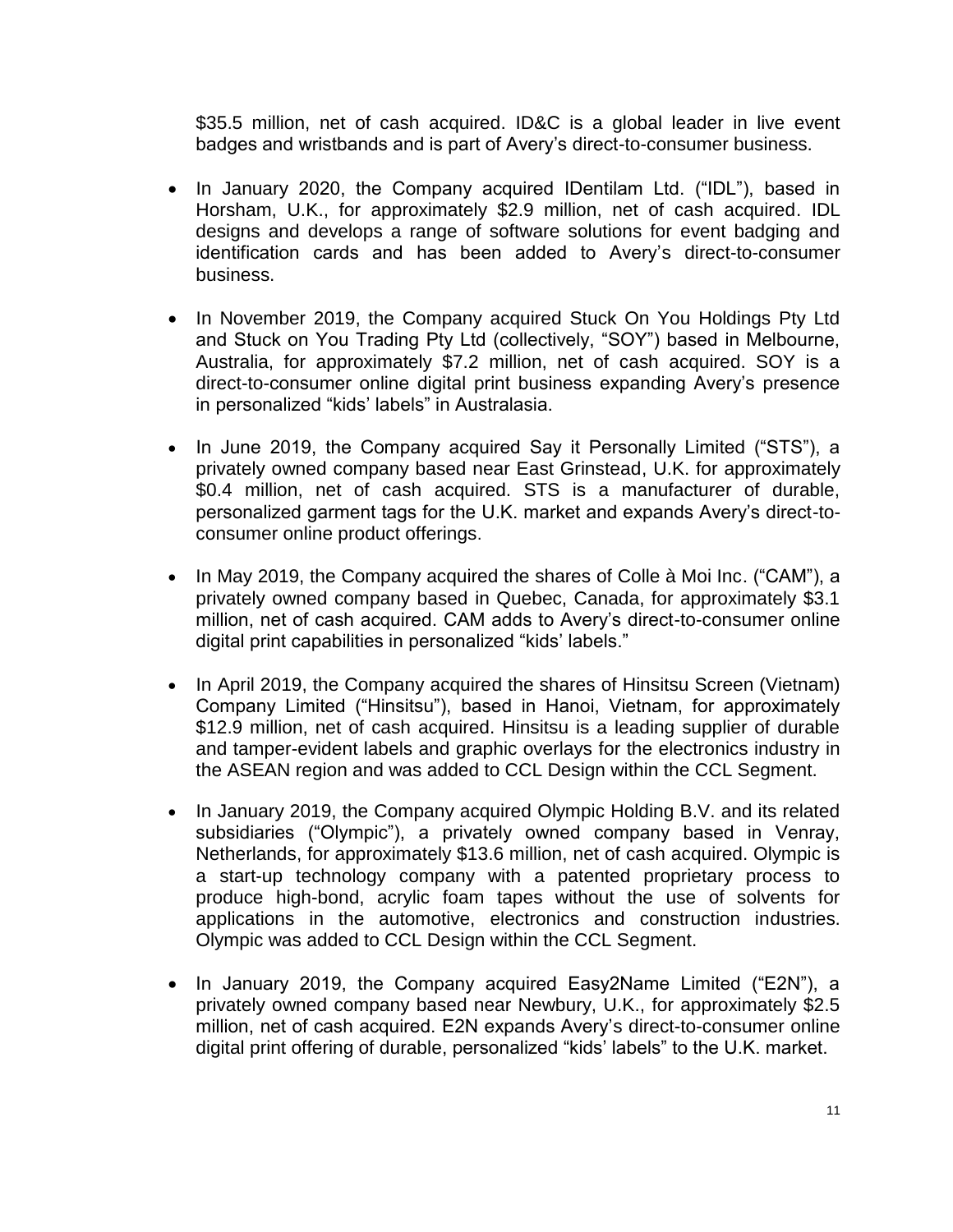#### Financing Arrangements

In February 2020, the Company amended both its syndicated credit facilities, extending the maturity of its US\$366.0 term loan facility from February 2021 to February 2022 and the maturity of its US\$1.2 billion revolving credit facility from March 2023 to February 2025. The term facility was completely repaid during 2021.

In May 2020, the Company completed a rule 144A 3.05% private note offering due June 2030 in the principal amount of US\$600.0 million. These notes are unsecured senior obligations. The proceeds of the offering were almost entirely used to repay borrowings on the Company's unsecured syndicated revolving credit facility.

The Company's debt structure at December 31, 2021, was primarily comprised of the 144A 3.05% private notes due June 2030 in the principal amount of US\$600.0 million (\$750.5 million), 144A 3.25% private notes due October 2026 in the principal amount of US\$500.0 million (\$627.4 million), the \$300.0 million principal amount 3.864% Series 1 Notes due April 2028, and borrowings of \$11.0 million on the Company's syndicated revolving credit facility. Outstanding contingent letters of credit totaled \$3.5 million; accordingly, there was approximately US\$1.19 billion of unused availability on the revolving credit facility at December 31, 2021. The Company's debt structure at December 31, 2020, was primarily comprised of the 144A 3.05% private notes due June 2030 in the principal amount of US\$600.0 million (\$754.8 million), 144A 3.25% private notes due October 2026 in the principal amount of US\$500.0 million (\$630.8 million), \$300.0 million principal amount 3.864% Series 1 Notes due April 2028, and the term loan facility of US\$161.0 million (\$204.8 million). An additional loan facility resident in Australia was \$50.2 million. Outstanding contingent letters of credit totaled \$4.1 million; accordingly, there was approximately US\$1.2 billion of unused availability on the revolving credit facility at December 31, 2020.

The Company's approach to managing liquidity risk is to ensure that it will always have sufficient liquidity to meet liabilities when they are due. The Company believes its liquidity will be satisfactory for the foreseeable future due to its significant cash balances, its expected positive operating cash flow and the availability of its unused revolving credit facility. The Company anticipates funding all of its future commitments from the above sources but may raise further funds, if necessary, by entering into new debt financing arrangements or issuing further equity to satisfy its future additional obligations or investment opportunities.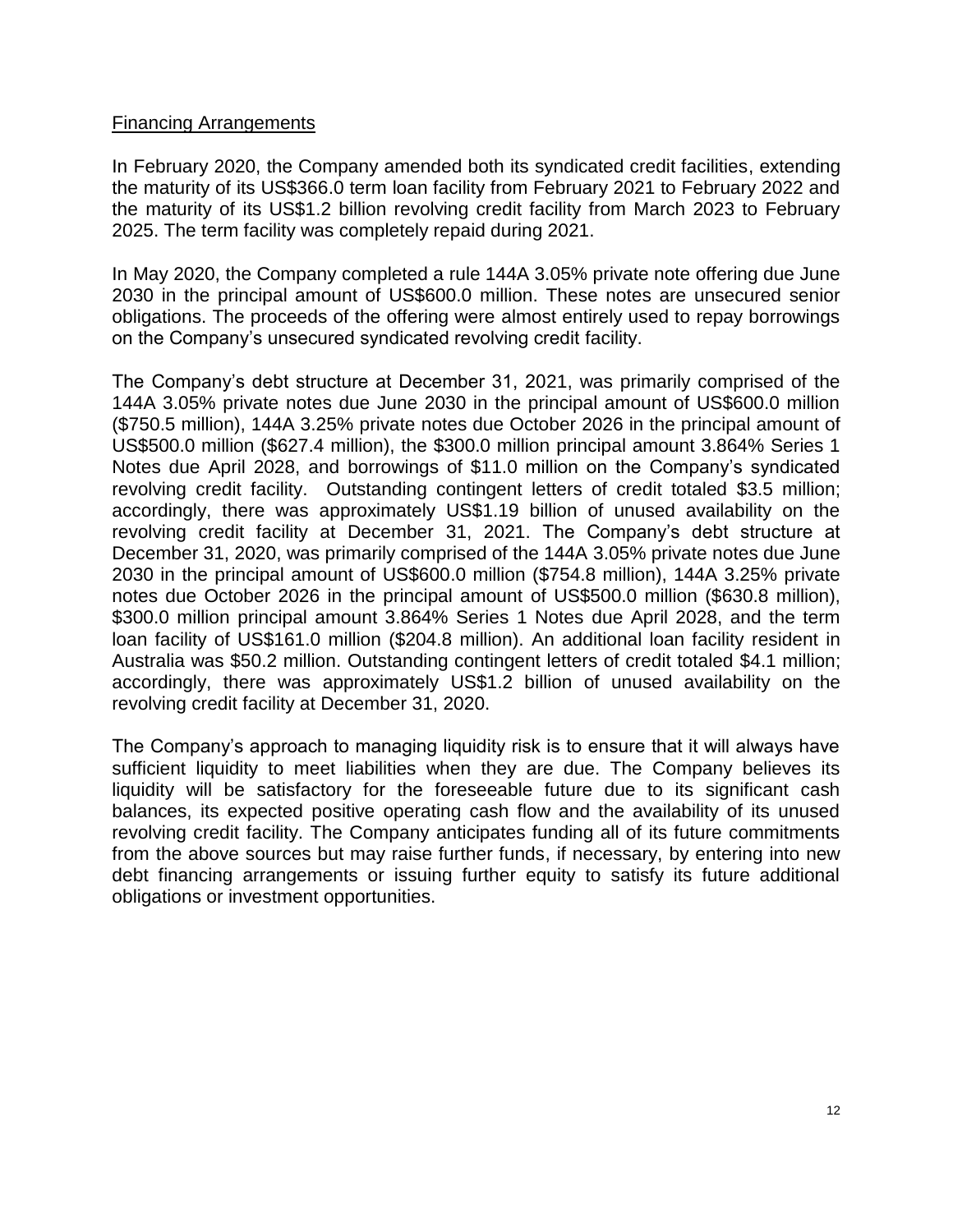#### **ITEM 5 – DESCRIPTION OF THE BUSINESS**

#### **OVERVIEW**

CCL Industries Inc. employs approximately 25,100 people operating 204 production facilities in 43 countries with corporate offices in Toronto, Canada, and Framingham, Massachusetts. The **CCL Segment** is believed to be the world's largest converter of pressure sensitive and extruded film materials for a wide range of decorative, instructional, security and functional applications for government institutions and large global customers in consumer packaging, healthcare, chemicals, consumer durables, electronic device and automotive markets. Extruded and labeled plastic tubes, aluminum aerosols and specialty bottles, folded instructional leaflets, specialty folded cartons, precision decorated and die cut components, electronic displays, polymer banknote substrate and other complementary products and services are sold in parallel to specific end-use markets. **Avery** is believed to be the world's largest supplier of labels, specialty converted media and software solutions to enable short-run digital printing in businesses and homes alongside complementary products sold through distributors, mass-market stores and e-commerce retailers. **Checkpoint** is a leading developer of RF and RFID-based technology systems for loss prevention and inventory management applications, including labeling and tagging solutions, for the retail and apparel industries worldwide. **Innovia** is believed to be a leading global producer of specialty, high-performance, multi-layer, surface-engineered films for label, packaging and security applications. The Company partly backward integrates into materials science, with capabilities in polymer extrusion, adhesive development, coating and lamination, surface engineering and metallurgy deployed as needed across the four business segments.

#### **Sales by Business Segment:**

**(millions of dollars)**

|            | <b>Years ended December 31</b> |         |                            |    |         |                              |  |
|------------|--------------------------------|---------|----------------------------|----|---------|------------------------------|--|
|            |                                |         | 2021                       |    | 2020    |                              |  |
|            |                                | Sales*  | % of<br><b>Total Sales</b> |    | Sales*  | $%$ of<br><b>Total Sales</b> |  |
| <b>CCL</b> | \$                             | 3,498.2 | 61.0%                      | \$ | 3,357.6 | 64.1%                        |  |
| Avery      |                                | 708.9   | 12.4%                      |    | 634.2   | 12.1%                        |  |
| Checkpoint |                                | 772.5   | 13.5%                      |    | 635.5   | 12.1%                        |  |
| Innovia    |                                | 753.2   | 13.1%                      |    | 615.0   | 11.7%                        |  |
| Total      | \$                             | 5,732.8 | 100.0%                     | \$ | 5,242.3 | 100.0%                       |  |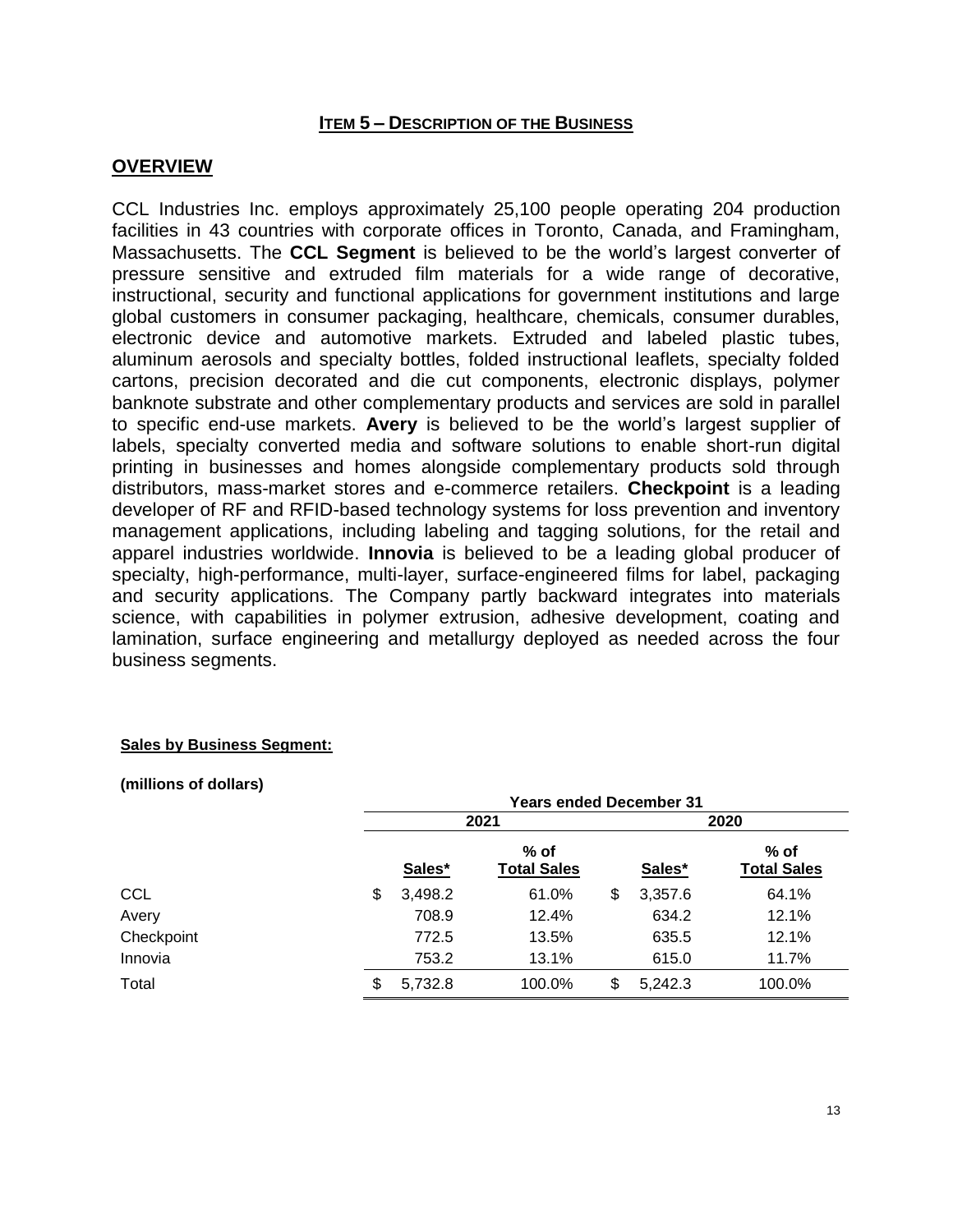#### **Sales by Geographic Segment:**

#### **(millions of dollars)**

|                               | <b>Years ended December 31</b> |         |                              |      |         |                            |  |
|-------------------------------|--------------------------------|---------|------------------------------|------|---------|----------------------------|--|
|                               |                                |         | 2021                         | 2020 |         |                            |  |
|                               |                                | Sales*  | $%$ of<br><b>Total Sales</b> |      | Sales*  | % of<br><b>Total Sales</b> |  |
| Canada                        | \$                             | 134.3   | 2.3%                         | \$   | 126.1   | 2.4%                       |  |
| United States and Puerto Rico |                                | 2,252.2 | 39.4%                        |      | 2,086.2 | 39.8%                      |  |
| Latin America                 |                                | 487.8   | 8.5%                         |      | 431.4   | 8.2%                       |  |
| Europe                        |                                | 1,819.7 | 31.7%                        |      | 1,697.9 | 32.4%                      |  |
| Asia, Africa and Australia    |                                | 1,038.8 | 18.1%                        |      | 900.7   | 17.2%                      |  |
| Total                         |                                | 5,732.8 | 100.0%                       | S    | 5,242.3 | 100.0%                     |  |

\*Excludes sales at the Company's equity accounted investments in Russia (CCL-Kontur) the Middle East (Pacman-CCL) and, prior to February 2020, in the United States (Rheinfelden Americas).

For the CCL and Innovia Segments, the first and second quarters are generally the strongest due to the number of workdays and various customer-related activities. Also, there are many products that have a spring-summer bias in North America and Europe such as agricultural chemicals and certain beverage products, which generate additional sales volumes for the Company in the first half of the year. The polymer banknote business within the CCL Segment experiences intra-quarter variations in sales influenced by Central Banks' reorder volatility. For Avery, the third quarter has historically been its strongest, as it benefits from increased demand related to back-toschool activities in North America, although the impact is expected to diminish in future periods on secular declines in low-margin ring binder sales and the expansion of the Avery's direct-to-consumer businesses that do not have this seasonal bias. For Checkpoint, the second half of the calendar year is healthier as the business substantially follows the retail cycle of its customers, which traditionally experiences more consumer activity from September through to the end of the year and prepares for the same in its supply chain from mid-year on. Checkpoint's year-over-year comparative quarterly results often include one-time large chain-wide customer-driven hardware installations that strengthen future reoccurring label revenues. Sales in the final quarter of the year are negatively affected in North America by Thanksgiving and globally by the Christmas and New Year holiday season shutdowns.

#### 2021 Coronavirus ("CV19") Pandemic

2021 was a year of perseverance and resiliency as the world withstood the ongoing CV19 pandemic. Optimism abounded early in the year as government approved vaccines rolled out, civil restrictions eased, and infection rates appeared to be declining. Accordingly, most temporary government financial support programs ceased and savings from furloughed and short time working employees were insignificant for the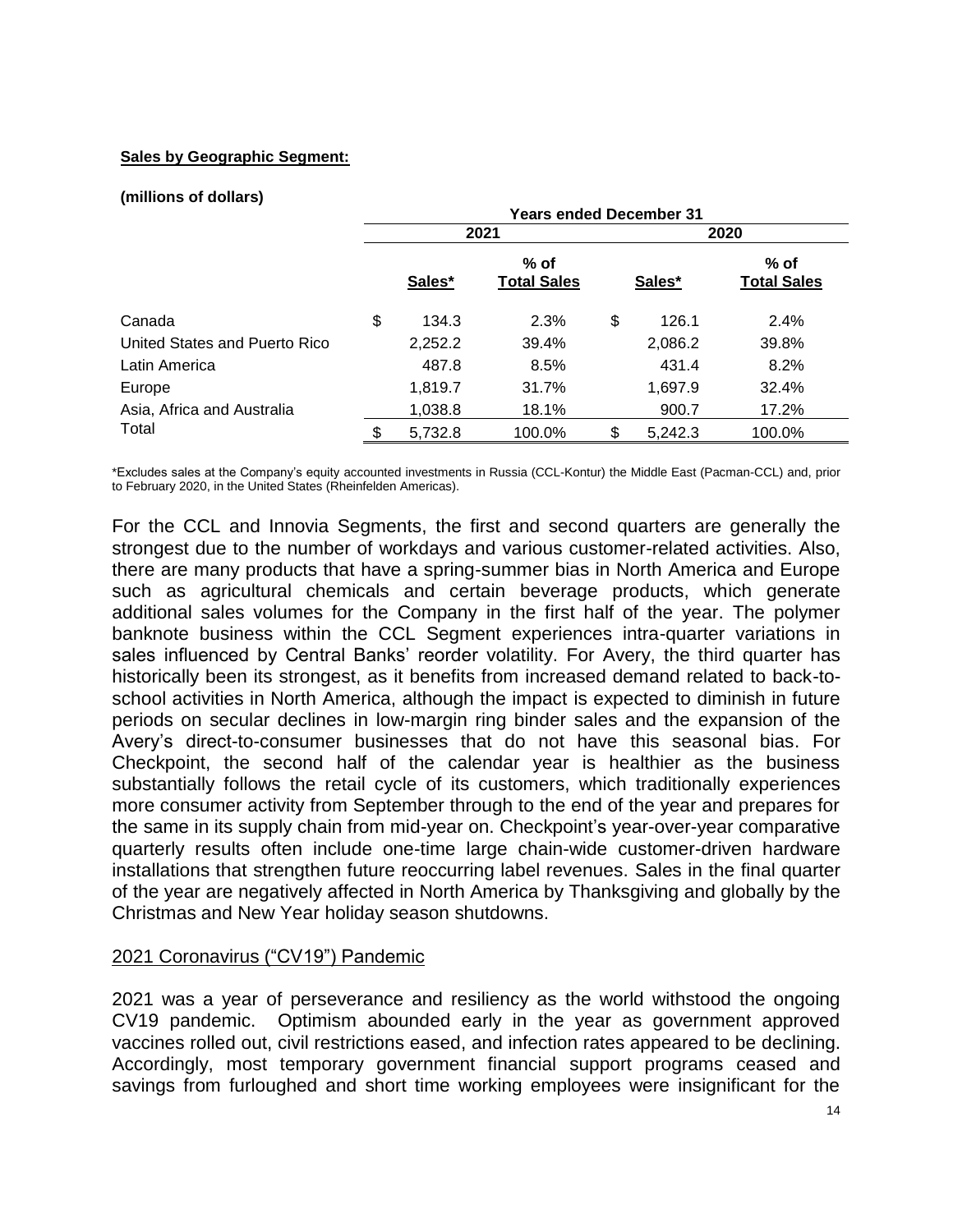year. CCL maintained its safety policies for employees, suppliers and customers mitigating any chance of contagion and subsequent closure of any of its facilities. However, as the year progressed, vaccine scarcity in developing economies and the emergence of the more contagious Omicron variant drove many regimes into reemploying lockdown measures for their citizens. Consequently, global supply chain issues were prevalent all year compounded by inflation rates not evidenced in a generation, climbing sequentially as the year progressed. Despite these challenges, the Company delivered record adjusted earnings per share and strong free cash flow, while maintaining its acquisition growth strategy, closing on nine transactions in 2021. The Company's balance sheet finished the year with a leverage ratio slightly in excess of one turn and available liquidity in excess of \$2.0 billion.

#### **CCL SEGMENT**

CCL Label is believed to be a leading global producer of innovative label solutions for consumer product marketing companies in the personal care, food & beverage, household chemical and promotional segments of the industry, and also supplies regulated labels to major pharmaceutical, healthcare and industrial chemical customers. CCL Design supplies long-life, high performance labels and other products to automotive, electronics and durable goods companies. CCL Secure supplies polymer banknote substrate, pressure sensitive stamps, passports and other security documents to government institutions. The Segment's product lines include pressure sensitive, shrink sleeve, stretch sleeve, in-mould, precision printed and die cut metal and plastic components, expanded content labels, pharmaceutical instructional leaflets, graphic security features and plastic tubes.

The CCL Segment now operates 150 plants globally, which includes 37 manufacturing plants in North America, two plants in Canada, one in Puerto Rico and 34 in the United States.

In Europe, the CCL Segment now operates 51 manufacturing plants, with three plants in Austria, three in Denmark, four in France, 12 in Germany, one in Hungary, three in Italy, two in the Netherlands, four in Poland, five in Russia, one in Switzerland, and 13 in the United Kingdom.

In Latin America, the CCL Segment operates 16 plants, with eight in Mexico, six in Brazil, one in Argentina and one in Chile.

In Asia Pacific, Middle East and Africa, the CCL Segment now operates 46 manufacturing plants, with four plants in Australia, 17 plants in China, one in Egypt, one in Israel, one in Korea, six in Malaysia, one in New Zealand, one in Oman, one in Pakistan, one in the Philippines, one in Saudi Arabia, two in Singapore, one in South Africa, three in Thailand, one in Turkey, one in United Arab Emirates and three in Vietnam.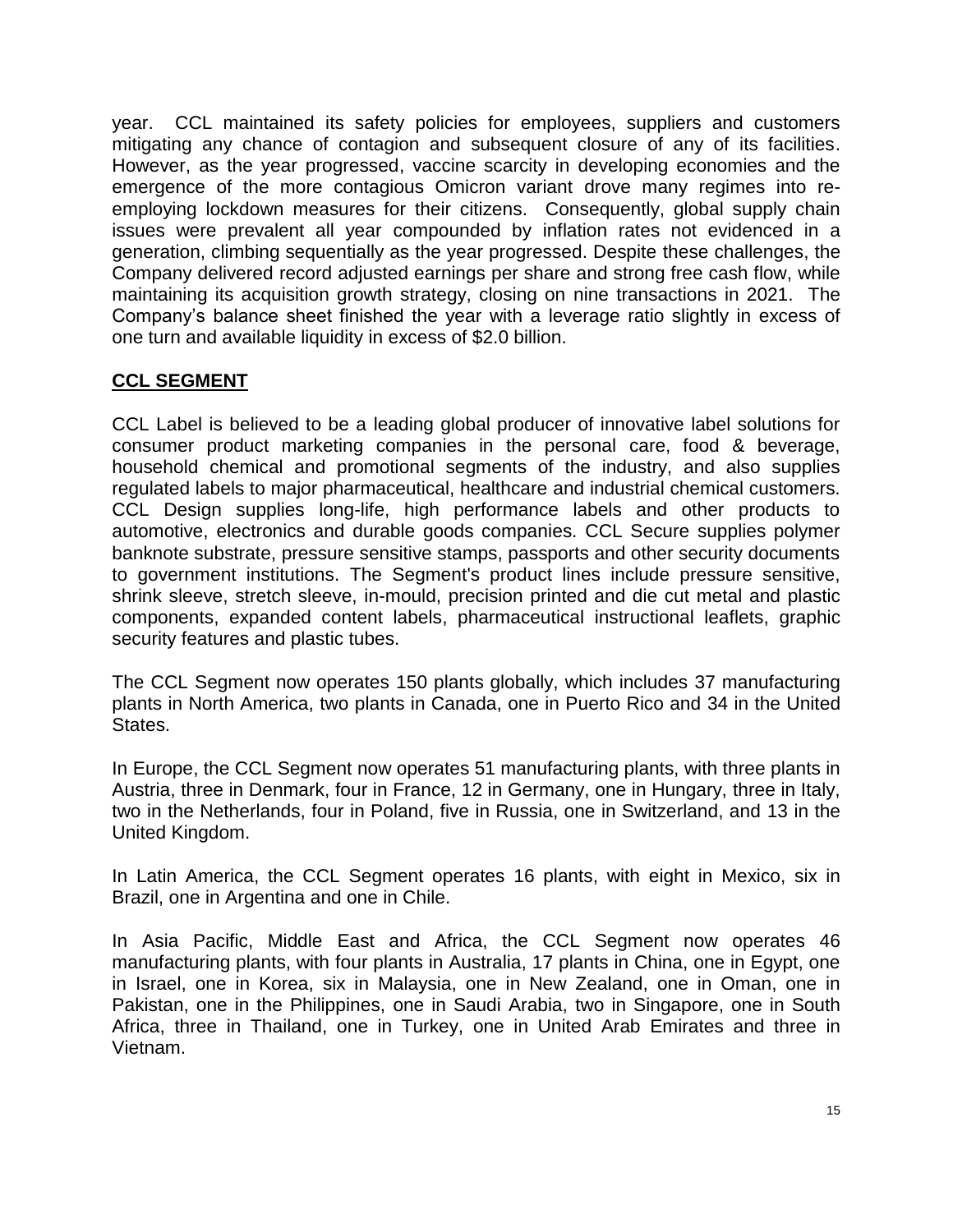The current position of the CCL Segment was developed organically and through acquisitions in the last decade. The CCL Segment has generally experienced strong demand in its existing and newly acquired operations in the past few years.

The mission of the CCL Segment is to be the global supply chain leader of innovative premium package and promotional label solutions for the world's largest consumer product, healthcare and durable goods companies as well as government institutions. It aspires to do this from regional facilities that focus on specific customer groups, products and manufacturing technologies in order to maximize management's expertise and manufacturing efficiencies to enhance customer satisfaction.

#### *Principal Products*

There are five customer sectors inside the CCL Segment. The Company trades in three of them as CCL Label (including CCL Container and CCL Tube) and one each as CCL Design and CCL Secure. The differentiated CCL sub branding, points to the nature of the application for the final product. The sectors have many common or overlapping customers, process technologies, information technology systems, raw material suppliers and operational infrastructures. CCL Label supplies innovative specialized label, plastic tube, aluminum aerosol and specialty bottle solutions to Home & Personal Care and Food & Beverage companies, plus regulated and complex multi-layer labels for major pharmaceutical, consumer medicine, medical instrument and industrial or consumer chemical customers referred to as the Healthcare & Specialty business. CCL Design supplies long-life, high performance labels and other products to automotive, electronics and durable goods companies. CCL Secure supplies polymer banknote substrate, pressure sensitive stamps, passport components, ID cards and other security documents to government institutions.

The Segment's product lines include pressure sensitive labels, shrink sleeves, stretch sleeves, in-mould labels, precision printed and die cut metal, glass and plastic components, expanded content labels, pharmaceutical instructional leaflets, graphic security features, extruded or laminated plastic tubes, aluminum aerosols or specialty bottles, specialty folded cartons and printed polymer security film substrates.

#### *Markets and Competition*

Most markets for labels around the world are very fragmented and the Company believes that the largest supplier is CCL, with many smaller competitors. The Company believes that while the Segment is the largest participant in the industry at both a global and regional level, the market is very large and highly fragmented with market share only being meaningful in the customer segments in which it operates.

The Company believes that it is competitive for several reasons. It is focused on specific sectors of the prime label market that require more sophisticated technology. It has the ability to purchase its major raw materials (primarily pressure sensitive laminates and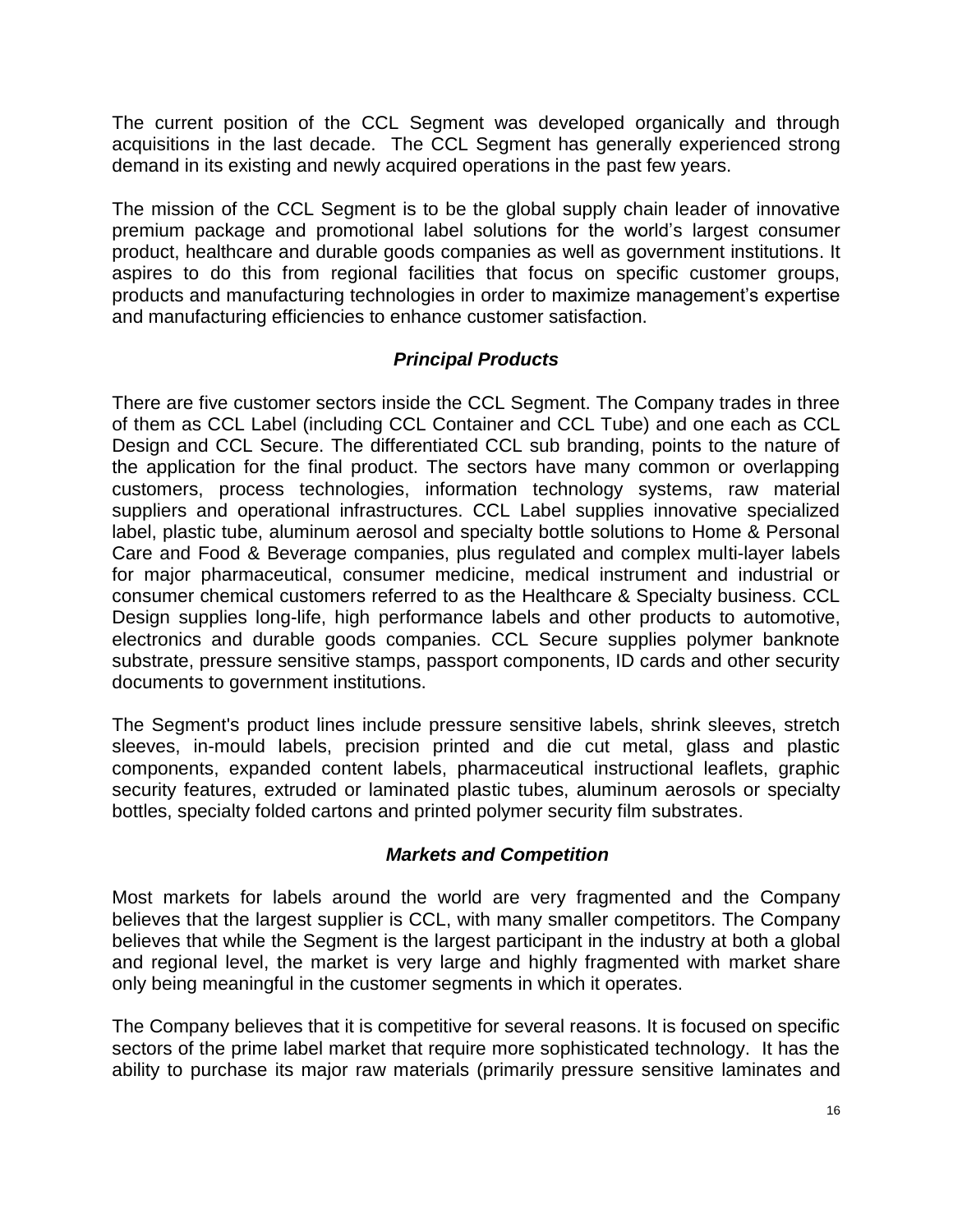extruded films) at favourable prices due to bulk purchases under supply agreements. It has a focused decentralized and entrepreneurial operating style.

The CCL Segment delivers its products following its customers' directions with itemized freight cost billed separately or at an all-inclusive price depending on the country. Shipments are primarily by road and, on occasion, by air or sea freight.

#### *Employees*

The CCL Segment had approximately 15,900 employees as of December 31, 2021, including the employees at its equity accounted investments.

#### **AVERY**

Avery is believed to be the world's largest supplier of labels, specialty converted media and software solutions to enable short-run digital printing in businesses and homes alongside complementary office products sold through distributors and mass-market retailers. The products are split into three primary lines: (1) Printable Media: including address labels, shipping labels, marketing and product identification labels, business cards, and name badges supported by customized software solutions; (2) Organizational Products Group ("OPG"): including binders, sheet protectors, indexes, dividers and writing instruments; and (3) Direct-to-Consumer: digitally imaged labels, business cards, name badges, event badges, key cards, wristbands, planners & journals and family-oriented identification labels supported by unique web-enabled ecommerce URLs. Products in the Printable Media and Direct-to-Consumer categories are predominantly used by businesses and individual consumers consistently throughout the year; however, in the OPG category, North American demand typically surges for the back-to-school season during the third quarter.

Avery now operates 23 manufacturing facilities globally. The North American and Latin American operations are supported by twelve manufacturing facilities: three in Canada, one in Mexico, and eight in the United States; the largest of the twelve plants being in Tijuana, which also supplies products locally in Mexico.

In Europe, Avery operations are supported by one facility in France, three facilities in Germany, one in Italy, one in the Netherlands and three in the United Kingdom.

In Australia, Avery operates two plants.

In Latin America, Avery operations has a distribution centre in Mexico and shares a manufacturing facility with the CCL Segment in Argentina.

Avery reaches some of its consumers and end users at small businesses through distribution channels including mass-market merchandisers, office superstores, wholesalers, contract stationers, mail order and e-commerce retailers. Merger activity and store closures in some of these distribution channels can lead to short-term volume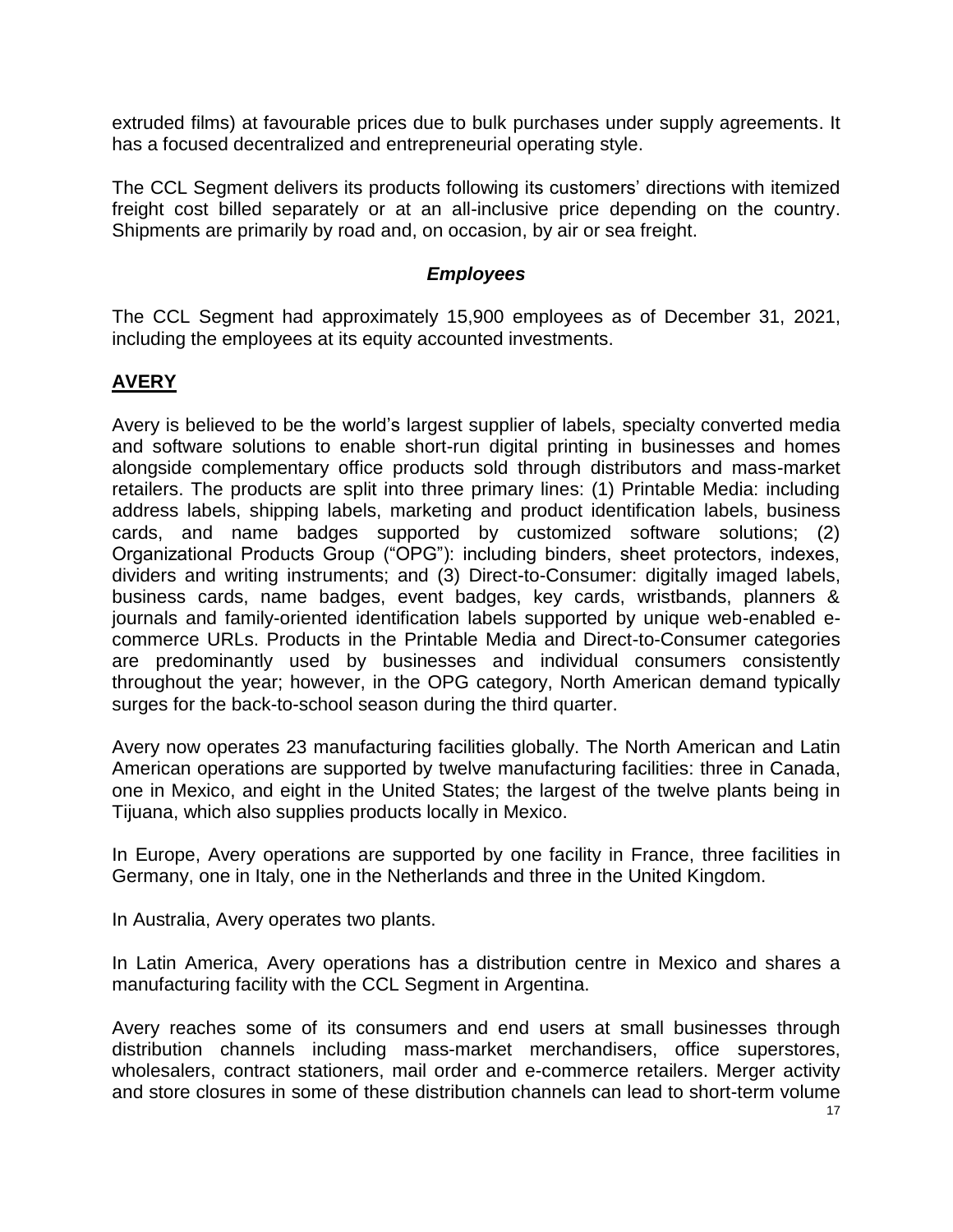declines as customer inventory positions are consolidated. Avery is the leading brand in its core markets, with the principal competition being lower-priced private label products. Secular decline in the OPG category and core mailing address labels has been partly offset by innovations such as shipping and product identification labels and Avery's proprietary direct-to-consumer e-commerce label design software platform WePrint™. Furthermore, starting in 2014 with Nilles, and with 16 more acquisitions since, Avery expanded its digital printing franchises to custom roll labels, the digital graphic arts sector, the meetings and events planning industry, personalized identification labels for children and families, event badges and wristbands, personalized planners and journals, RFID enabled keycards and wristbands and horticultural labels and tags. Some of these e-commerce platforms expanded rapidly during the pandemic while others, such as event and corporate identity name badges, weakened, and some very significantly.

Future growth rates in all these new businesses are expected to outpace Avery's legacy product lines. It is also the Company's expectation that Avery will continue to open up new revenue streams in short-run digital printing applications.

#### *Principal Products*

Avery is believed to be the world's largest supplier of labels, specialty converted media and software solutions to enable short-run digital printing in businesses and homes alongside complementary office products sold through distributors and mass market retailers. The products are split into three primary lines: (1) Printable Media, including address labels, shipping labels, marketing and product identification labels, indexes and dividers, business cards, and name badges supported by customized software solutions; (2) Organization Products Group ("OPG"), including binders, sheet protectors and writing instruments; and (3) Direct to Consumer digitally imaged media including labels, business cards, name badges, event badges, key cards, wristbands, planners & journals and family oriented identification labels supported by unique web-enabled ecommerce URLs. The majority of products in the Printable Media and Direct to Consumer category are used by businesses and individual consumers consistently throughout the year; however, in the OPG category, North American consumers engage in the back-to-school surge of purchases during the third quarter.

#### *Markets and Competition*

Sales in the Avery Segment are principally generated in North America, Europe and Australia with a market leading position. There is a small presence in Latin America as well, principally in Mexico. Avery markets its products to consumers and small businesses through many channels that include the mass-market merchandisers, retail superstores, wholesalers, "e-tailers" and contract stationers. The business also reaches consumers through direct marketing activities including avery.com, pcnametag.com, mabelslabels.com, goedgemerkt.nl, imprintplus.com, easy2name.com, colleamoi.com, stuckonyou.com, identilam.co.uk, idcband.com intouchlabels.com, rfidhotel.com, plumpaper.com, and mastertag.com.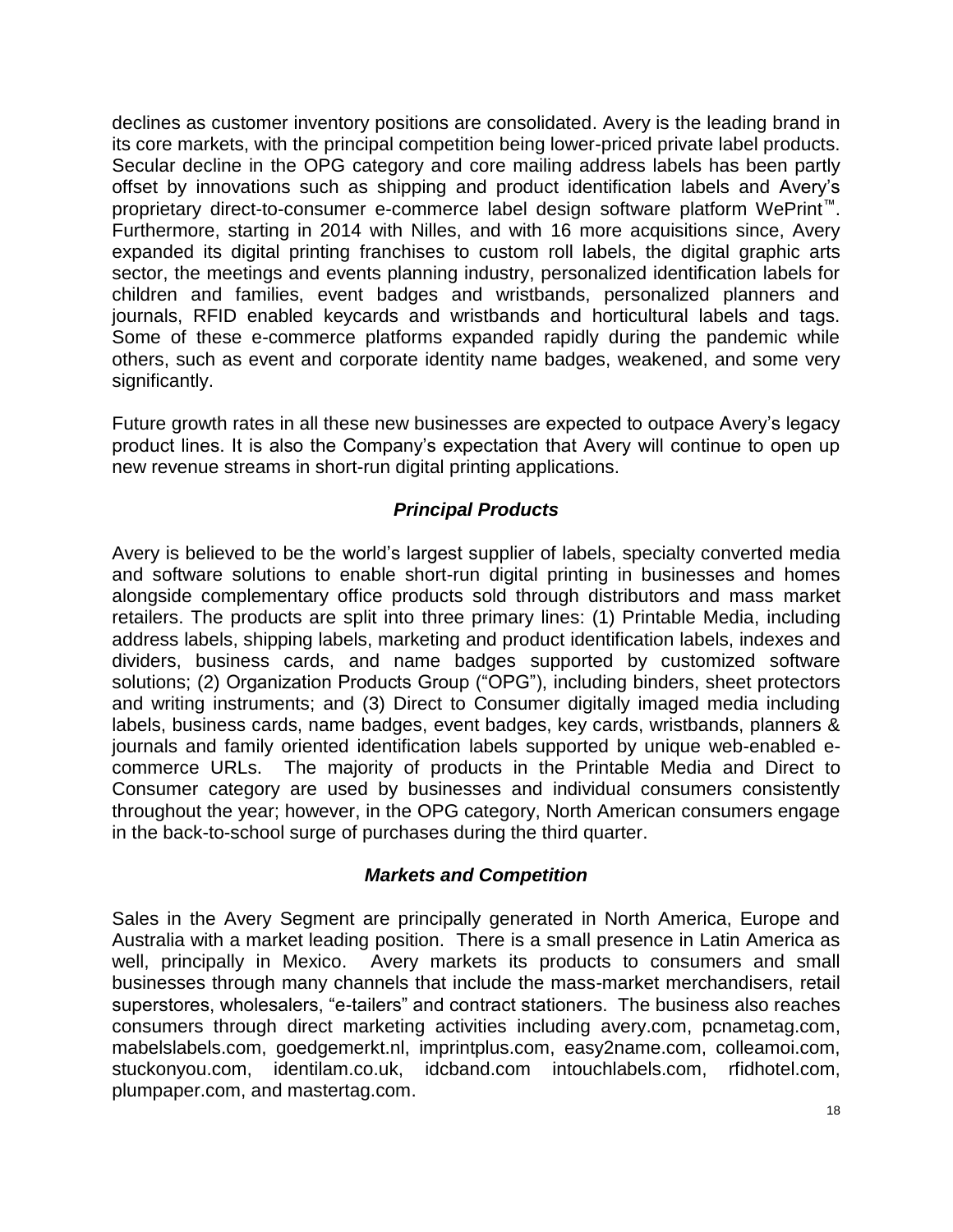Although Avery enjoys a market leading position, product obsolescence due to technological trends, the insurgence of private label products and customer consolidation in the office product retail industry have resulted in significant volume and price competition. In response, Avery has developed market leading brand awareness and loyalty, supported by the ongoing introduction of innovative products, new channels to market and strong customer service.

#### *Employees*

Avery had approximately 2,900 employees as of December 31, 2021.

#### **CHECKPOINT**

Checkpoint is a leading manufacturer of technology-driven loss-prevention, inventorymanagement and labeling solutions, including RF and RFID solutions, to the retail and apparel industry. Checkpoint operates 24 manufacturing facilities, ten distribution facilities and three product and software development centres globally. The North American operations are supported by one manufacturing facility, one distribution facility and one development centre in the United States. There is also a sales office and distribution centre in Canada.

In Europe, Checkpoint operations are supported by seven manufacturing facilities, with one in Germany, one in the Netherlands, one in Portugal, two in Turkey and two in Spain. There is a distribution facility in the region.

In Latin America, Checkpoint operations are supported by one manufacturing facility in Brazil and two distribution facilities in Mexico.

In Asia Pacific and Africa Checkpoint operates 16 manufacturing facilities, with three in Bangladesh, five in China, one in India, one in Japan, one in Malaysia, three in Morocco, one in Sri Lanka and one in Vietnam. There are also four distribution facilities in China and one in Malaysia. Two development centres are located in the region.

#### *Principal Products*

Checkpoint is a leading manufacturer of technology-driven loss-prevention, inventorymanagement and labeling solutions, including RF and RFID solutions, to the retail and apparel industry. The Segment has three primary product lines: Merchandise Availability Solutions ("MAS"), Apparel Labeling Solutions ("ALS") and Retail Merchandising Solutions ("RMS or Meto"). The MAS line focuses on electronic-article-surveillance ("EAS") systems; hardware, software, labels and tags for loss prevention and inventory control systems including RFID solutions. ALS products are apparel labels and tags, some of which are RFID capable. RMS, a small European-centric product line, includes hand-held pricing tools and labels and promotional in-store displays. All MAS and ALS products are sold under the Checkpoint brand, and RMS is sold under the Meto brand.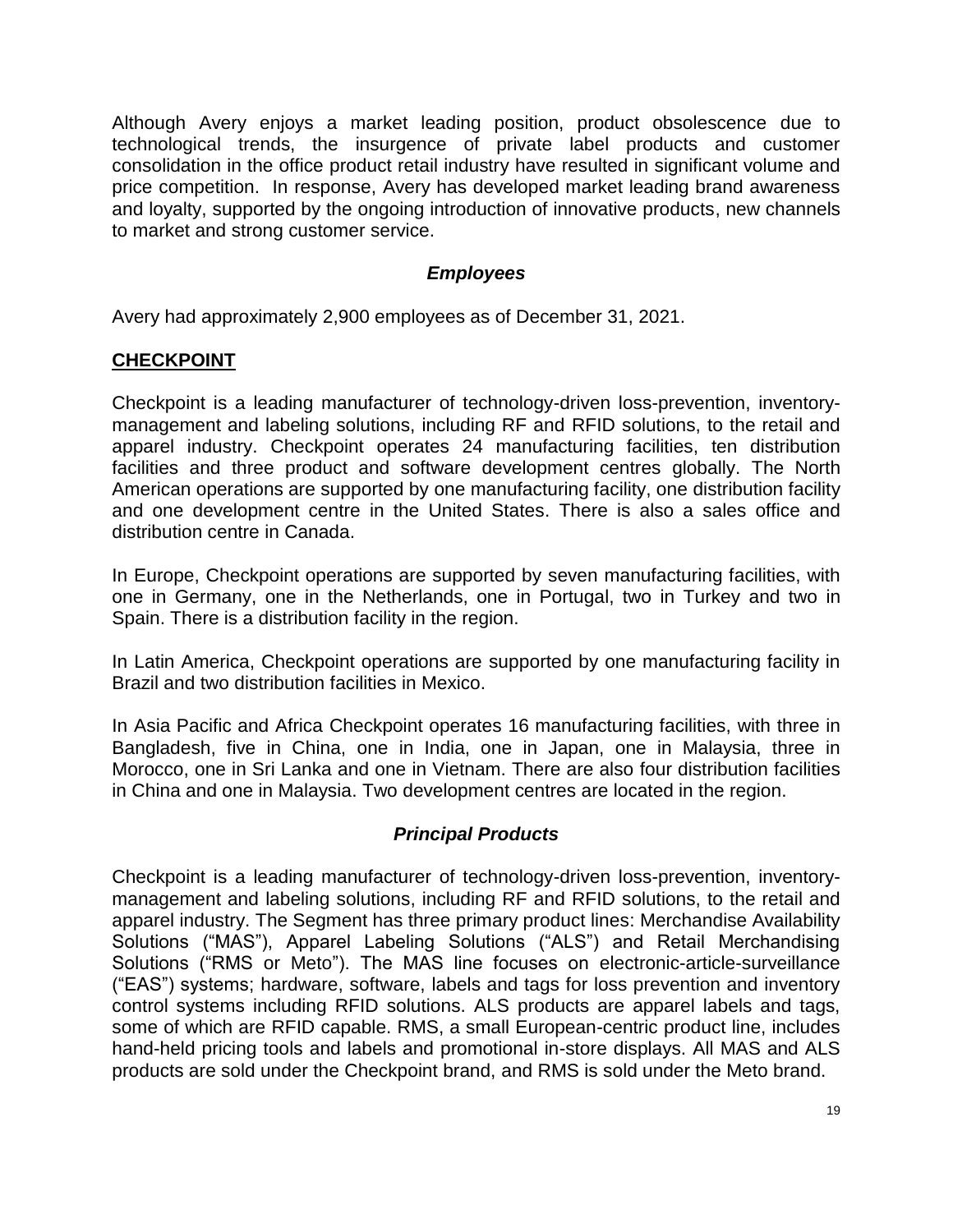#### *Markets and Competition*

Checkpoint generates sales across Europe, North America, and Asia with significant market positions in each region. The Segment is a leader in merchandise availability solutions and the fast-growing RFID for apparel space. Checkpoint sells directly to retailers or its contracted manufacturers and competes with other global retail labeling companies.

Some analysts believe brick-and-mortar retail globally is moving to an omni-channel distribution model to consumers with the evolution of e-commerce. Checkpoint's market-leading position, strong brand recognition and product development pipeline positions them to grow despite this changing brick-and-mortar retail landscape. Large contracts with retailers for hardware and software can create significant quarter-toquarter and, in some cases, year-to-year revenue volatility. However, Checkpoint's comprehensive solution of hardware and software also creates an important highmargin recurring revenue stream for its related consumables. Moreover, CCL is also confident that Checkpoint can capture its share of the fast-growing RFID market as retailers seek omni-channel fulfillment systems.

#### *Employees*

Checkpoint had approximately 4,900 employees as of December 31, 2021.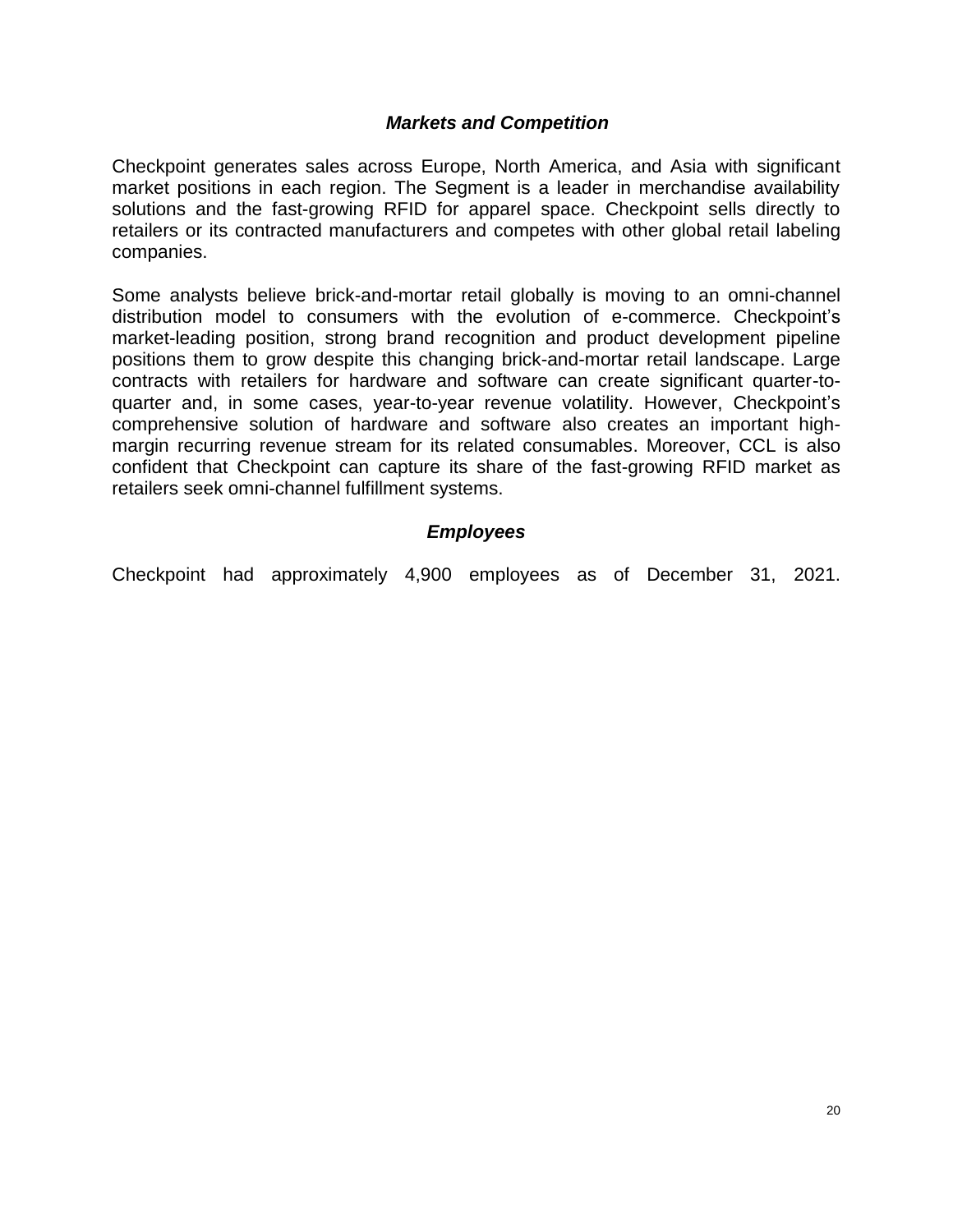#### **INNOVIA**

Innovia consists of the Innovia film operations acquired in 2017, the Treofan film facility acquired in 2018, the Flexpol facility acquired in 2020 and two small legacy film manufacturing facilities transferred from the CCL Segment. The acquired operations, which comprise the majority of the Innovia Segment, provide a global footprint for the manufacture of specialty high-performance, multi-layer, surface-engineered BOPP films, with a facility located in each of Australia, Belgium, Mexico, Poland and the United Kingdom. These films are sold to customers in the label materials, flexible packaging and consumer packaged goods industries worldwide, with a small percentage of the total volume consumed internally by CCL Secure and CCL Label within the CCL Segment. The two smaller legacy facilities, one located in Germany and one in the United States, produce almost their entire output for the CCL Segment's Food & Beverage and Home & Personal Care businesses, respectively.

Innovia operates seven manufacturing facilities, four sales offices and a research and development laboratory. The North American operations are supported by a manufacturing facility in Mexico and a sales and distribution centre in the United States. There is also a small legacy manufacturing facility in the United States with all the production used in the Home & Personal Care business of the CCL Segment and a sales office for the BOPP films.

In Europe, Innovia operations are supported by four manufacturing facilities, with one in Belgium, one in Poland and one the United Kingdom for the manufacture of BOPP films, and one in Germany, with almost its entire production consumed in the Food & Beverage business of the CCL Segment. There are two sales offices in Europe and an industry leading research and development laboratory in the United Kingdom to support the Company and its customers worldwide.

In Australia, Innovia operates a BOPP films manufacturing facility and in Asia it shares a sales office with the CCL Segment.

Throughout 2021, Innovia has been constructing the new capacity investment in Poland for its proprietary "Ecofloat" shrink films. This hybrid polyolefin film facilitates easy separation from primary bottle packaging to accommodate customers' bottle-to-bottle circular recycling initiatives globally. The project is scheduled to commence commercial production by the end of the second quarter in 2022.

#### *Principal Products*

Innovia is a leading manufacturer of specialty high-performance, multi-layer, surface engineered BOPP films. These films are sold to customers in the pressure sensitive materials and consumer packaged goods industries worldwide with a small percentage of the total volume consumed internally by the CCL Secure business within the CCL Segment. The two legacy film manufacturing facilities rolled into the Innovia Segment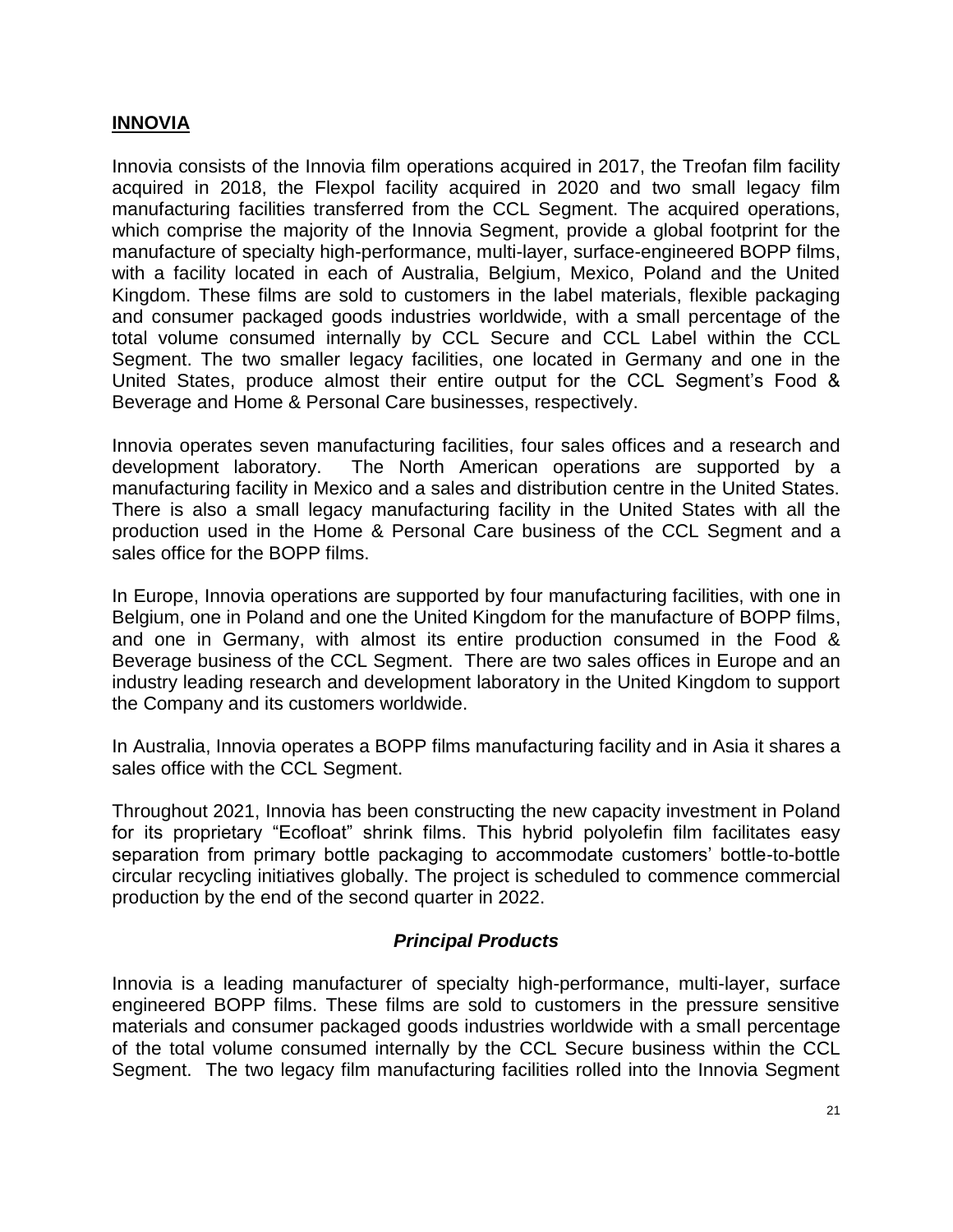manufacture specialty films almost entirely consumed by the Home & Personal Care and Food & Beverage businesses within the CCL Segment.

#### *Markets and Competition*

Innovia has global market reach with its manufacturing facilities and dedicated sales offices around the world. Its films are sold to customers in the pressure sensitive label materials and consumer packaged goods industries.

Although the industries served by the Segment are mature, with many global competitors offering similar films, Innovia's dedication to innovation, investing significant resources in its research and development people and laboratory in the United Kingdom, differentiates its product offering. This commitment has resulted in the development of specialty BOPP films and innovative surface coating technology that allow Innovia's products to stand apart from the competition.

#### *Employees*

Innovia had approximately 1,400 employees as of December 31, 2021.

#### **GENERAL**

#### *Suppliers*

The Company purchases a broad range of materials and components at market prices in connection with its manufacturing activities. Major purchased items include pressure sensitive label stock, extruded films, adhesives and inks for the production of labels; aluminum slugs for the manufacture of extruded aluminum aerosol cans and bottles; electronic components, circuit boards, resins and chemicals for the construction of smart labels and associated hardware; resin for the manufacture of polypropylene films and polymer banknote substrates; metal rings for binders plus tooling and printing plates across all business lines.

The Company is not dependent on any single source of supply in its CCL, Avery and Checkpoint Segments. The materials required for these manufacturing operations have been readily available and the Company does not foresee any significant shortages in the future. Sufficient power for manufacturing operations is available from local utilities or power companies in most jurisdictions. The Company in the last three years has not experienced a power outage that has had a material impact on its results.

Polypropylene resin is the most significant input cost for the Innovia, and is derived from oil or natural gas and manufactured globally by a limited number of producers. Polypropylene costs depend on the prices of natural gas and oil and the availability of resin cracking capacity. Innovia does not use derivative financial instruments to hedge its exposure to volatility of polypropylene prices; therefore, many of its large customer price agreements adjust for movements up and down in resin cost. Innovia faced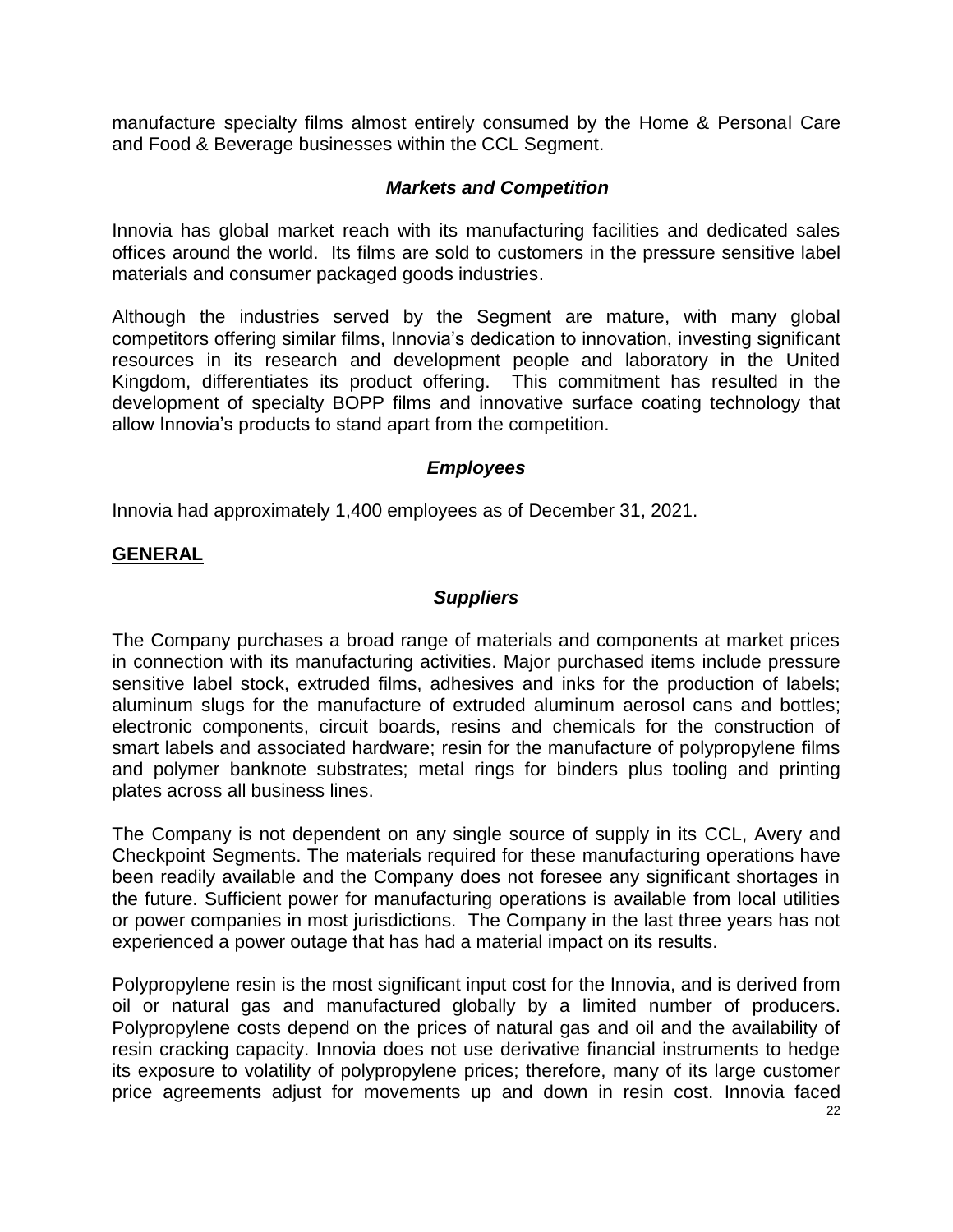significant polypropylene resin cost increases in 2021 but successfully passed them on to customers. Effectively managing input cost volatility, energy and freight cost inflation while offsetting with enhanced productivity efforts and, as appropriate, price adjustments remain mission critical. The Company works with its suppliers to reduce the overall environmental and social impacts of its purchased feedstocks, including transportation, secondary packaging, and material sourcing.

#### *Patents and Trademarks*

In the conduct of the operation of its businesses, including the Avery, Innovia and Checkpoint Segments, the Company generally benefits from various patents, industrial designs, licenses and proprietary technologies that, although collectively important in the day-to-day operations of such businesses, are not individually material to the prospects or profitability of the Company as a whole. The Company also generally benefits from its rights in respect of various trademarks.

Generally speaking, in most jurisdictions the term of patent protection, assuming that a utility patent has been issued and any maintenance fees are paid, is 20 years from the filing date of the application. With respect to designs (which protect ornamental, nonfunctional features), assuming that maintenance fees are paid, generally speaking the term of protection for industrial designs in Canada is the later of 10 years from the date of registration or 15 years from the filing date, and the term of protection for design patents in the United States is 15 years from the issue date if filed on or after May 13, 2015, and 14 years from the issue date if filed before May 13, 2015. Generally speaking, in most jurisdictions the initial term of protection for registered trademarks is 10 years, with an ability to renew for successive 10-year terms. However, in Canada trademark registrations that were issued or renewed prior to June 17, 2019, are subject to a 15-year term, and trademark registrations that were issued or renewed on or after June 17, 2019, are subject to a 10-year term.

Most of the Company's manufacturing equipment is purchased off-the-shelf and is available to its competitors. However, the Innovia film operations have developed their own unique "bubble process" manufacturing lines to produce their BOPP. Also some of the manufacturing equipment has become increasingly sophisticated and expensive, which may limit the ability of smaller competitors in the market to maintain their positions. However, management believes that it is the Company's manufacturing know-how, structured operating systems and trained employees that establish a meaningful barrier-to-entry for its businesses.

Over the many years that the Company has operated its businesses, it has developed an employee talent pool that has a significant specialized skill and knowledge base. Since the machinery in use for all the businesses is generally off-the-shelf, the Company's key asset is employee know-how from a trade skill (press operators, graphic designers, industrial engineers, etc.), technical (for example, chemical or software engineers) or business process perspective. Most of the Company's value-added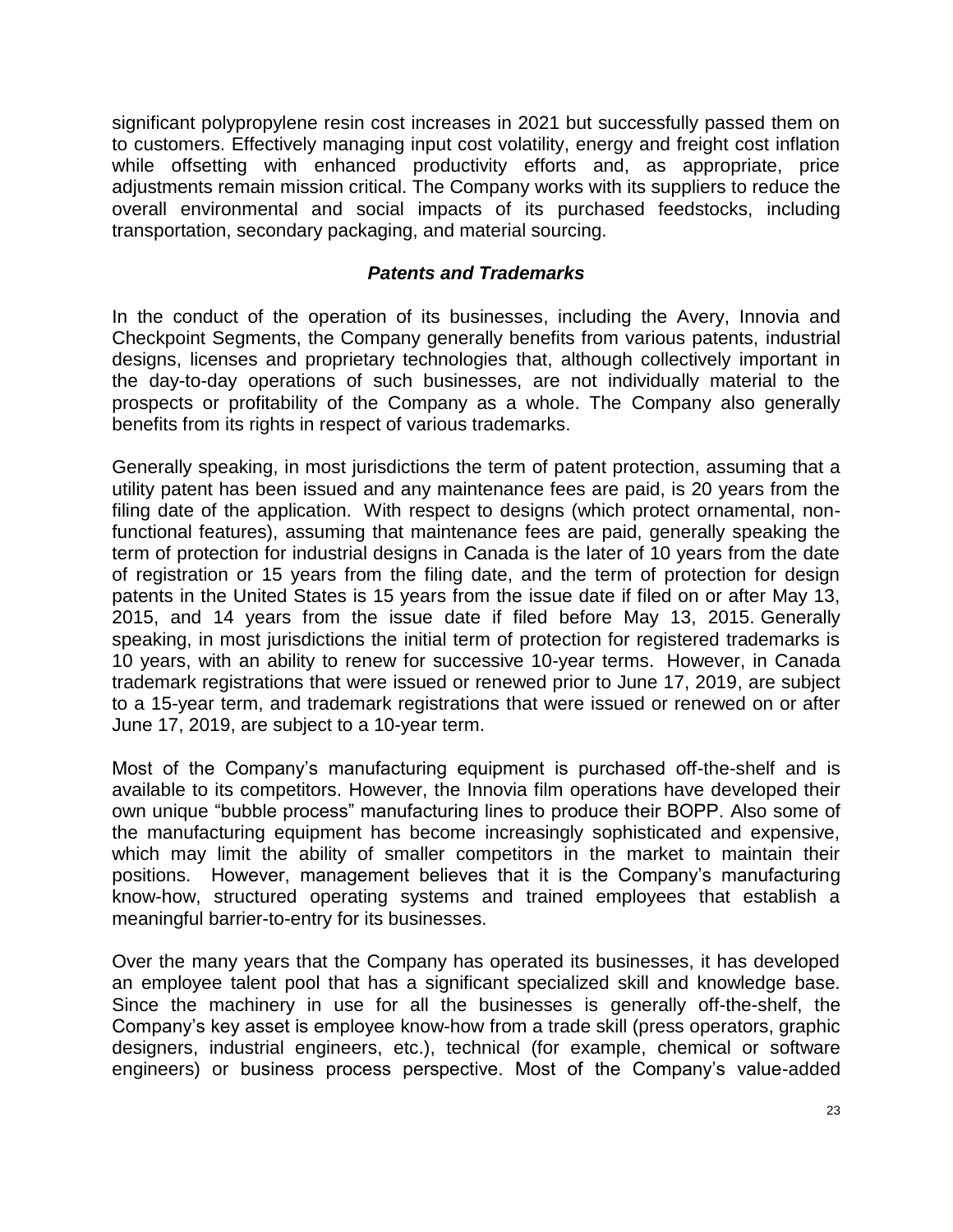techniques to produce products are not patented but reside in the skill set of the employee base.

#### *Research and Product Development*

The Company, through its divisions, works with its customers in developing new products to meet market needs. The approach to new products is primarily from active product development as opposed to pure scientific research.

The CCL Segment develops innovative label products for home and personal care, food and beverage, and healthcare customers; specialty and promotional products; and automotive, white goods and other consumer durables. These include clear labels, game pieces, expanded content labels and precision printed and die cut metal components with LED displays.

The Avery Segment has a strong commitment to understanding its ultimate end users, actively seeking product feedback and using consumer focus groups to drive product development initiatives. Avery leverages the CCL Segment's applications and technology to deliver product innovation to combine template label designs with on line software at Avery.com to print labels on desktop printers or order them directly on line using the WePrint service.

Checkpoint continues to develop and expand its product lines with new solutions, performance improvements and next generation software. Of paramount importance is the continual innovation of its best-in-class EAS products, while developing technologies and processes that support its unique single source RFID solution.

Film innovation remains a strategic focus for the Innovia Segment, investing significant resources in its industry leading research and development people and laboratory in the United Kingdom. This commitment has resulted in the development of unique process technology, highly differentiated specialty BOPP films and innovative surface coating technology keeping film innovation at the forefront for the Innovia Segment. CCL's research and development expenses relate primarily to payroll costs for engineering personnel, costs associated with various projects, including testing, developing prototypes and related expenses.

#### *Climate Change*

Climate change impact to the Company's business is assessed on an ongoing basis by Management and reviewed by the Board of Directors from a strategic and risk management perspective, as well as considered by the Nominating and Governance Committee in its ongoing oversight of Environmental, Social and Governance ("ESG") matters and by the Corporate Social Responsibility Committee in its ongoing oversight of environmental risk and sustainability initiatives.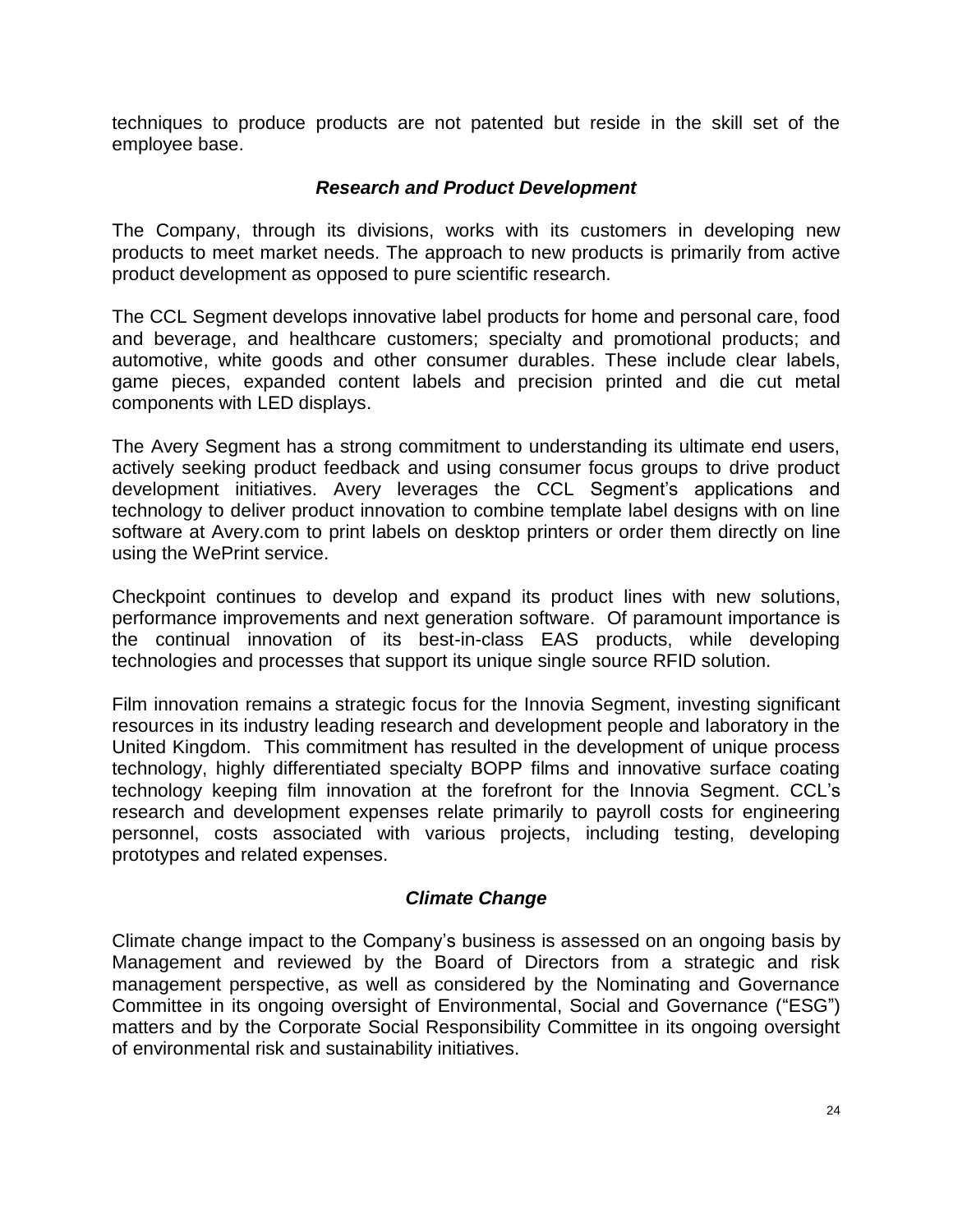Event risks caused by global climate change, including the frequency and severity of weather-related events, could damage the Company's facilities, disrupt operations, impact revenues and cash flow, and create financial risk. These could result in substantial costs for emergency response efforts during the event, reinstatement of regular business operations and repair or replacement of premises and equipment. The potential impact or financial consequence of such events is highly uncertain. The Company's operations are spread over more than 200 locations around the world and therefore subject to varying climate change event risks. The Company maintains insurance coverage for its facilities which it believes are customary or reasonable given the cost of procuring insurance and current operating conditions, however there can be no assurance that such insurance will continue to be available or cover all loss and liability arising from such events, particularly business interruption. The Company's supply chain and distribution network could also be impacted by such events, which are difficult to predict.

Global climate change also gives rise to other risks to the Company's business and operations, including increased regulation and market shifts in supply and demand, which are also difficult to predict. Many countries in which the Company carries on business are at differing stages of developing policy and regulations regarding carbon emissions and other environmental impacts which could significantly affect the Company's business, create financial obligations and increase operating costs. Increased public awareness of climate change may impact consumer demand for the Company's customers' products. The Company is working closely with customers to innovate products that address their sustainable packaging needs and the changing demands of the consumer. The Company has increasingly been driving sustainable practices and deploying initiatives to reduce our carbon footprint, create cost-savings, and position the Company as a leader in sustainable packaging design. This includes investing in resource-saving technologies and waste-reducing processes. The Company is also working internally with employees and externally with supply chain partners to create more efficient and sustainable options which not only mitigates risk but can create additional opportunities out of climate-related market shifts.

#### *Corporate Social Responsibility*

The Company's Corporate Social Responsibility ("CSR") initiative is designed to enhance the integration of social and environmental concerns into its business operations and interactions with stakeholders. Beginning with its 2019 report, the Company now releases an annual Sustainability Report covering material environmental and social responsibility issues and policies. These reports are made available on the Company's website at [www.cclind.com/](http://www.cclind.com/)sustainability.

**Sustainability:** The Company is committed to helping customers meet their targets by developing new products while reducing the environmental impact of its manufacturing processes. The Company will limit industrial waste ending up in the environment or in landfills by implementing waste reduction strategies. The Company has set goals of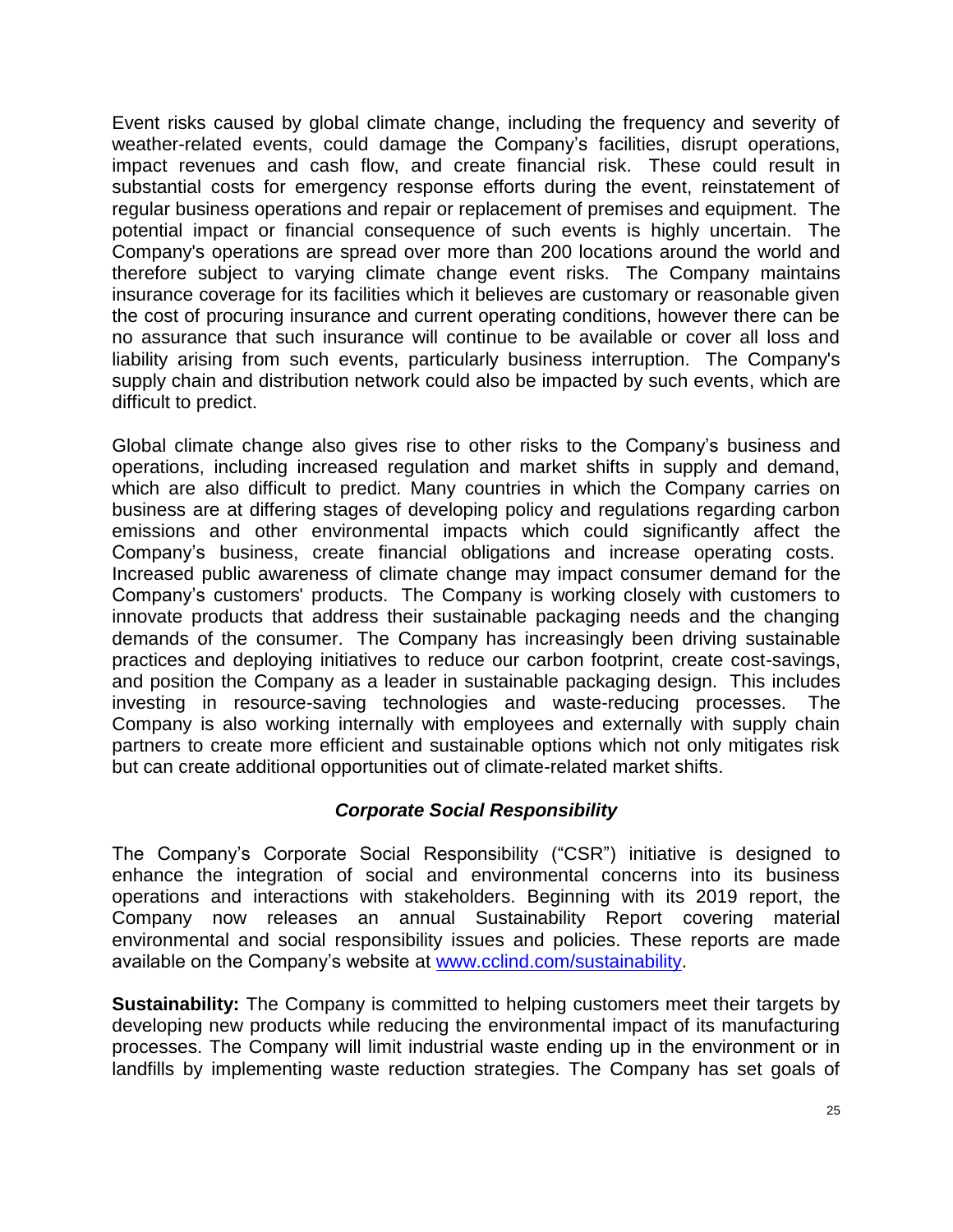cutting 2019's level of waste to landfill by 90% globally by 2025 and eliminating all landfill from its manufacturing process by 2030 in North America and Europe.

**Ethics:** The Company's Global Business Ethics Guide, enhanced in 2021 to align with the Company's Corporate Social responsibility strategy, is its primary policy on workplace practices, human rights, health and safety, ethical conduct and fair business practices for all employees. Reviewing the Guide is an important part of new hire training and global facilities are audited to ensure all new hires receive a copy of the ethics guide and sign a commitment of adherence to the code.

**Health & Safety:** The health and safety of the Company's employees around the world is a top priority. The Company's current Environmental Health & Safety ("EHS") policy and robust safety reporting programs address the statutory requirements of the countries where the Company does business. The EHS policy was revised and updated in 2020 with the launch of the Company's inaugural Sustainability Report. The Company is committed to integrating EHS considerations into operating practices and employee training programs. Quarterly reporting of health and safety performance statistics to management and the CSR Committee is required, with the objectives of an injury-free workplace and appropriate responses to all incidents. Each facility is assessed a colour code ranking for safety in each calendar year, with a focus on improvement of their health and safety standards.

**Responsible Supply Chains:** The Company continues to work with its supply chain partners to reduce the overall environmental and social impacts of its products including transportation, secondary packaging and material sourcing. Through predictive forecasting and responsive production, the Company is able to drive down lead times and help lower inventory throughout the supply chain with the added benefit of reducing waste and obsolescence and lowering the effects on the environment.

**Circular Innovation:** The Company's product innovation teams work directly with customers to create sustainable products applicable to their needs while supporting end-use consumer demand to reduce waste in the environment.

#### *Customers*

Each of the operating Segments of the Company deals with a diverse customer base. While a small number of the manufacturing facilities are dependent upon one or a few customers for a significant portion of their business, no operating Segment is dependent upon any single customer or upon a few customers. With the addition of Avery in 2013, Checkpoint in 2016 and Innovia in 2017, the Company's customer base diversified into office products stores, commercial contract stationers, mass merchandisers, retail superstores, apparel chain stores, wholesalers, resellers, mail order, e-tailers, direct to consumer, pressure sensitive label material producers, consumer packaged goods companies, government central banks and direct for the Company's internal consumption. For 2021, the Company's two largest customers accounted for approximately 8.1% of consolidated sales. See also "Dependence on Customers,"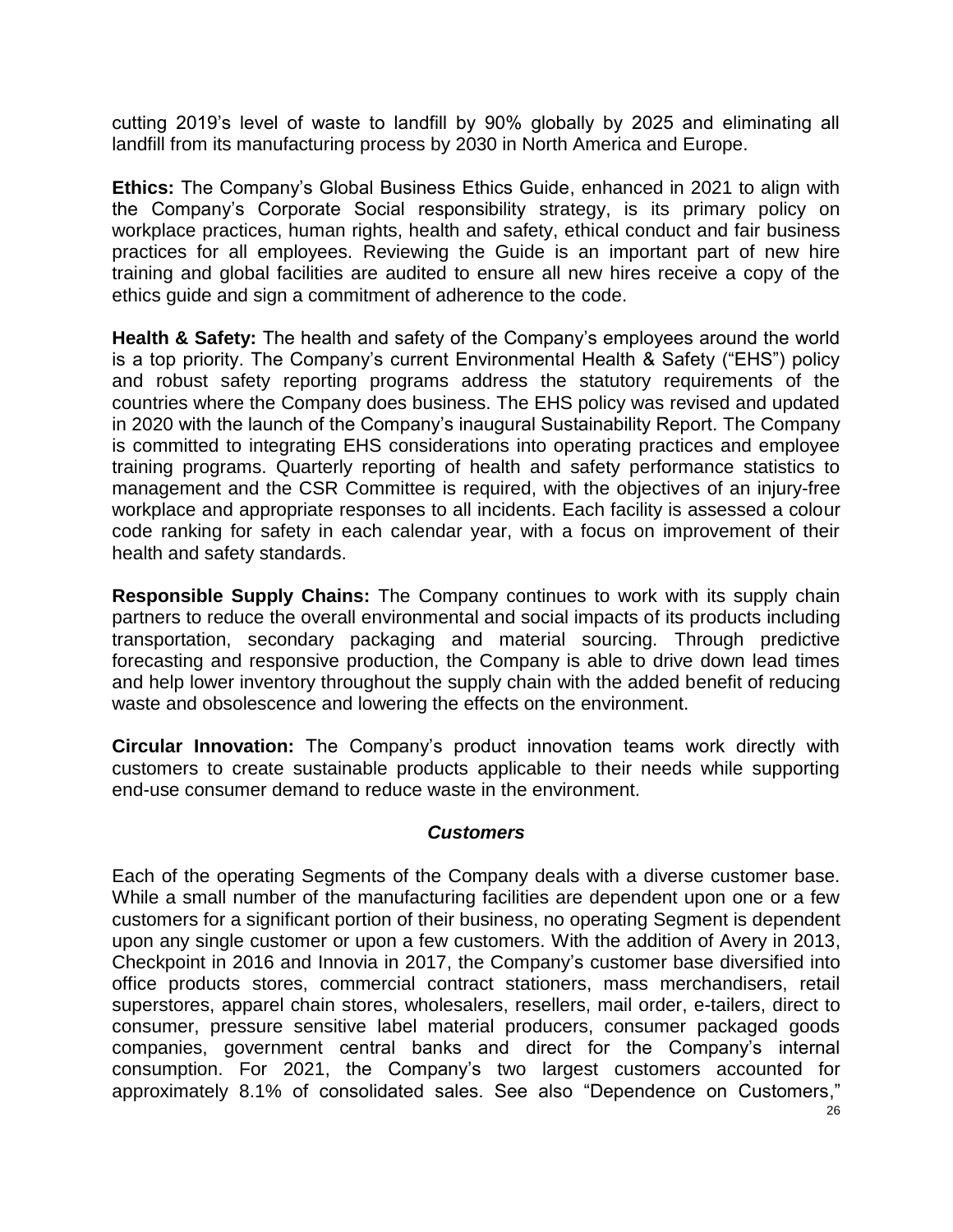described under the heading "Risks and Uncertainties" in the Company's Management's Discussion and Analysis ("MD&A") for the fiscal year ended December 31, 2021, and incorporated by reference herein. The Company has filed the MD&A with the Canadian securities regulators and it is available on SEDAR at [www.sedar.com.](http://www.sedar.com/)

#### *Employees*

The Company has direct control over a total of approximately 25,100 employees in its wholly owned subsidiaries and two joint ventures in the following regions:

|                                      | No. of Employees |
|--------------------------------------|------------------|
| North America                        | 4,850            |
| Latin America                        | 4,750            |
| Europe                               | 6,300            |
| Asia Pacific, Middle<br>East, Africa | 9,200            |
| Total                                | 25,100           |

In North America, there are two labour contracts in the United States, covering a total of approximately 328 employees. A significant proportion of the Company's employees outside North America are covered by collective bargaining agreements across various unions, workers councils or in-house employee associations, some required by local statutes on employment matters. The Company has not experienced work stoppages at any of its locations in the last 20 years and anticipates that any labour contracts coming due in the current year will be renewed.

#### *Foreign Operations*

The Company currently conducts operations in Canada, the United States (including Puerto Rico), Argentina, Australia, Austria, Bangladesh, Belgium, Brazil, Chile, China, Denmark, Egypt, France, Germany, Hungary, India, Ireland, Israel, Italy, Japan, Korea, Malaysia, Mexico, Morocco, the Netherlands, New Zealand, Oman, Pakistan, Philippines, Poland, Portugal, Russia, Saudi Arabia, Singapore, South Africa, Spain, Sri Lanka, Switzerland, Thailand, Turkey, United Arab Emirates, the United Kingdom and Vietnam. Operations primarily service customers located in their country.

International operations are necessarily subject to different economic risks and opportunities. The Company's production costs are affected by conditions prevailing in the various locations. The Company is also exposed to fluctuations in foreign currency exchange, which may positively or negatively affect the Company's consolidated financial reporting as a result of the translation of foreign financial results into Canadian dollars and the impact of cash flows, cash holdings and debt obligations in these foreign currencies. The Company believes that international diversification has reduced its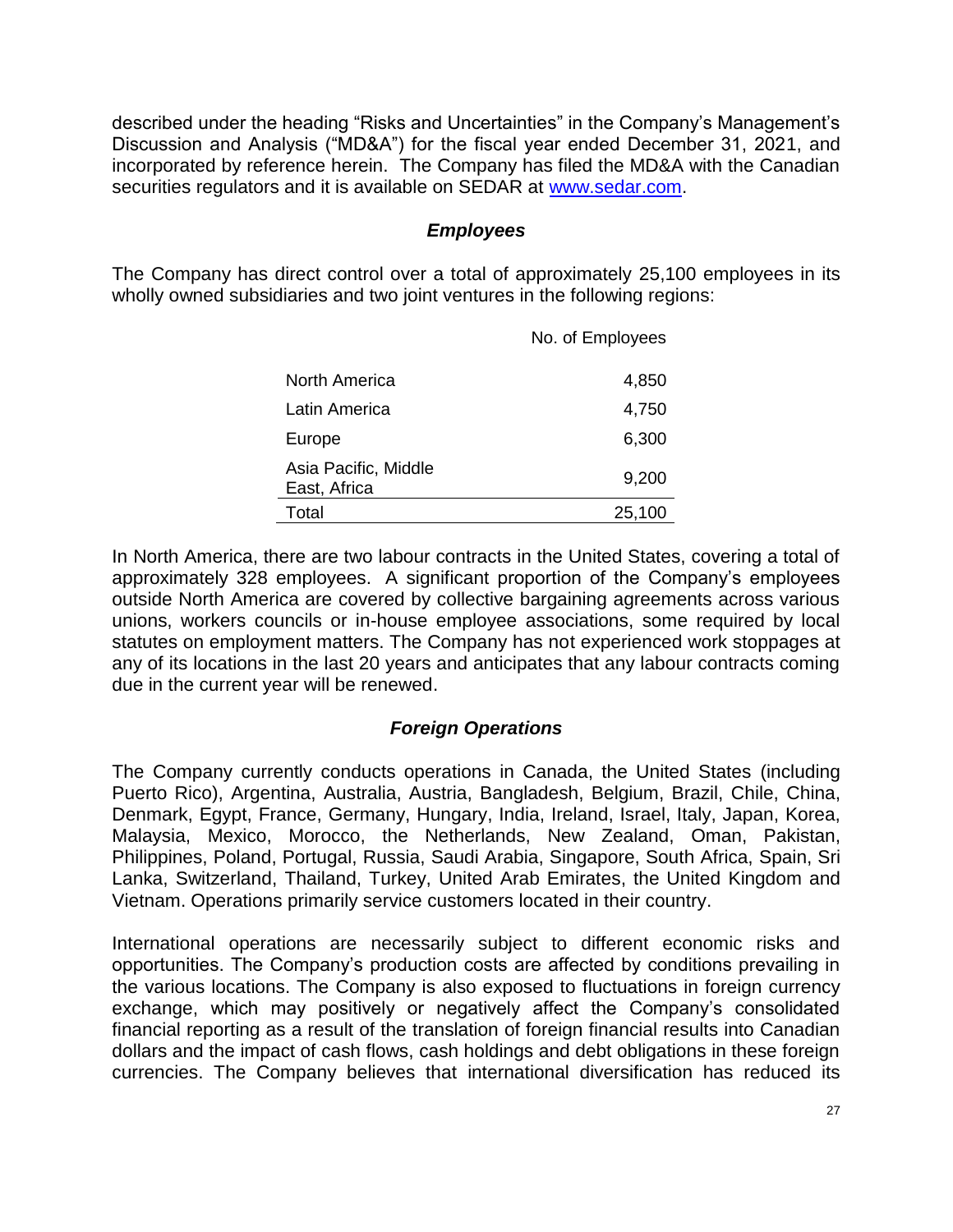overall economic business risk.

See also "Potential Risks Relating to Significant Operations in Foreign Countries" described under the heading "Risks and Uncertainties" in the Company's MD&A for the fiscal year ended December 31, 2021, and incorporated by reference herein. The Company has filed the MD&A with the Canadian securities regulators and it is available on SEDAR at [www.sedar.com.](http://www.sedar.com/)

#### *Production and Services*

The Company primarily manufactures its products at its various plant facilities utilizing standard equipment generally available to the market. In unusual circumstances, it may outsource certain production to other suppliers. As part of providing its manufacturing capabilities to its customers, the various Segments also provide ancillary services such as artwork, tool and die manufacturing and product development for a fee. These fees are a small proportion of the Company's total revenue.

The Avery Segment manufactures the majority of its products at various strategically located facilities within the markets it supplies, with equipment generally available to the market. Avery uses its manufacturing sites in conjunction with its distribution facilities to service an efficient supply chain for its customers and the consumer.

A substantial majority of Checkpoint's MAS products are manufactured in Asia and exported principally to the western world and installed by the Segment's service technicians at customer locations.

The Innovia Segment has constructed its own unique "bubble process" manufacturing lines compared to the conventional stenter (or tenter) method for producing BOPP. The Innovia Segment is further supported by the world-class research and development laboratory in the U.K.

#### *New Products*

The Company has developed many new products in each of its businesses over the years. The approach to developing new products is primarily from active product development as opposed to pure scientific research. The CCL Segment develops many new applications for labels, promotional products, shrink sleeves, expanded content labels, precision printed and die cut metal components and unique security features for polymer banknote substrate. The Avery Segment has a strong commitment to understanding its ultimate end users, actively seeking product feedback and using consumer focus groups to drive product development initiatives. Furthermore, Avery leverages the CCL Segment's applications and technology to deliver product innovation that aligns with consumer printable media trends. These new products include business builder labels, repositionable address labels, print-to-the-edge wrap around labels and T-shirt transfer labels. The Checkpoint Segment has always been an innovator for its industry with a strong dedication to research and development activities. It was a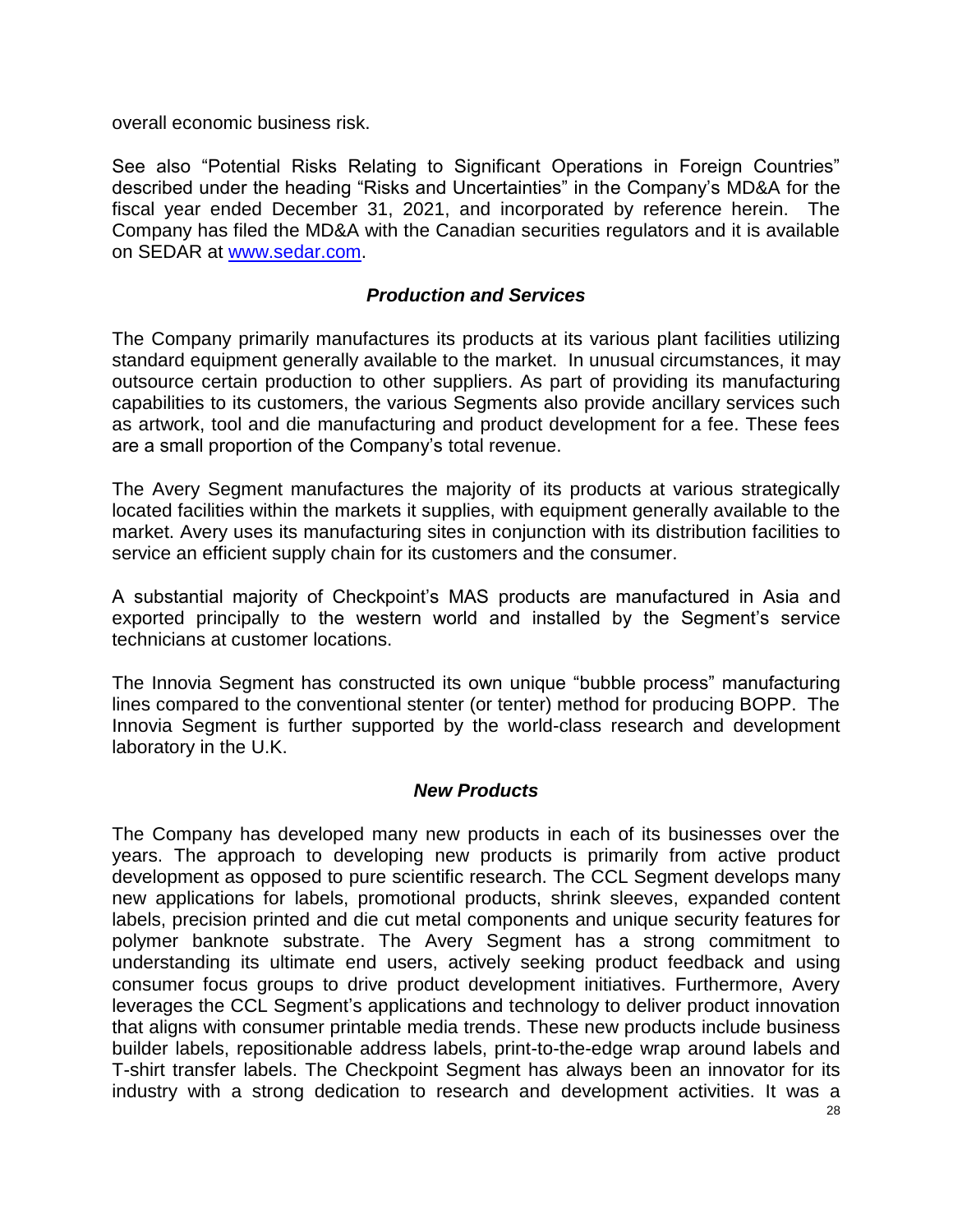pioneer of RF electronic-article-surveillance hardware and consumables. Checkpoint has made further advances with the active enhancement and deployment of RFID solutions, including inventory management software, to the retail and apparel industry. The Innovia Segment leverages its industry leading research and development facility to continually innovate its BOPP film suite of products including its aforementioned environmentally conscious "Ecofloat" film.

#### *Properties*

As at February 25, 2022, the Company operated the following principal manufacturing facilities:

|                                      |       | <b>Manufacturing Facilities</b> |            |       | <b>Business Segments</b> |         |
|--------------------------------------|-------|---------------------------------|------------|-------|--------------------------|---------|
|                                      | Owned | Leased                          | <b>CCL</b> | Avery | Checkpoint               | Innovia |
| North America                        | 28    | 22                              | 37         | 11    |                          |         |
| Latin America                        | 15    | 4                               | 16         | 1     |                          |         |
| Europe                               | 36    | 35                              | 51         | 9     |                          | 4       |
| Asia Pacific, Middle<br>East, Africa | 38    | 26                              | 46         | 2     | 15                       | 1       |
| Total                                |       | 87                              | 150        | 23    | 24                       |         |

Generally each manufacturing facility is dedicated to the Business Segment in which it operates. Furthermore, manufacturing facilities within the CCL Segment are predominantly dedicated to the specific vertical market they serve; Healthcare & Specialty, Home & Personal Care, Food & Beverage, CCL Design and CCL Secure. Periodically, in smaller or less developed regions, a manufacturing facility will serve multiple vertical markets until such time as a dedicated facility is required to handle significant volume of a unique nature of the customer base.

Leased facilities typically have terms of five years with one or more renewal options. The Company maintains excellent daily housekeeping and maintenance policies for all its facilities around the world regardless of whether they are leased or owned. The Company's leases typically require the facility to be returned to a condition reasonably similar to the onset of the lease, which generally does not result in significant restoration expenses.

#### **RISK FACTORS**

The Company is subject to the usual commercial risks and uncertainties from operating as a Canadian public company and as a supplier of goods and services to the nondurable consumer packaging and consumer durables industries on a global basis. A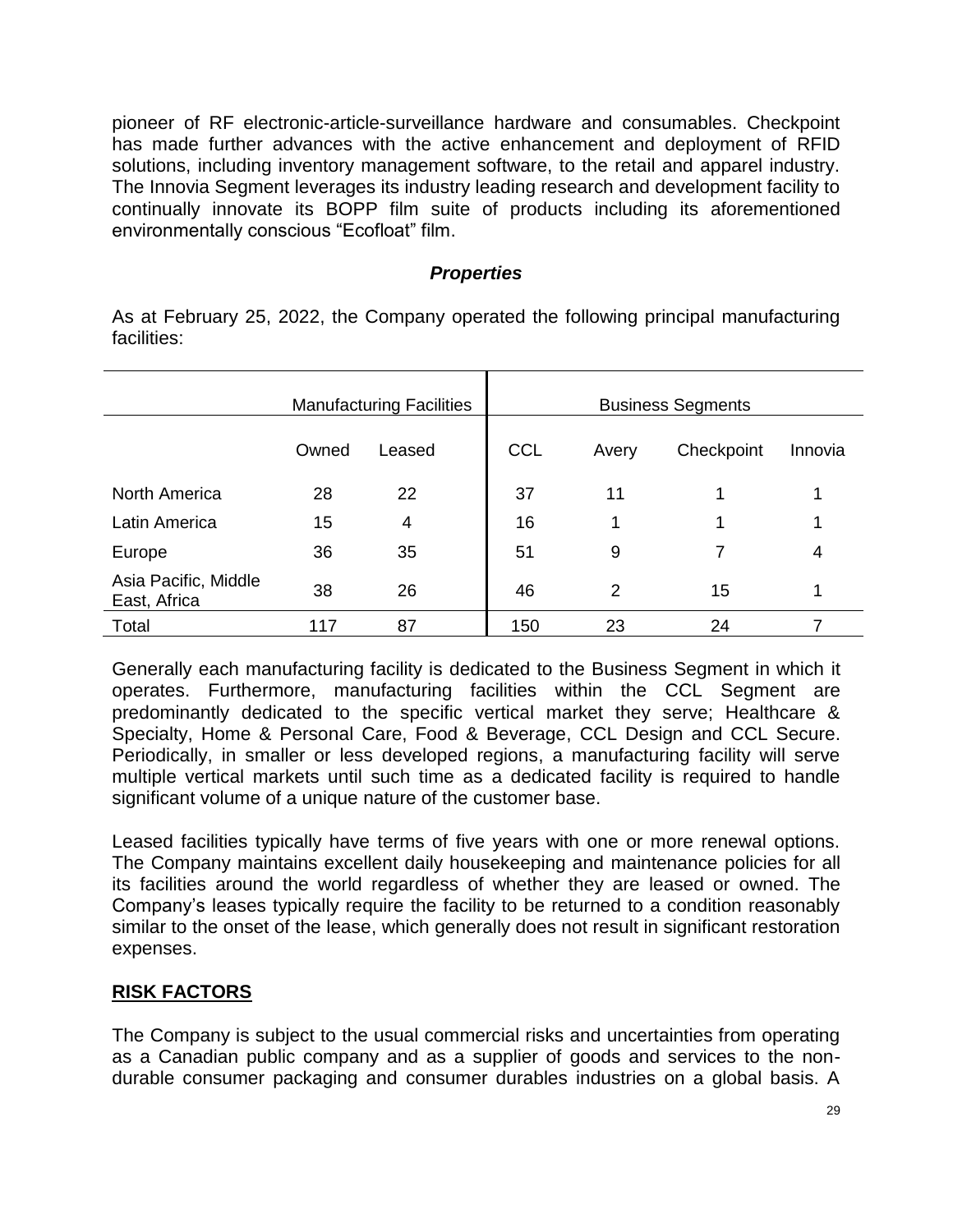number of these potential risks and uncertainties could have a material adverse effect on the business, financial condition and results of operations of the Company. The identified risks and uncertainties are described under the heading "Risks and Uncertainties" in the Company's MD&A for the fiscal year ended December 31, 2021, and incorporated by reference herein. The Company has filed the MD&A with the Canadian securities regulators and it is available on SEDAR at [www.sedar.com.](http://www.sedar.com/)

#### **ITEM 6 – DIVIDENDS**

| <b>Annual Cash Dividends Declared per Share</b>                            | 2021          |              | 2020 |                 | 2019           |              |
|----------------------------------------------------------------------------|---------------|--------------|------|-----------------|----------------|--------------|
| Class A voting shares ("Class A")<br>Class B non-voting shares ("Class B") | $\mathcal{L}$ | 0.83<br>0.84 | - S  | \$ 0.71<br>0.72 | $\mathbb{S}^-$ | 0.67<br>0.68 |

Dividend payments are restricted by loan covenants in the Company's credit facility agreements whereby certain unfavourable financial ratios could cause dividends to be reduced or eliminated until such financial ratios are rectified. Dividends can only be paid from retained earnings. The Company's dividend policy is to provide a stable and potentially growing cash return to shareholders, balancing the Company's internal cash position and requirements, and other means of providing returns to investors such as share repurchases in the open market. CCL Industries Inc. has paid dividends quarterly for over 30 years with periodic increases and has not reduced its dividend payout per share during this period.

#### **ITEM 7 - DESCRIPTION OF CAPITAL STRUCTURE**

The Company's authorized share capital consists of an unlimited number of Class A voting shares and an unlimited number of Class B non-voting shares.

On June 5, 2017, the Company effected a 5:1 stock split on its Class A and Class B common shares.

#### **Class A Voting Shares**

Class A voting shares carry full voting rights (one vote per share) and are convertible at any time at the option of the holder into Class B non-voting shares. Dividends are currently set at \$0.01 per share per annum less than those payable per Class B nonvoting share.

#### **Class B Non-Voting Shares**

Class B shares rank equally in all material respects with the Class A voting shares except as stated above and as follows: (i) holders of Class B non-voting shares are entitled to receive meeting materials and to attend, but not to vote at, regular shareholder meetings, and (ii) **holders of Class B non-voting shares have no right**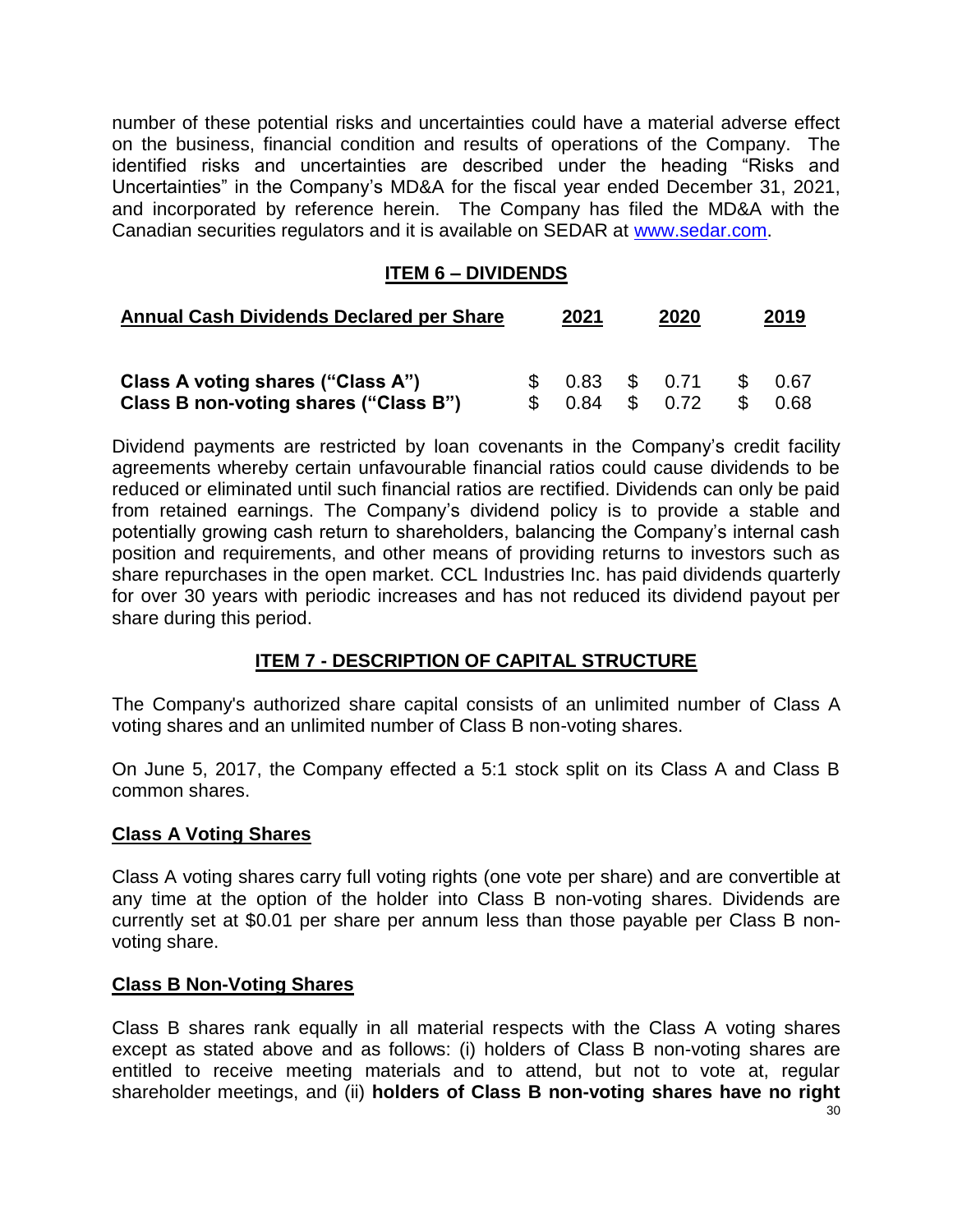**to participate in a take-over bid made for the Class A voting shares of the Company**. The Articles of the Company provide, however, that if a take-over bid is made for the Class A voting shares and the value of the consideration paid for any of such shares acquired exceeds 115% of the market price of the Class B non-voting shares (calculated in accordance with the Regulation to the *Securities Act* (Ontario) as such Regulation existed on June 27, 1983, being the date of creation of the Class B non-voting shares) and if it is determined by the directors of the Company, after the take-over bid is complete, that the offeror has become the beneficial owner of, or exercises control or direction over, Class A voting shares carrying more than 50% of the votes to which the holders of the Class A voting shares are entitled, there will be deemed to have been a change in control of the Company. In such event, the Class B non-voting shares will become entitled to one vote per share (but the dividend entitlement attached to such shares will thereafter be the same as the dividend entitlement attached to the Class A voting shares) unless the same offer is made to the holders of the outstanding Class B non-voting shares.

#### **Ratings**

In May of 2020, the Company issued unregistered Rule 144A 3.05% private notes due 2030, in the principal amount of US\$600.0 million. In April 2018, the Company completed a private offering of \$300.0 million principal amount 3.864% Series 1 Notes due 2028. In September 2016, the Company issued unregistered Rule 144A 3.25% private notes due 2026, in the principal amount of US\$500.0 million. For these offerings, ratings were provided by Moody's Investors Services ("Moody's") and S&P Global ("S&P") in accordance with their customary fee arrangements for initial ratings and on-going monitoring. As at the date of this AIF, the following ratings were assigned:

| <b>Credit Rating Agency</b> | <b>Issuer Rating</b> | <b>Senior Debt Rating</b> | <b>Outlook Trend</b> |
|-----------------------------|----------------------|---------------------------|----------------------|
|                             |                      |                           |                      |
| <b>S&amp;P</b> (1)          | <b>BBB</b>           | <b>BBB</b>                | <b>Stable</b>        |
| Moody's $(2)$               |                      | Baa2                      | <b>Stable</b>        |

1. S&P's issuer and senior unsecured debt rating is a forward-looking opinion of the Company's overall creditworthiness. The opinion reflects S&P's view of the obligor's capacity and willingness to meet its financial commitments as they come due. This rating is based on a scale that ranges from "AAA" to "D", which represents the range from extremely strong capacity to meet financial obligations to a failure to pay one or more financial obligations when it came due. An issuer with a rating in the "BBB" category is the fourth highest category of relevant scale of ten major categories and is considered to be investment grade quality. The ratings from AA to CCC may be modified by the addition of a plus (+) or minus (-) sign to show relative standing within the major rating categories. The lack of one of the designations indicates a rating that is in the middle of the category. A "Stable" outlook rating means the rating is not likely to change.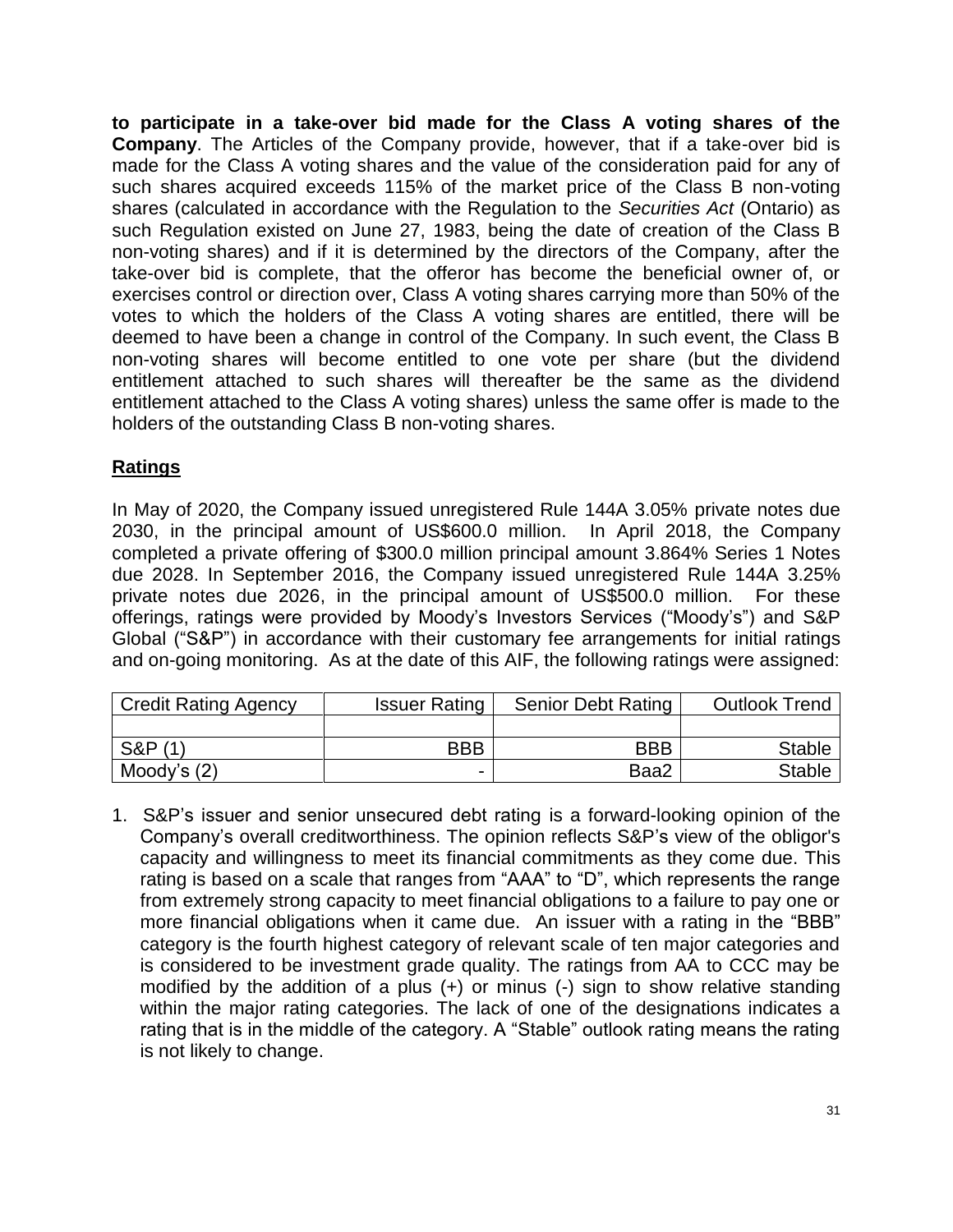2. Moody's senior unsecured debt rating is an opinion as to the Company's future relative creditworthiness. The credit rating is derived from a detailed rating's grid published in a Moody's rating methodology report for Packaging Manufacturers: Metal, Glass, and Plastic Containers. The grid score is then formulated into one of 21 "grid-indicated ratings." A grid-indicated rating category of Baa is indicative of investment grade quality. Moody's appends the numerical modifiers 1, 2 or 3 to 18 of the 21 indicative rating classifications. The modifiers 1, 2 and 3 indicate that the obligation ranks in the higher end, mid-range or lower end of its indicative rating category, respectively. The Moody's rating outlook is an opinion regarding the likely direction of an issuer's rating over the medium term, and falls into one of four categories: Positive, Negative, Stable or Developing. A "Stable" indicates a low likelihood of a rating change over the medium term.

Credit ratings are intended to provide investors with an independent measure of the credit quality of the Company's senior debt. The credit ratings assigned to the unsecured public bonds by the rating agencies are not recommendations to purchase, hold or sell the Company's securities, since such ratings do not address market price or suitability for a particular investor. There is no assurance that any rating will remain in effect for any given period of time or that any rating will not be revised or withdrawn entirely by a rating agency in the future if in its judgement, circumstances warrant.

#### **ITEM 8 – MARKET FOR SECURITIES**

The Class A voting shares and the Class B non-voting shares of CCL Industries Inc. are listed and posted for trading on the Toronto Stock Exchange. The Toronto Stock Exchange is the primary exchange trading the Class B non-voting shares; however, alternative exchanges also trade the shares. The total number of Class B non-voting shares traded on all exchanges for 2021 was 111,983,898 (2020 – 166,503,361).

|                   |                      | <b>Class A</b> |             |              |
|-------------------|----------------------|----------------|-------------|--------------|
|                   | <b>Volume Traded</b> | <u>High</u>    | Low         | <b>Close</b> |
| January           | 5,558                | \$<br>63.63    | \$<br>58.90 | \$<br>59.50  |
| February          | 4,417                | 66.66          | 60.14       | 65.55        |
| March             | 7,964                | 72.39          | 66.55       | 69.69        |
| April             | 3,448                | 71.77          | 69.69       | 71.77        |
| May               | 2,235                | 72.01          | 67.49       | 68.69        |
| June              | 4,419                | 71.61          | 66.49       | 68.09        |
| July              | 2,827                | 69.63          | 66.66       | 69.63        |
| August            | 4,170                | 74.69          | 70.54       | 72.59        |
| September         | 2,503                | 73.73          | 65.59       | 65.59        |
| October           | 3,966                | 68.10          | 64.59       | 67.60        |
| November          | 1,657                | 70.40          | 63.85       | 64.00        |
| December          | 8,192                | 67.13          | 63.00       | 66.40        |
| <b>Total Year</b> | 51,356               | \$<br>74.69    | \$<br>58.90 | \$<br>66.40  |

#### **Shares Trading in 2021 on the Toronto Stock Exchange**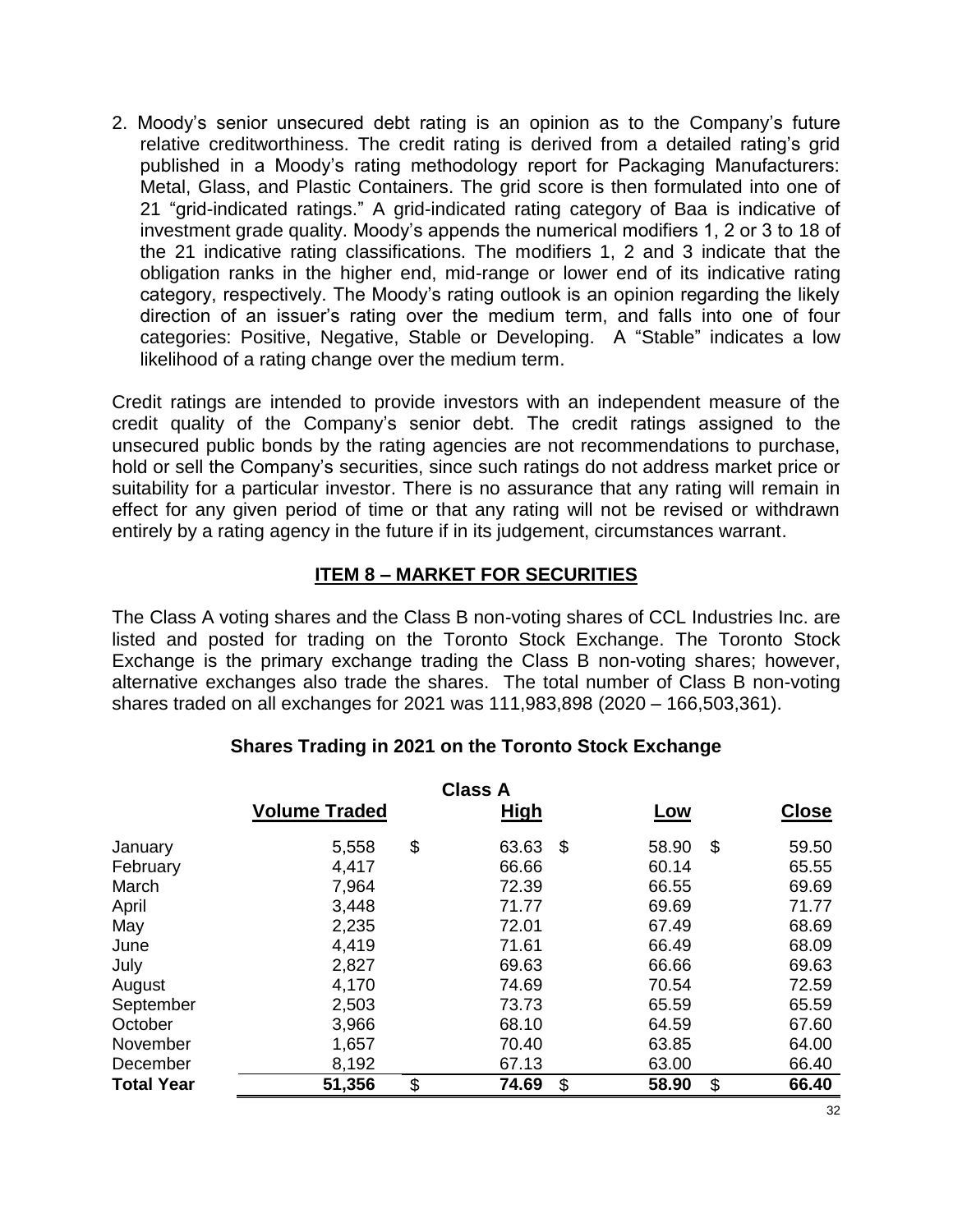#### **Class B**

|                   | <b>Volume Traded</b> | <b>High</b> | Low         |    | <b>Close</b> |
|-------------------|----------------------|-------------|-------------|----|--------------|
| January           | 4,477,923            | \$<br>62.98 | \$<br>57.43 | -S | 58.67        |
| February          | 5,261,274            | 67.86       | 58.91       |    | 67.03        |
| March             | 8,397,900            | 71.90       | 66.15       |    | 69.52        |
| April             | 4,806,387            | 72.49       | 69.00       |    | 69.77        |
| May               | 5,516,212            | 72.12       | 66.05       |    | 67.68        |
| June              | 5,868,666            | 71.07       | 65.58       |    | 68.27        |
| July              | 2,924,785            | 72.03       | 66.05       |    | 71.55        |
| August            | 3,676,299            | 75.19       | 69.42       |    | 72.02        |
| September         | 4,893,385            | 73.75       | 65.33       |    | 65.60        |
| October           | 4,366,520            | 68.00       | 64.31       |    | 67.65        |
| November          | 6,947,261            | 70.67       | 62.46       |    | 62.69        |
| December          | 5,882,533            | 68.41       | 62.39       |    | 67.83        |
| <b>Total Year</b> | 63,019,145           | \$<br>75.19 | \$<br>57.43 | \$ | 67.83        |

#### **ITEM 9 – ESCROWED SECURITIES AND SECURITIES SUBJECT**

#### **TO CONTRACTUAL RESTRICTIONS ON TRANSFER**

The securities itemized in the table below are held in trust by American Stock Transfer and may be awarded to specific executives as part of their long term incentive plan if the executive continues to be employed by the Company at that time. Please refer to the most recent Management Proxy Circular of the Company available on SEDAR at [www.sedar.com](http://www.sedar.com/) for a detailed description of the incentive plan.

| Designation        | Number of securities subject to a<br>contractual restriction on transfer | Percentage of Class |
|--------------------|--------------------------------------------------------------------------|---------------------|
|                    |                                                                          |                     |
| Class B non-voting | nil                                                                      | n/a                 |

#### **ITEM 10 – DIRECTORS AND OFFICERS**

The names and municipalities of residence of all directors and officers of the Company as at the date hereof, the offices presently held, the principal occupations during the last five years and the year each director first became a director are set out below. Each director was elected at the last annual meeting of shareholders. Each director serves until the next annual meeting or until his or her successor is elected or appointed. The Articles of the Company provide for a minimum of five and a maximum of 15 directors, however, the number of directors is fixed at 11. Officers are appointed annually and serve at the discretion of the Board of Directors.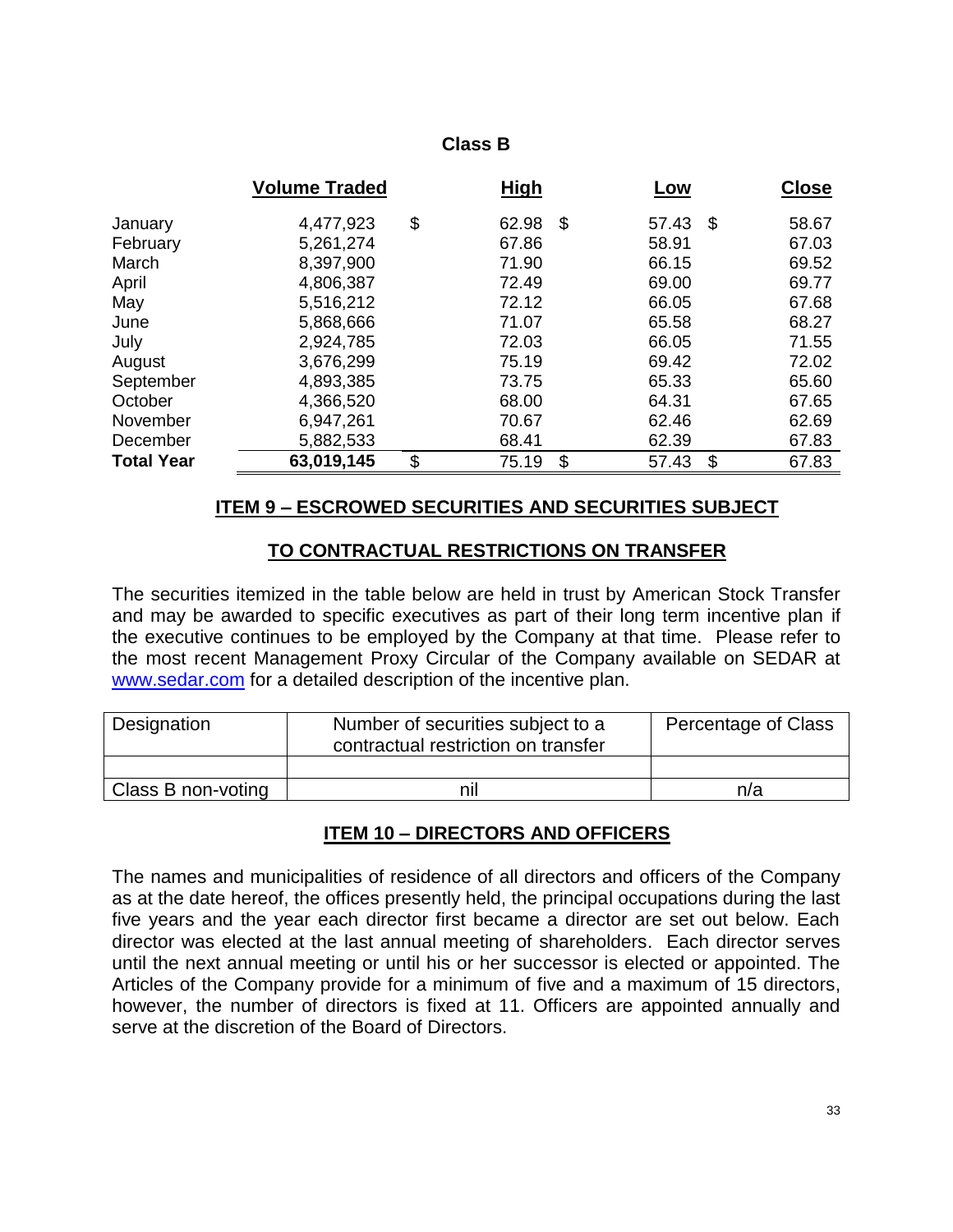The Committees of the Board of Directors of the Company and their members are as follows:

#### **Directors**

| <b>Name and Municipality</b>                                                    | <b>Occupation in Last Five Years</b>                                                                                                                                                                                                                                                                                                                                                                          | <b>Director Since</b> |
|---------------------------------------------------------------------------------|---------------------------------------------------------------------------------------------------------------------------------------------------------------------------------------------------------------------------------------------------------------------------------------------------------------------------------------------------------------------------------------------------------------|-----------------------|
| LINDA A. CASH<br>Atlanta, Georgia<br><b>USA</b>                                 | Independent corporate director. Prior to<br>January 2021, Ms. Cash was Vice President,<br>Global Quality and New Model Launch of<br>Ford Motor Company (a leading automobile<br>producer). Prior to 2016, Ms. Cash was Vice<br>President, Manufacturing, Europe at Ford<br>Motor Company.                                                                                                                     | January 18, 2021      |
| <b>VINCENT J. GALIFI</b><br>Vaughan, Ontario<br>Canada                          | President of Magna International Inc. (a<br>leading global automotive supplier). Prior to<br>November 2021, Mr. Galifi was Executive<br>Vice President and Chief Financial Officer of<br>Magna International Inc.                                                                                                                                                                                             | December 19, 2016     |
| ALAN D. HORN<br>Toronto, Ontario,<br>Canada                                     | President and Chief Executive Officer of<br>Rogers Telecommunications Limited. Prior to<br>December 2017, Mr. Horn also served as<br>Chair of Rogers Communications Inc. (a<br>telecommunications company) and interim<br>President and Chief Executive Officer of<br>Rogers Communications from October 2016<br>to April 2017. Mr. Horn previously served as a<br>director of the Company from 2008 to 2017. | May 15, 2019          |
| KATHLEEN L. KELLER-<br><b>HOBSON</b><br>Niagara-on-the-Lake,<br>Ontario, Canada | Independent corporate director.                                                                                                                                                                                                                                                                                                                                                                               | January 1, 2015       |
| DONALD G. LANG<br>Toronto, Ontario<br>Canada                                    | Executive Chairman of the Company.                                                                                                                                                                                                                                                                                                                                                                            | May 23, 1991          |
| <b>ERIN M. LANG</b><br>Toronto, Ontario<br>Canada                               | Managing Director of LUMAS Canada (for-<br>profit distributer of limited edition<br>photographic art).                                                                                                                                                                                                                                                                                                        | December 19, 2016     |
| <b>STUART W. LANG</b><br>Cambridge, Ontario<br>Canada                           | Corporate Director of the Company.                                                                                                                                                                                                                                                                                                                                                                            | May 23, 1991          |
| <b>GEOFFREY T. MARTIN</b><br>Dover, Massachusetts<br><b>USA</b>                 | President and Chief Executive Officer of the<br>Company.                                                                                                                                                                                                                                                                                                                                                      | October 27, 2005      |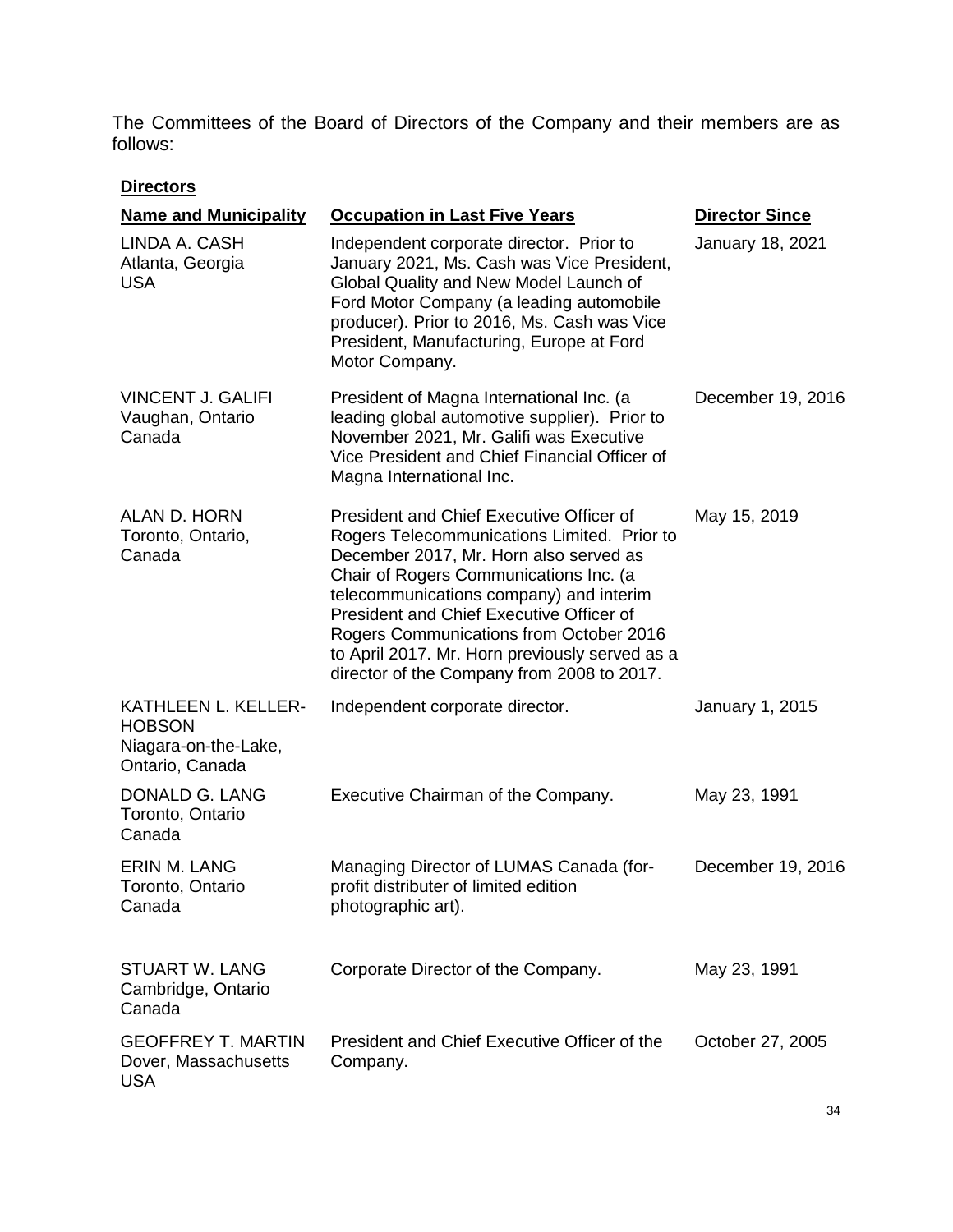#### **Directors**

| <b>Name and Municipality</b><br>DOUGLAS W. MUZYKA<br>Philadelphia,<br>Pennsylvania<br><b>USA</b> | <b>Occupation in Last Five Years</b><br>Independent corporate director. Prior to<br>November 2017, Chief Science and<br>Technology Officer of E.I. DuPont de<br>Nemours (international manufacturer of<br>chemical products, specialty materials,<br>consumer and industrial products).                                                                                                                                                                                                                                                               | <b>Director Since</b><br>November 9, 2016 |
|--------------------------------------------------------------------------------------------------|-------------------------------------------------------------------------------------------------------------------------------------------------------------------------------------------------------------------------------------------------------------------------------------------------------------------------------------------------------------------------------------------------------------------------------------------------------------------------------------------------------------------------------------------------------|-------------------------------------------|
| <b>THOMAS C. PEDDIE</b><br>Toronto, Ontario<br>Canada                                            | Independent corporate director. Prior to<br>September 2016, Executive Vice President<br>and Chief Financial Officer of Corus<br>Entertainment Inc. (media company).                                                                                                                                                                                                                                                                                                                                                                                   | June 4, 2003                              |
| <b>SUSANA SUAREZ-</b><br><b>GONZALEZ</b><br>New York, New York<br><b>USA</b>                     | <b>Executive Vice President and Chief Human</b><br>Resources Officer, and Chief Diversity and<br>Inclusion Officer, of International Flavors<br>& Fragrances Inc. (a leading global<br>manufacturer and supplier of flavours and<br>fragrances for the food, beverage,<br>personal care, household products and<br>health and wellness industries). Prior to<br>2016, Dr. Suarez-Gonzalez was Senior<br>Vice President, Global Operations and<br>Centers of Expertise at Fluor Corporation<br>(a multinational engineering and<br>construction firm). | January 18, 2021                          |

The Committees of the Board of Directors of the Company and their members are as follows:

Vincent J. Galifi (Chair) Linda A. Cash Thomas C. Peddie

#### **Corporate Social Responsibility Committee**

Linda A. Cash (Chair) Erin M. Lang Stuart W. Lang Douglas W. Muzyka

#### **Audit Committee Human Resources Committee**

Douglas W. Muzyka (Chair) Vincent J. Galifi Alan D. Horn Susana Suarez-Gonzalez

#### **Nominating and Governance Committee**

Kathleen L. Keller-Hobson (Chair, Lead Director) Alan D. Horn Thomas C. Peddie Susana Suarez-Gonzalez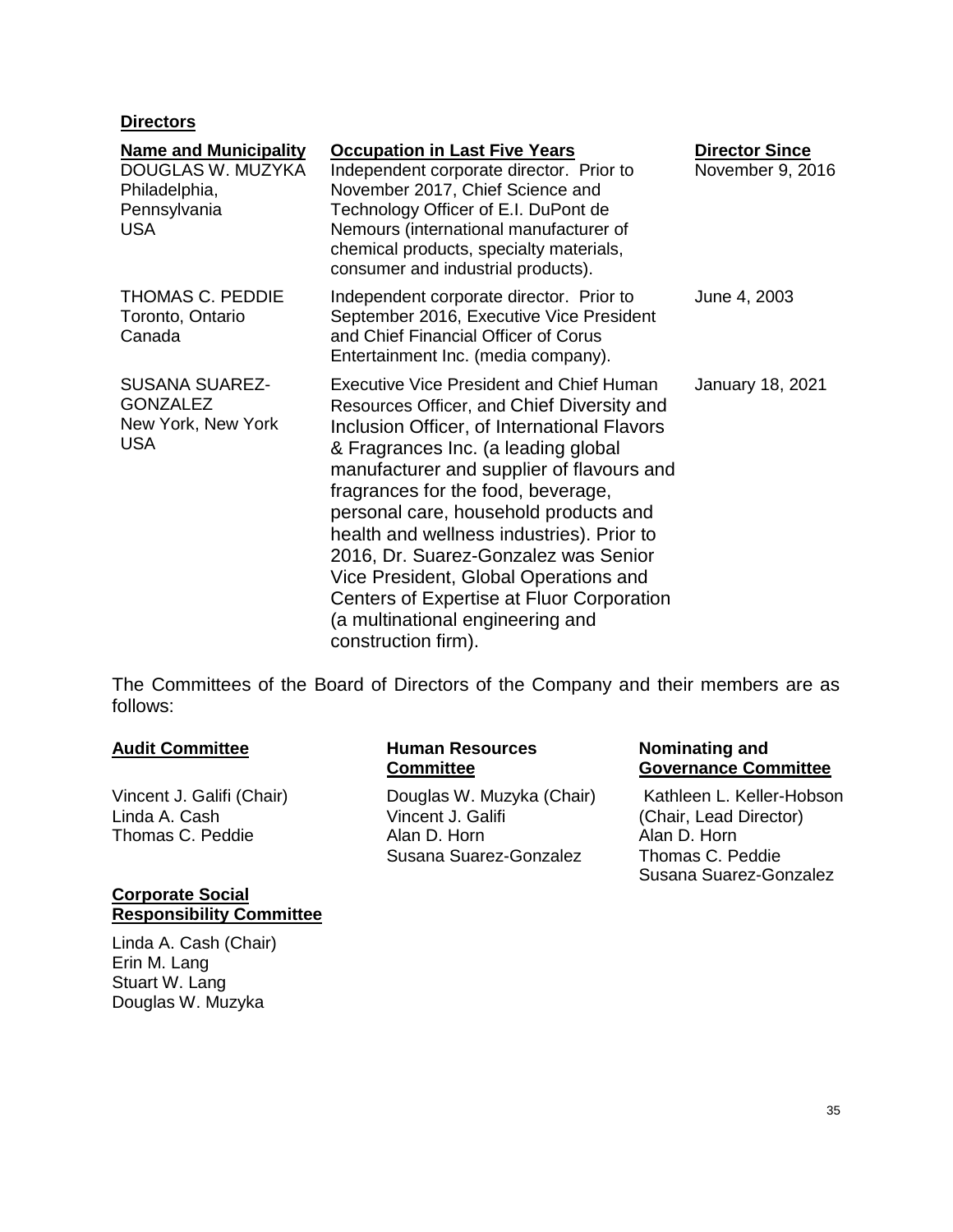#### **Officers Office with CCL Industries Inc. and Principal Occupation in Last Five Years**

| DONALD G. LANG<br>Toronto, Ontario<br>Canada                      | Executive Chairman.                                                                                                                                              |
|-------------------------------------------------------------------|------------------------------------------------------------------------------------------------------------------------------------------------------------------|
| <b>GEOFFREY T. MARTIN</b><br>Dover, Massachusetts<br><b>USA</b>   | President and Chief Executive Officer.                                                                                                                           |
| <b>SEAN P. WASHCHUK</b><br>Burlington, Ontario<br>Canada          | Senior Vice President and Chief Financial Officer.                                                                                                               |
| <b>JAMES A. SELLORS</b><br>Singapore                              | Senior Vice President, Asia Pacific. Prior to January 2018<br>President of Avery North America.                                                                  |
| LALITHA VAIDYANATHAN<br>Los Altos Hills, California<br><b>USA</b> | Senior Vice President, Finance-IT-Human Resources.                                                                                                               |
| <b>KAMAL KOTECHA</b><br>Richmond Hill, Ontario<br>Canada          | Vice President, Taxation.                                                                                                                                        |
| <b>MARK McCLENDON</b><br>Strongsville, Ohio<br><b>USA</b>         | Vice President and General Counsel.                                                                                                                              |
| <b>NICK VECCHIARELLI</b><br>Vaughan, Ontario<br>Canada            | Vice President, Corporate Accounting.                                                                                                                            |
| <b>MONIKA VODERMAIER</b><br>Neubeuern, Germany                    | Vice President, Corporate Finance Europe.                                                                                                                        |
| <b>SUZANA FURTADO</b><br>Newmarket, Ontario<br>Canada             | Corporate Secretary. Prior to May 2018, Director – Corporate<br>Administration with the Company. Prior to May 2016, Manager,<br>Legal Services with the Company. |

The directors and officers of CCL Industries Inc. as a group own, control, or direct, directly or indirectly, approximately 11,220,150 of the issued and outstanding Class A voting shares representing 94.9*%* of the issued and outstanding Class A voting shares.

To the best of the Company's knowledge, no director or executive officer of the Company is, as at the date of this AIF, or was within 10 years before the date of this AIF, a director, chief executive officer or chief financial officer of any company that was (i) subject to a cease trade order or similar order, or an order that denied the relevant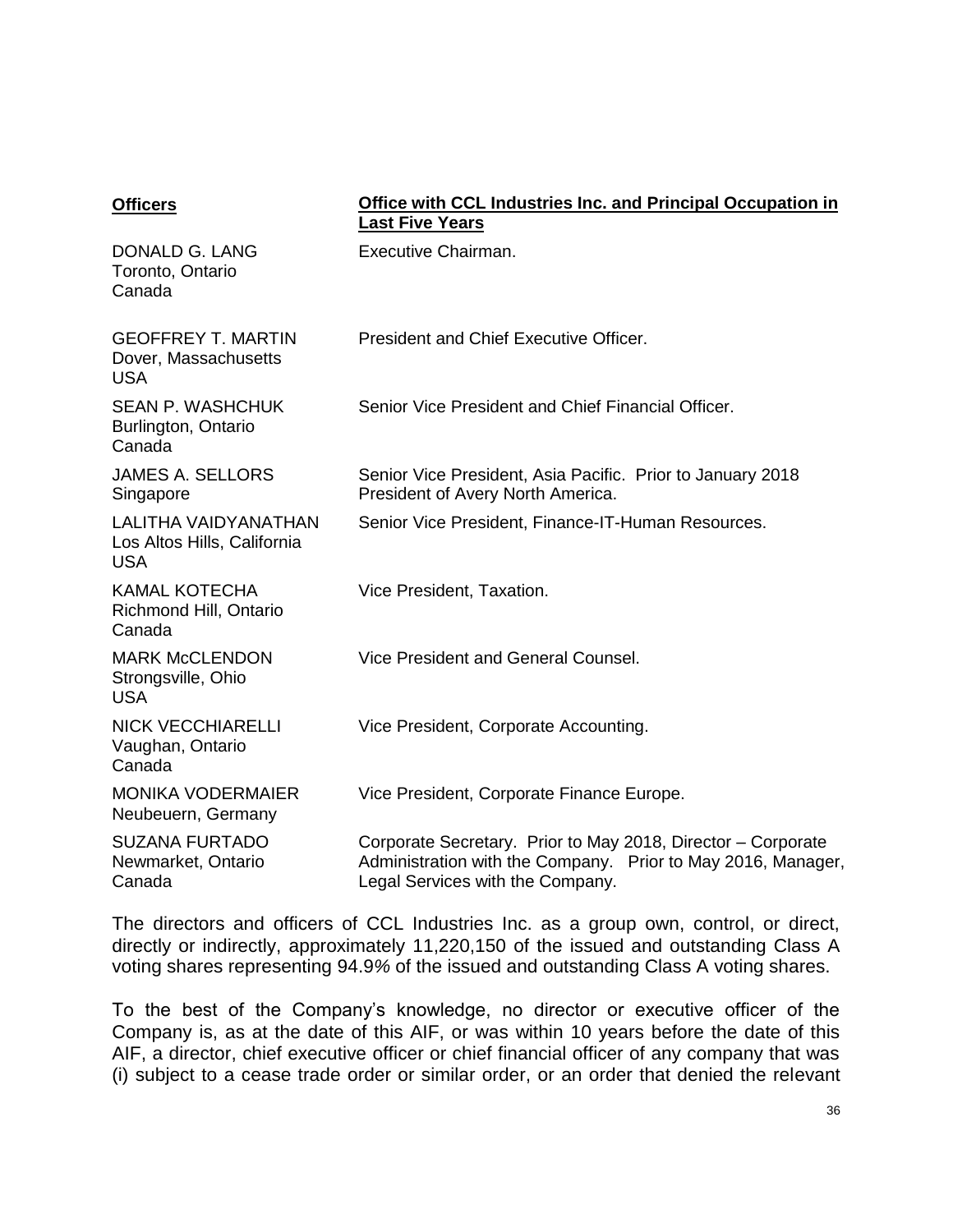company access to any exemption under securities legislation, that was in effect for a period of more than 30 consecutive days that was issued while the director or executive officer was acting in the capacity as director, chief executive officer or chief financial officer; or (ii) subject to such an order that was issued after the director or executive officer ceased to be a director, chief executive officer or chief financial officer and which resulted from an event that occurred while that person was acting in the capacity as director, chief executive officer or chief financial officer.

To the best of the Company's knowledge, no director or executive officer of the Company, or shareholder holding a sufficient number of securities of the Company to affect materially the control of the Company (i) is, as at the date of this AIF, or has been within the 10 years before the date of this AIF, a director or executive officer of any company that, while that person was acting in that capacity, or within a year of that person ceasing to act in that capacity, became bankrupt, made a proposal under any legislation relating to bankruptcy or insolvency or was subject to or instituted any proceedings, arrangement or compromise with creditors or had a receiver, receiver manager or trustee appointed to hold its assets, or (ii) has, within the 10 years before the date of this AIF, become bankrupt, made a proposal under any legislation relating to bankruptcy or insolvency, or become subject to or instituted any proceedings, arrangement or compromise with creditors, or had a receiver, receiver manager or trustee appointed to hold the assets of the director, executive officer or shareholder.

To the best of the Company's knowledge, no director or executive officer of the Company, or shareholder holding a sufficient number of securities of the Company to affect materially the control of the Company, has been subject to (i) any penalties or sanctions imposed by a court relating to securities legislation or by a securities regulatory authority or has entered into a settlement agreement with a securities regulatory authority, or (ii) any other penalties or sanctions imposed by a court or regulatory body that would likely be considered important to a reasonable investor in making an investment decision.

The foregoing information, not being within the knowledge of the Company, has been furnished by the directors and executive officers mentioned above.

#### **Conflicts of Interest**

Neither CCL Industries Inc. nor any of its subsidiaries has an existing or potential material conflict of interest with any of its directors or officers.

#### **ITEM 11 – PROMOTERS**

Not applicable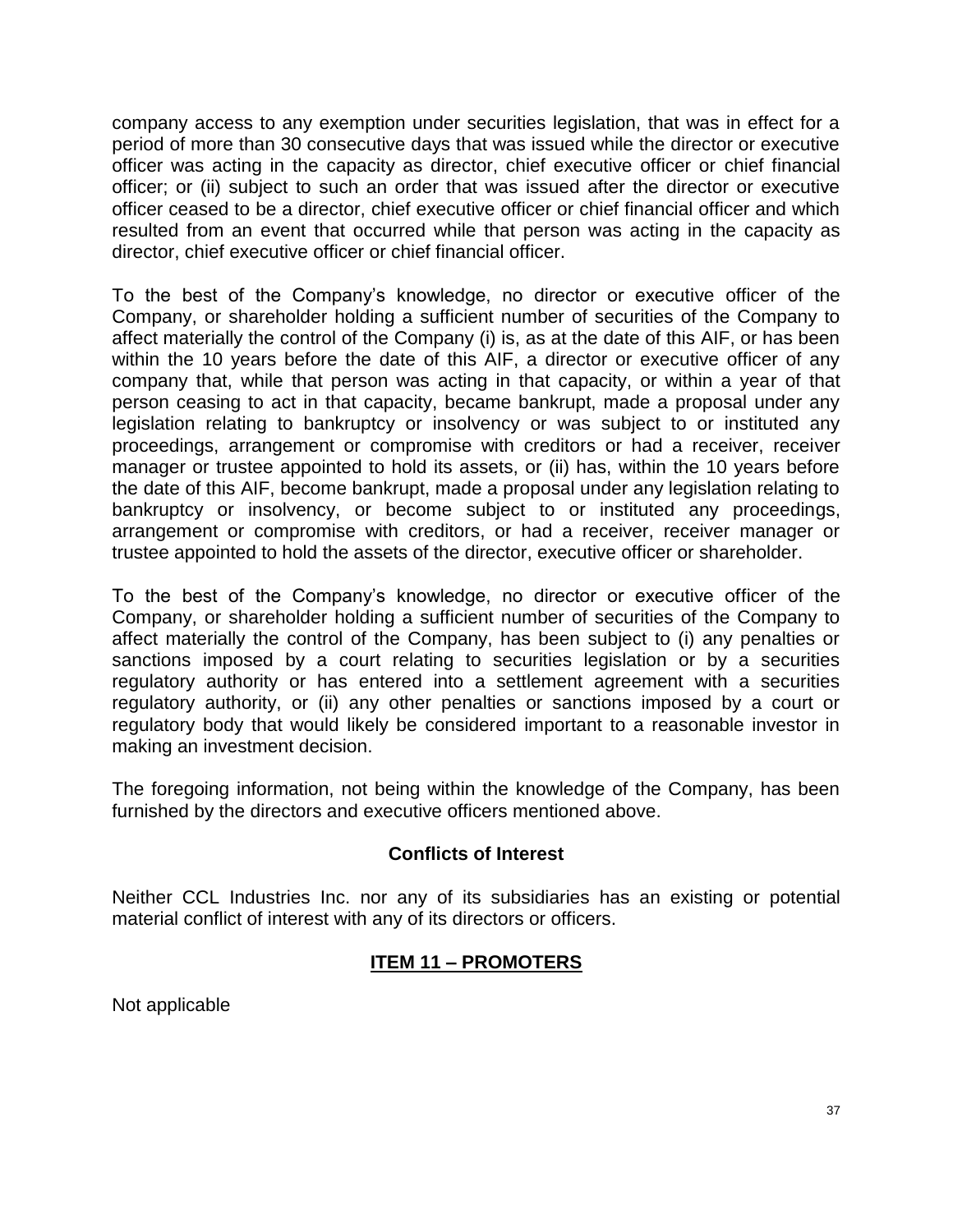#### **ITEM 12 – LEGAL PROCEEDINGS**

In the normal course of operations, the Company and its subsidiaries may be subject to lawsuits, investigations and other claims, including environmental, labour, product, customer disputes and other matters.

Specifically, during 2018, the Federal Court of Australia awarded a judgment and costs against a subsidiary of the Company, CCL Secure Pty Ltd. (formerly Innovia Security Pty Ltd.) ("ISPL"), totaling A\$70.0 million (\$63.8 million), finding a wrongful termination of an agency agreement with Benoy Berry and a company controlled by him, Global Secure Currency Ltd. (collectively, "Berry"), an arm's length third party in Nigeria. ISPL appealed the judgment. As part of the appeals process, the Australian court of appeals mandated that the Company guarantee the entire judgment in order to stay execution of the judgment pending resolution of the appeal. On appeal, the Australian court of appeals reduced the total damages awarded to Berry to A\$4.8 million (\$4.4 million), including interest and Berry's estimated legal costs, and awarded ISPL a portion of its appeal costs. Berry appealed the reduced award to the High Court of Australia. In the third quarter of 2020, the High Court of Australia issued a final judgment for Berry in the sum of approximately A\$45.1 million (\$43.0 million), including interest and Berry's legal costs. The final judgment was \$8.6 million in excess of the previously recorded provision, which had been accrued as part of the 2017 Innovia acquisition for this matter, and is reported in Restructuring and other costs.

In the first quarter of 2019, a hearing on a jurisdictional issue was held in respect of a lawsuit launched in 2011 by Berry in Nigerian Federal Court against ISPL and Innovia Films Ltd. (collectively, "IFL"), as well as other defendants not affiliated with ISPL. The court denied IFL's motion to dismiss the lawsuit on the jurisdictional issue. IFL is appealing that decision to the highest appeals court in Nigeria. The lawsuit alleges that IFL and the co-defendants committed to build a banknote substrate plant in Nigeria, and Berry seeks an order requiring IFL and the co-defendants to build the plant, or in lieu thereof, grant an award of total damages in the amount of €1.5 billion (\$2.2 billion). IFL intends to vigorously defend this claim, which the Company considers to be without merit and, accordingly, the Company has made no provision for the matter.

Management believes that adequate provisions for legal claims have been recorded in the accounts where required. Although it is not always possible to accurately estimate the result or magnitude of legal claims due to the various uncertainties involved in the legal process, management believes that the ultimate resolution of all such pending matters, individually and in the aggregate, will not have a material adverse impact on the Company, its business, financial position or liquidity.

#### **ITEM 13 – INTEREST OF MANAGEMENT AND OTHERS IN MATERIAL TRANSACTIONS**

Not applicable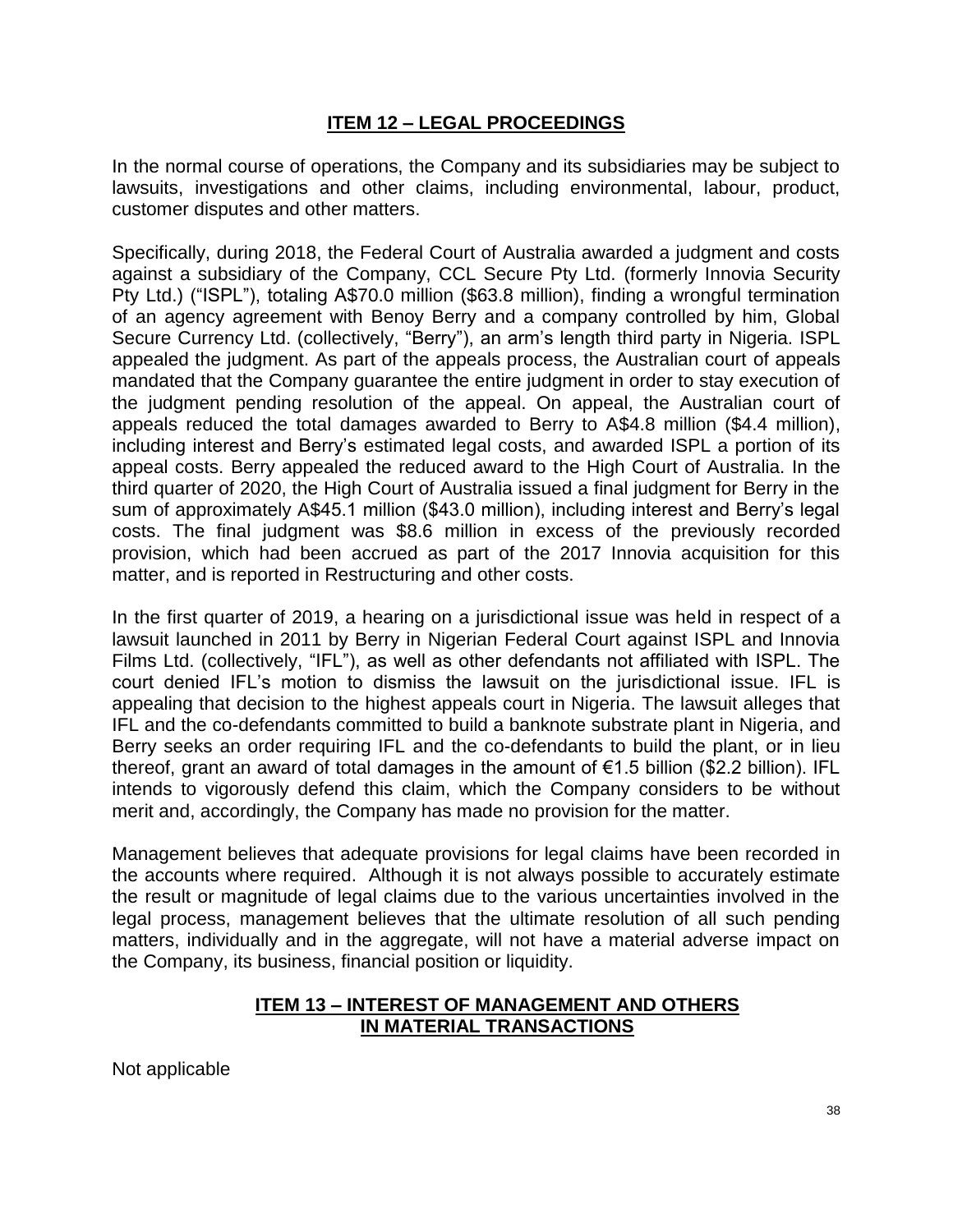#### **ITEM 14 – TRANSFER AGENT AND REGISTRAR**

The Company's transfer agent and registrar is TSX Trust Company. The registrar of transfers of the Company's Class A voting and Class B non-voting shares is located at Toronto, Ontario.

#### **ITEM 15 – MATERIAL CONTRACTS**

Except for contracts entered into in the ordinary course of business, the Company did not enter into any material contracts within the Company's most recently completed financial year.

#### **ITEM 16 – INTERESTS OF EXPERTS**

KPMG LLP, the Company's external auditor, has reported on the consolidated financial statements of the Company for the year ended December 31, 2021. KPMG LLP is independent of the Company in accordance with the applicable Rules of Professional Conduct of the Chartered Professional Accountants of Ontario.

#### **ITEM 17 – AUDIT COMMITTEE**

#### *Charter of the Audit Committee*

The Board has established the Audit Committee to assist the Board in its oversight responsibilities regarding the integrity of the Company's accounting and internal controls, financial reporting and disclosure, information systems, internal audit and the selection, evaluation and compensation of external auditors. Reference to 'Auditors' signifies the auditor appointed by the shareholders of the Company from time to time.

- Oversee the integrity, quality and sufficiency of the Company's accounting, financial reporting and disclosure policies, principles and practices.
- Review the quarterly and year-end financial statements, Management's Discussion and Analysis, and earnings press releases of the Company before the Company publicly discloses this information, and make recommendations to the Board.
- Review the Annual Information Form of the Company and ensure that the prescribed disclosure regarding the Audit Committee is contained in the Annual Information Form.
- Monitor the adequacy and integrity of internal controls over accounting and financial systems and ensure that adequate procedures are in place for the review of the Company's disclosure of financial information extracted or derived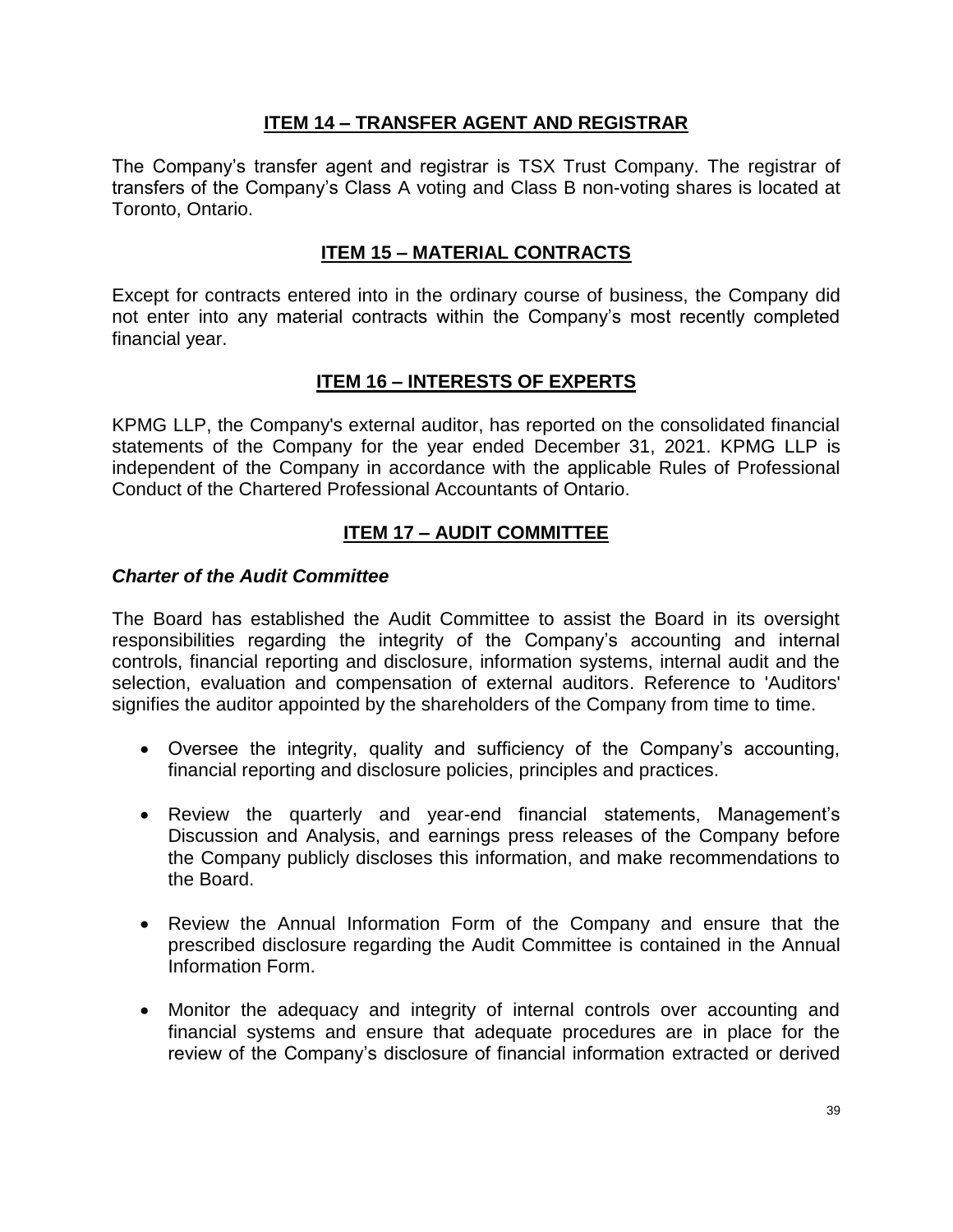from the Company's financial statements, other than the public disclosure stated immediately above, and periodically assess the adequacy of those procedures.

- Monitor the timely and accurate public disclosure of material financial information regarding the Company.
- Evaluate and recommend annually to the Board the external auditors to be nominated for appointment, and recommend their compensation.
- Ensure that the Auditors report directly to the Audit Committee.
- Monitor the independence of the Auditors, and assume direct responsibility for overseeing the work of the Auditors engaged to prepare or issue an audit report or perform other audit, review or attestation services for the Company, including the resolution of disagreements between Management and the Auditors regarding financial reporting.
- Meet regularly with the Auditors without management present to discuss and review any issues.
- Require and receive from time to time the written confirmation of the Auditors as to its independent status and as to their good standing with the Canadian Public Accountability Board. Where there are unsettled issues raised by the Auditors that do not have a material effect on the annual audited financial statements, require that there be a written response identifying a course of action that would lead to their resolution.
- Review post-audit or management letters, containing recommendations of the external auditors and management's response.
- Pre-approve all non-audit services to be provided to the Company or its subsidiary entities by the Auditors. Authority to pre-approve non-audit services may be delegated to one or more members of the Audit Committee, provided that the pre-approval is presented to the full Audit Committee at its first scheduled meeting following such pre-approval.
- Review the results of internal and external audits, and any change in accounting practices or policies and their impact on the financial statements and maintain oversight responsibility for management reporting on internal control.
- Oversee the work of the internal auditors of the Company, including reviewing the summary reports and the internal audit plan, and provide direction and guidance to the internal auditors.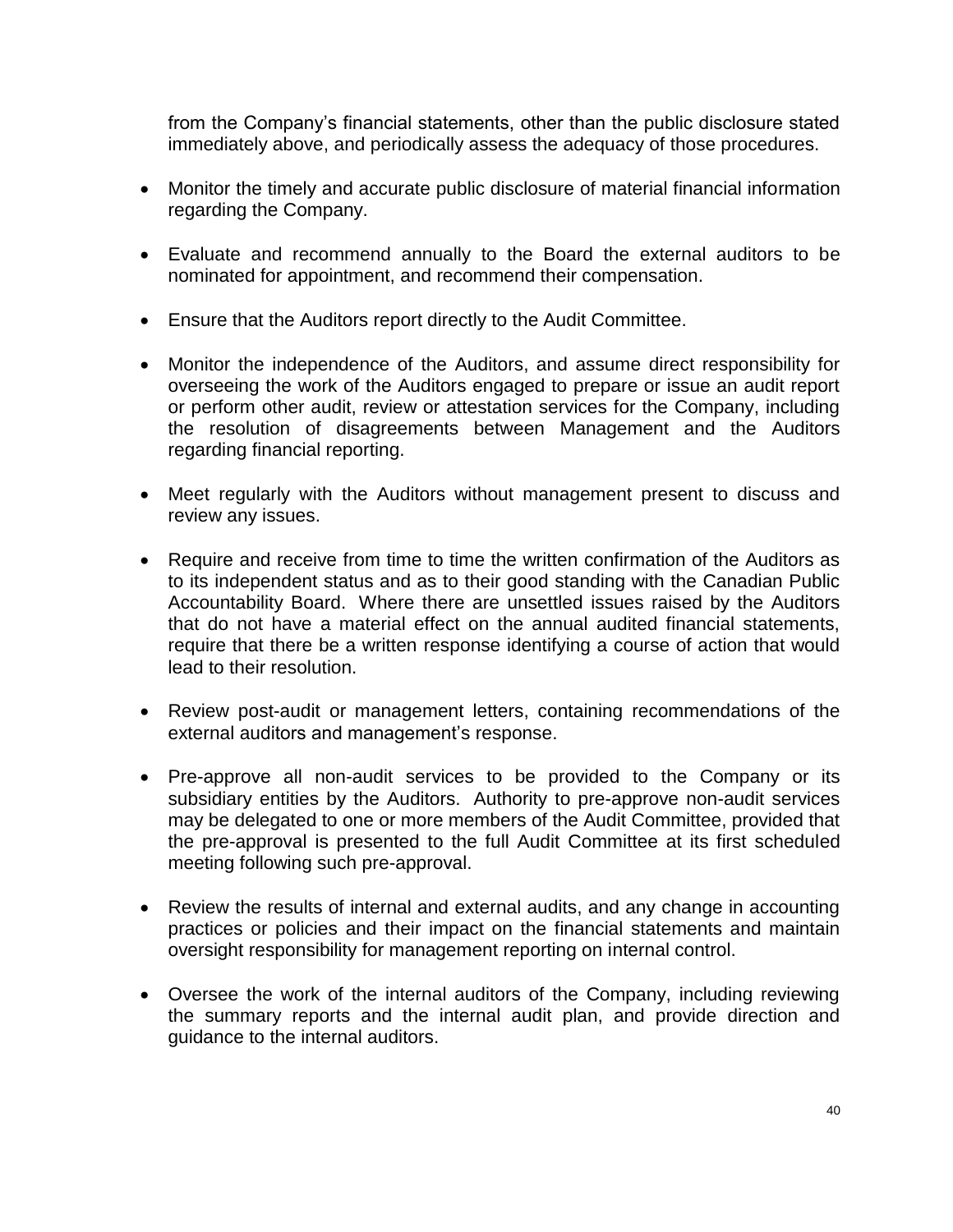- Review and approve management's appointment or termination of the head internal auditor.
- Establish procedures for the confidential, anonymous submission by employees of the Company of concerns regarding accounting and financial matters, and for the receipt, review, retention and resolution of any complaints received by the Company regarding accounting and financial matters.
- Review and approve the Company's hiring policies regarding partners and employees and former partners and employees of the present and former Auditors of the Company.
- Review and monitor the adequacy and integrity of the Company's management accounting and financial systems.
- Monitor the adequacy of the Company's financial resources and the payment of dividends, and make recommendations to the Board regarding dividends.
- Review and assess the Company's financial risk exposure and the steps taken to monitor and mitigate such exposure, including the use of any derivatives or hedging activities and legal and regulatory proceedings.
- Review and assess the Company's IT systems and cybersecurity risk exposure and the steps taken to monitor and mitigate such exposure.
- Review and assess the Company's insurance programs.
- Review and assess the adequacy of the charter of the Audit Committee on an annual basis.

#### **Composition of the Audit Committee**

The members of the Audit Committee, as disclosed under Item 10: "Directors and Officers," are: Vincent J. Galifi (Chair), Linda A. Cash and Thomas C. Peddie. Each of the members is independent as defined under National Instrument 52-110 – Audit Committees and financially literate within the meaning of applicable securities legislation.

#### **Relevant Education and Experience of the Audit Committee**

**Vincent J. Galifi** – Mr. Galifi was appointed President of Magna International Inc., a leading global automotive supplier, in November 2021. Mr. Galifi is a key member of Magna's executive team responsible for providing strategic council to the executive management team on corporate strategy, capital markets and stakeholder relations. Prior to that, Mr. Galifi served as Magna's Executive Vice President and Chief Financial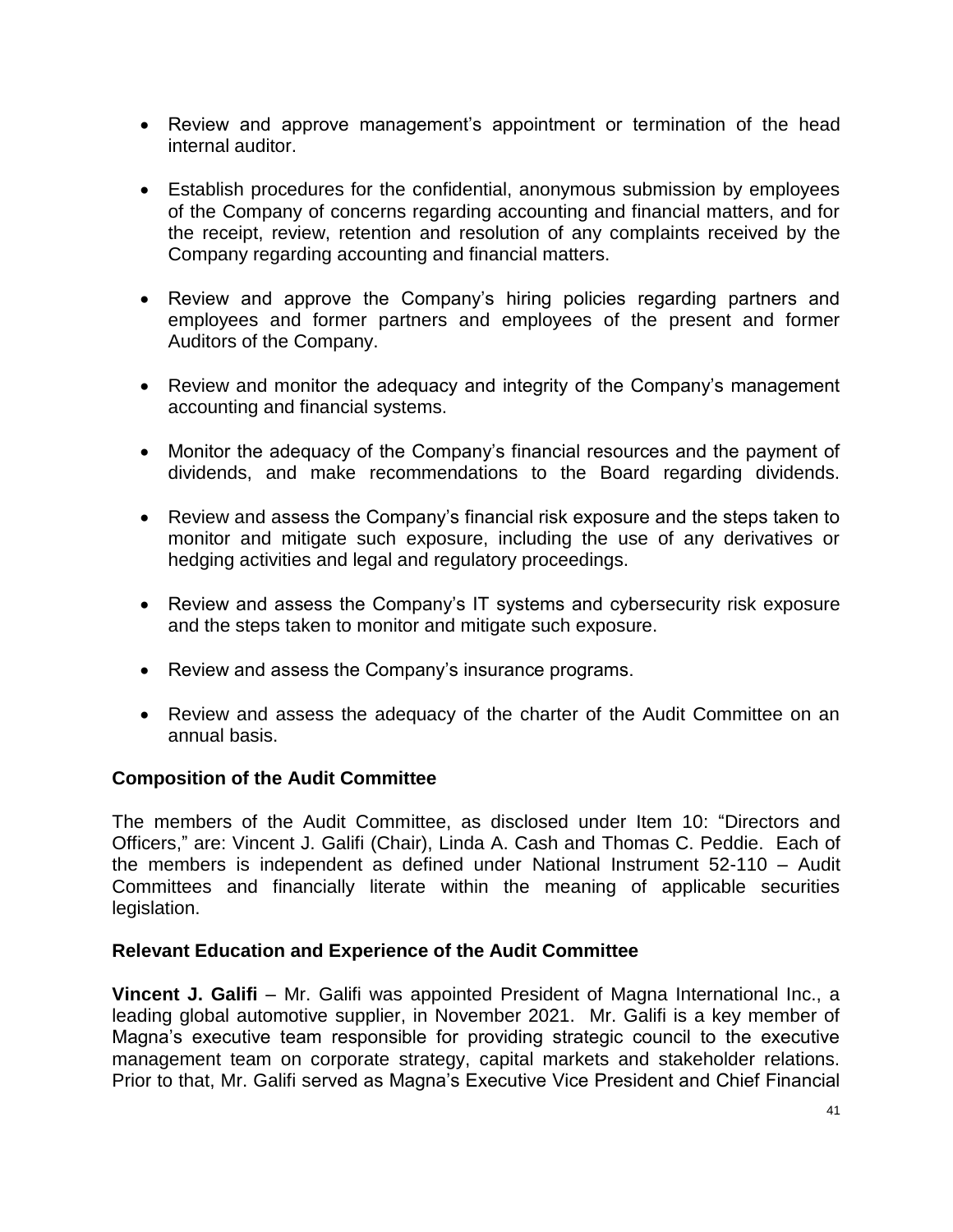Officer. For the majority of Mr. Galifi's 33-year career at Magna, his responsibilities have centered in the finance function, including Director of Taxation & Insurance, Vice President & Controller, Vice President Finance and Executive Vice President Finance and Chief Financial Officer. Mr. Galifi also serves on the Executive Management Committee and Compliance Council, as well as advisor to the Audit Committee and the Corporate Governance and Compensation Committee of Magna. Mr. Galifi has a Bachelor of Commerce degree, with high distinction, from the University of Toronto. He obtained his C.P.A., CA designation in 1984 and is a member of the Chartered Professional Accountants of Ontario. Mr. Galifi brings to the audit committee extensive international financial knowledge and global acquisition experience.

**Linda A. Cash** – Ms. Cash's principal occupation is that of a corporate director. Prior to January of 2021, Ms. Cash was Vice President, Global Quality and New Model Launch of Ford Motor Company, a leading automobile producer. Prior to 2016, Ms. Cash was Vice President, Manufacturing, Europe at Ford Motor Company and served on the boards of Ford Romania and Ford Otosan in Turkey. During her 36-year career at Ford Motor Company, Ms. Cash held roles of increasing responsibility in leadership positions and gained extensive knowledge of global manufacturing engineering, finance and operations leadership within the automotive industry. Ms. Cash also served as Executive Sponsor of the Ford African Ancestry Network and as a member of Ford`s Black Lives Matter Taskforce. She also championed the Ford High School Partnership Program and served on the STEAM leadership team. Ms. Cash was recognized as one of the 100 Leading Women in the automotive industry and is passionate about the representation and championing of women and minorities in the industry. In 2020, Ms. Cash was recognized by Ford as an ERG (Employee Resource Group) Executive Champion of the Year. Ms. Cash holds a Bachelor of Science degree in Industrial Engineering from the Georgia Institute of Technology and an MBA from the University of Phoenix. She also currently serves on the Advisory Board of Georgia Institute of Technology. Ms. Cash brings to the audit committee extensive global expertise in manufacturing and operations, finance, engineering, advocacy for diversity, innovation and sustainability, along with a deep understanding of the global markets in which the Company operates.

**Thomas C. Peddie** - Mr. Peddie's principal occupation is that of a corporate director with 45 years of experience in public accounting, the packaged goods industry and media and entertainment. Prior to September 1, 2016, Mr. Peddie was the founding Executive Vice President and Chief Financial Officer of Corus Entertainment Inc., a publicly traded media and entertainment company listed on the Toronto Stock Exchange (the "TSX"). He is also a recently retired director of Amex Bank of Canada, where he was the Audit Committee chair. Mr. Peddie is also the current chair of the Corporate Oversight and Governance Board at CPA Canada, a committee which focuses on issues of good corporate governance for public, private and not-for-profit corporations. He previously chaired the Risk Oversight and Governance Board at CPA Canada. Mr. Peddie is a Chartered Professional Accountant and was awarded his FCA designation, as recognition of his commitment to the profession, by the Chartered Professional Accountants of Ontario in 2003. Mr. Peddie holds an Honours Bachelor of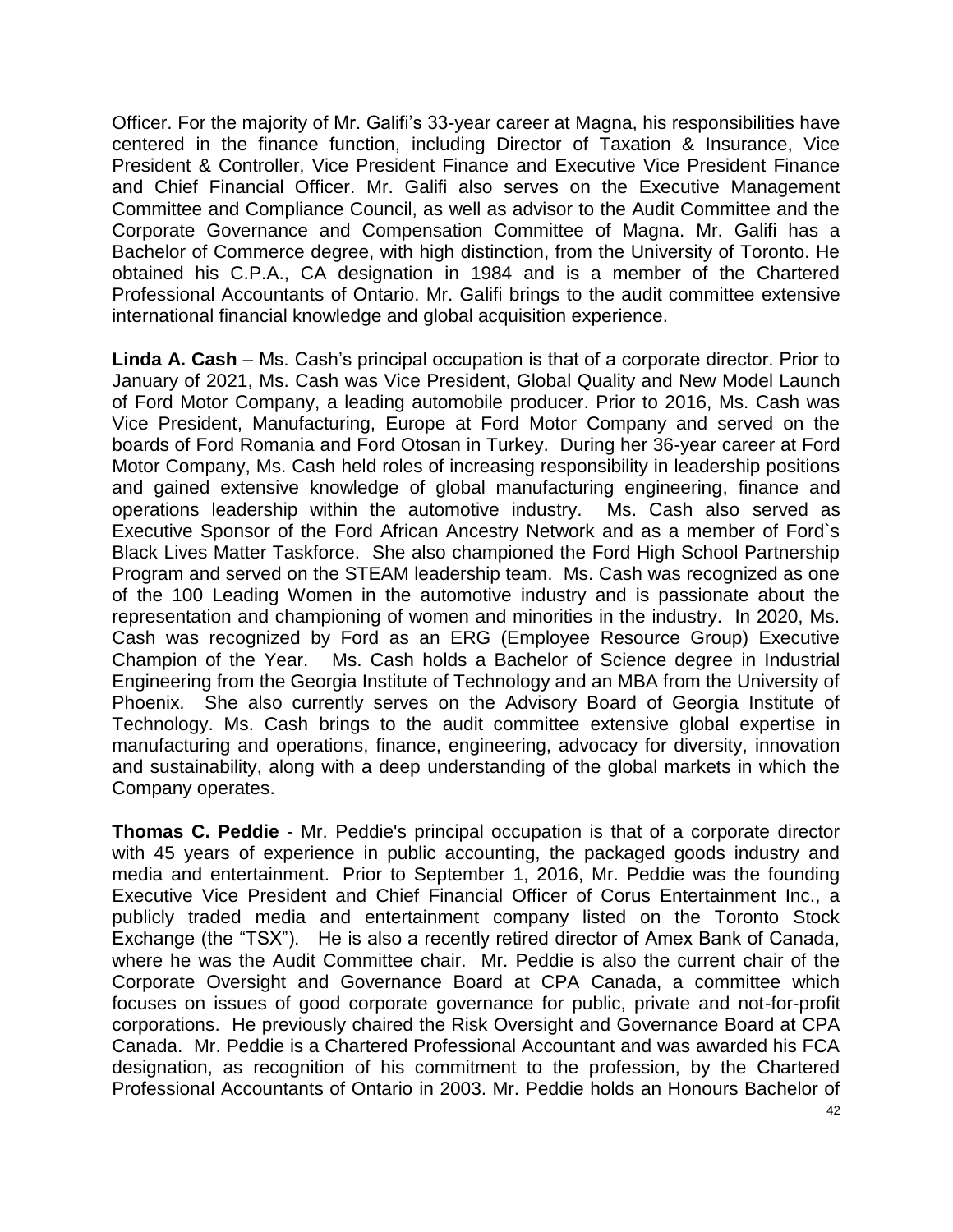Commerce degree from the University of Windsor. His career has reflected the progressive assumption of responsibility in the area of financial management as president of WIC Western International Communications Inc. and as chief financial officer of CTV Television Network, Canada Packers (now Maple Leaf Foods), Toronto Sun Publishing and as chief financial officer of the international operations of The Campbell Soup Company. Mr. Peddie has performed financial management directly and has supervised others in the performance of financial duties through much of his career. Along with his knowledge in matters of finance in both the domestic and international markets, Mr. Peddie has an understanding of internal controls and procedures for financial reporting for both Canadian and US registrants including the internal control obligations under Sarbanes Oxley. He also has extensive experience in mergers, acquisitions and strategy, including an understanding of emerging ESG issues and reporting.

#### **Pre-Approval Policies and Procedures**

#### **Policy**

The Company and its subsidiaries will not engage KPMG LLP, the external auditors of the Company, to carry out any service that may reasonably be thought to bear on KPMG's independence. KPMG must annually confirm to the Audit Committee that it is independent of the Company within the meaning of the applicable Rules of Professional Conduct/Code of Ethics of the Chartered Professional Accountants of Ontario. For services that are not prohibited, the following pre-approval policies will apply.

#### **A. Audit Services**

The Audit Committee will pre-approve all Audit Services provided by KPMG through their recommendation of KPMG as shareholders' Auditor at the Company's annual meeting and through the Audit Committee's review of KPMG's annual Audit Plan.

#### **B. Audit Related Services and Recurring Tax and Other Non-Audit Services**

Annually, the Audit Committee will review the List of Audit, Audit-Related, Recurring Tax and Other Non-Audit Services and recommend pre-approval of these services for the upcoming year. Any additional requests will be addressed on a case-by-case specific engagement basis.

The Audit Committee will be informed quarterly of the services on the pre-approved list for which the Auditor has been engaged.

#### **C. Other Services**

All requests to engage KPMG for other services must be pre-approved by the Audit Committee or the Chair of the Audit Committee, as described below, and will be addressed on a case-by-case specific engagement basis.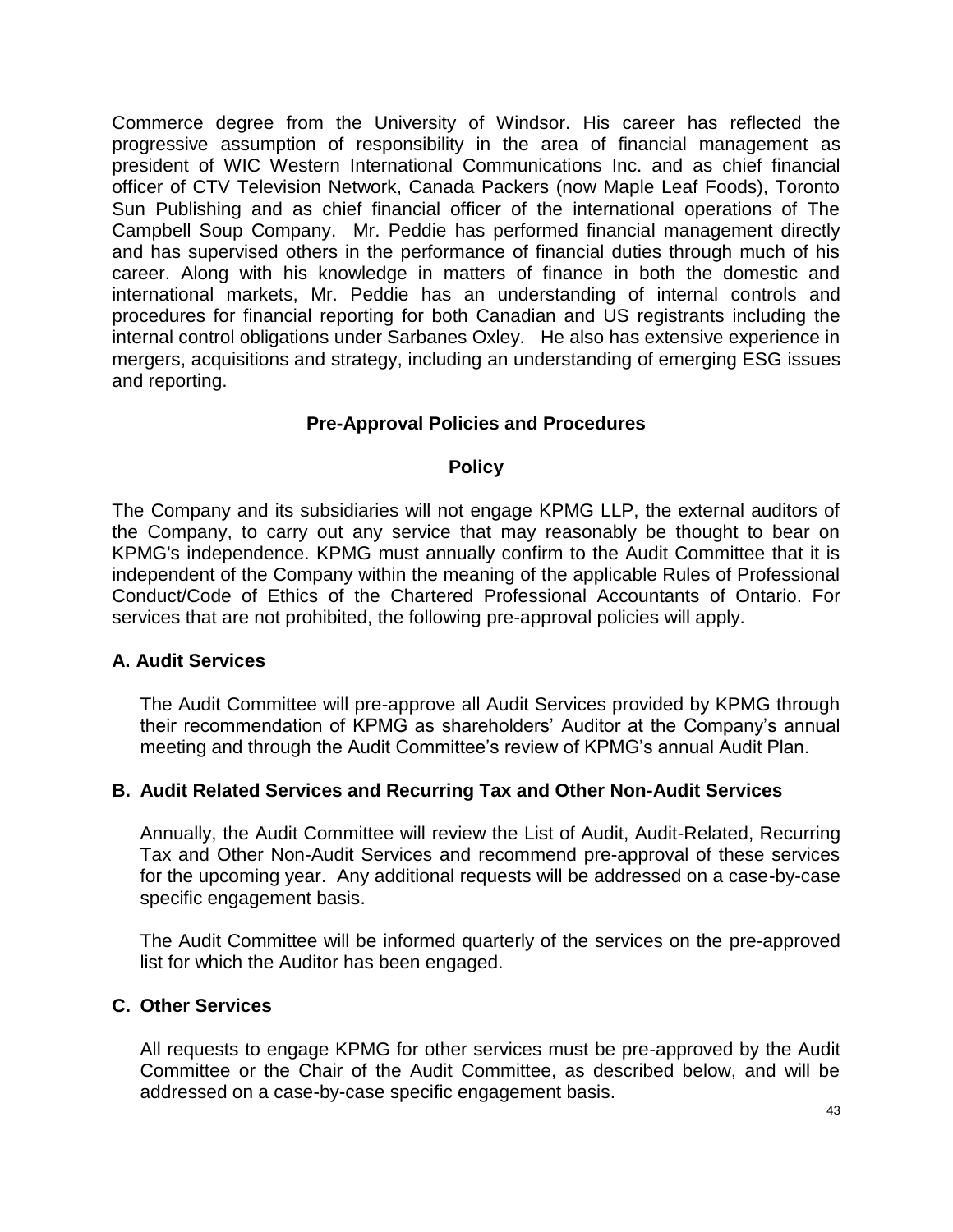The Company's employee making the request is to submit the request for service to the Senior Vice President and Chief Financial Officer. The request for service should include a description of the service, the estimated fee, a statement that the service is not a prohibited service and the reason KPMG is being engaged.

#### Services where the aggregate fees are estimated to be less than or equal to \$50,000.

Recommendations, in respect of each engagement, will be submitted by the Senior Vice President and Chief Financial Officer to the Chair of the Audit Committee of the Board of Directors for consideration and approval. The full Audit Committee will subsequently be informed of the service at its next meeting. The engagement may commence upon approval of the Chair of the Audit Committee.

#### Services where the aggregate fees are estimated to be greater than \$50,000.

Recommendations, in respect of each engagement, will be submitted by the Senior Vice President and Chief Financial Officer to the full Audit Committee for consideration and approval, generally at its next meeting. The engagement may commence upon approval of the Committee.

#### **External Auditor Service Fees (by Category)**

The following table sets forth the aggregate fees billed for professional services rendered to the Company and its subsidiaries by KPMG LLP, Chartered Professional Accountants:

| <b>External Auditor Service Fees</b> | 2021        | 2020        |
|--------------------------------------|-------------|-------------|
| <b>Audit Fees</b>                    | \$4,015,752 | \$4,537,522 |
| <b>Audit-Related Fees</b>            | \$16,892    | \$24,375    |
| Tax Fees                             | \$1,317,507 | \$1,329,700 |
| All Other Fees                       | \$36,848    | \$204,764   |
| <b>Total</b>                         | \$5,386,999 | \$6,096,361 |

#### Audit Fees

The aggregate audit fees related to KPMG LLP 2021 audit of the annual consolidated financial statements, the review of the consolidated condensed interim financial statements and a review of interim financial statements in Denmark.

#### Audit-Related Fees

These fees related to the audit of the Company's corporate defined benefit pension plan.